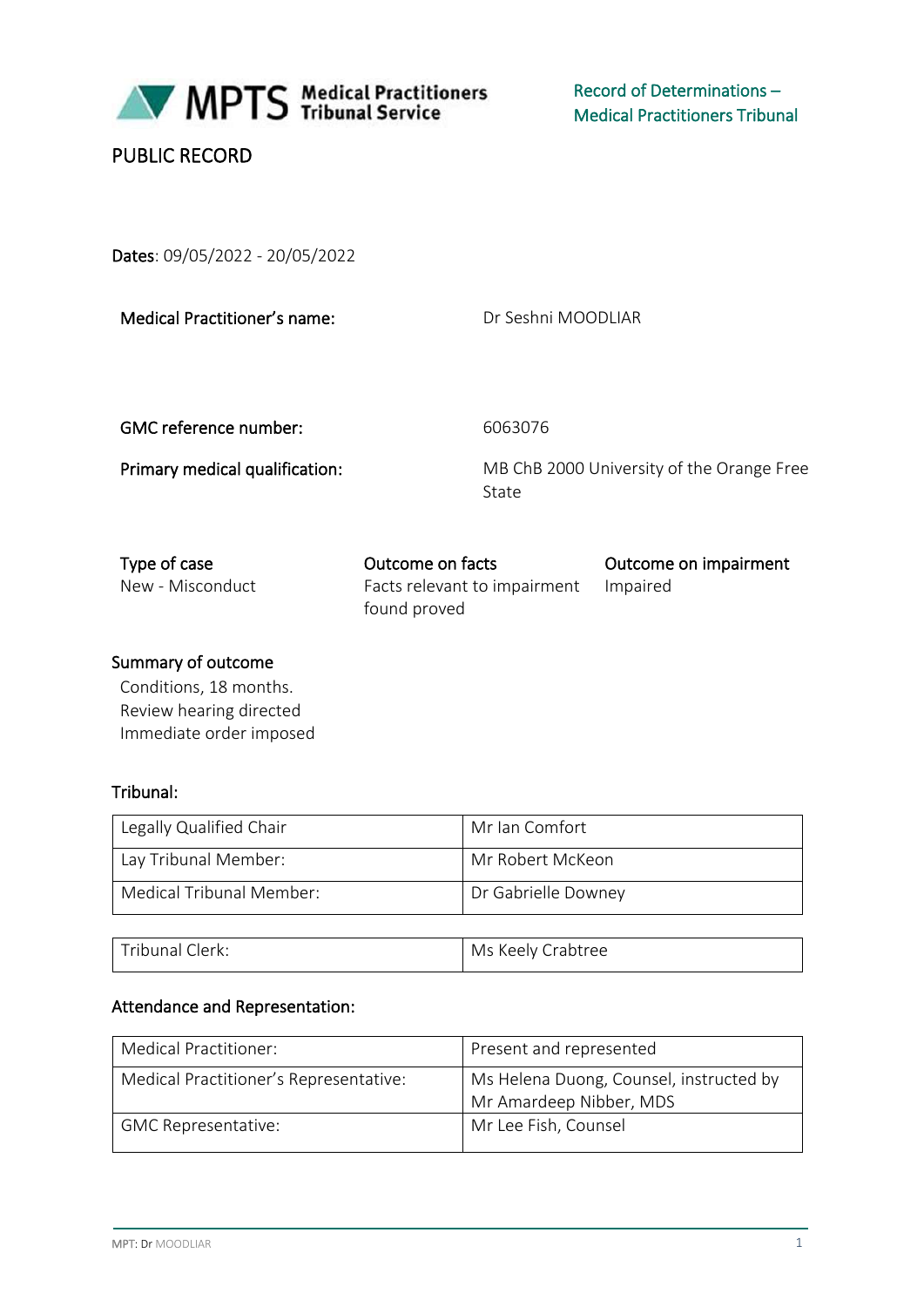### Attendance of Press / Public

In accordance with Rule 41 of the General Medical Council (Fitness to Practise) Rules 2004 the hearing was held in public.

### Overarching Objective

Throughout the decision making process the tribunal has borne in mind the statutory overarching objective as set out in s1 Medical Act 1983 (the 1983 Act) to protect, promote and maintain the health, safety and well-being of the public, to promote and maintain public confidence in the medical profession, and to promote and maintain proper professional standards and conduct for members of that profession.

### Determination on Facts - 17/05/2022

#### Background

1. Dr Moodliar completed her MB ChB at the University of the Orange Free State, South Africa in 2000. She gained full GMC registration on 2 December 2002 and moved to the UK in January 2003. Between 2003 and 2014, she worked in various mental health roles in general and forensic psychiatry inpatient units.

2. Dr Moodliar obtained her MRCPsych from the Royal College of Psychiatry in London in 2012. In 2015, she became a Consultant Psychiatrist in Learning Disability and obtained her registration on the specialist register Psychiatry of Learning Disability on 31 March 2015.

3. Dr Moodliar has been undertaking medico-legal work since 2005 in non-training posts and subsequently in training grade posts.

4. The initial concerns were raised with the GMC on 18 January 2020 by Dr C. The concerns related to Dr Moodliar's work as an expert witness.

5. The allegation that has led to Dr Moodliar's hearing is that in November 2017, Dr Moodliar acted as an expert witness for the prosecution in the case of Patient A and dishonestly copied sections of another doctor's expert report.

6. Further, it is alleged that between September and December 2019, when acting as an expert witness for the defence in the case of Patient B, Dr Moodliar failed to adequately assess Patient B. It is also alleged that Dr Moodliar acted beyond her training and expertise and failed to prepare an expert report that was factually accurate.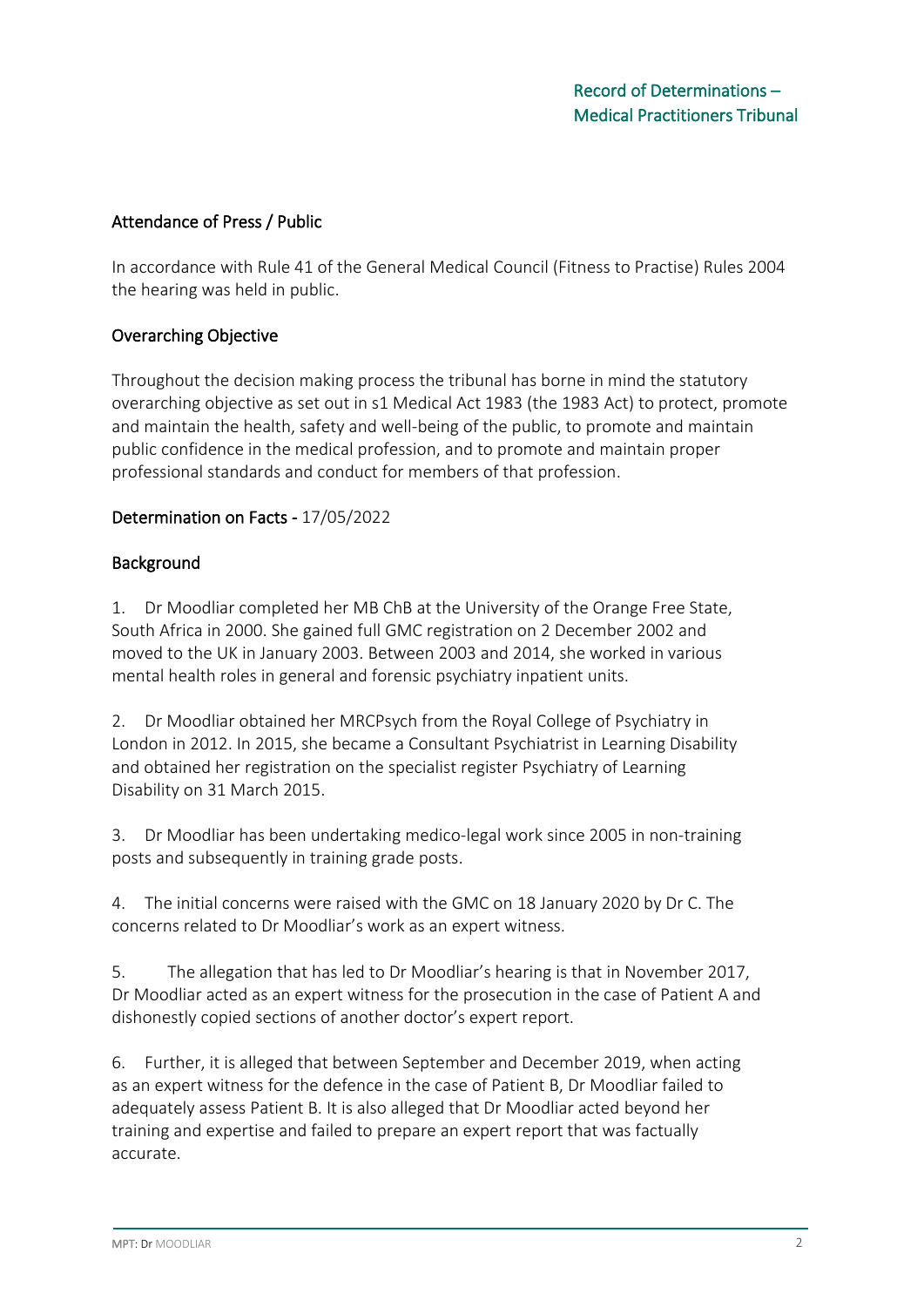### The Outcome of Applications Made during the Facts Stage

7. The Tribunal refused Dr Moodliar's application, made pursuant to Rule 17(2)(g) and 17(6) of the General Medical Council (Fitness to Practise Rules) 2004 as amended ('the Rules'). The Tribunal also refused Mr Fish's application, on behalf of the GMC, made pursuant to Rule 17(6) of the Rules. The Tribunal's full decision on the application is included at Annex A.

8. The Tribunal granted Dr Moodliar's application to change her admission to paragraph 3(e) of the Allegation. The Tribunal's full decision on the application is included at Annex B.

#### The Allegation and the Doctor's Response

9. The Allegation made against Dr Moodliar is as follows:

That being registered under the Medical Act 1983 (as amended):

- 1. In November 2017, you acted as an expert witness for the Prosecution in the case of Patient A and you:
	- a. copied sections of Dr C's expert report; Admitted and found proved
	- b. submitted the report as if it was all your own work; To be determined
	- c. knew that sections of the report were not your own work. Admitted and found proved
- 2. Your actions as described at paragraph 1a and 1b were dishonest by reason of paragraph 1c. To be determined
- 3. Between September and December 2019, you acted as an expert witness for the Defence in the case of Patient B and you:
	- a. failed to assess Patient B adequately in that you did not:
		- i. obtain a detailed background history; To be determined
		- ii. perform a detailed mental state assessment, detailing the symptoms reported at the time of the assessment; To be determined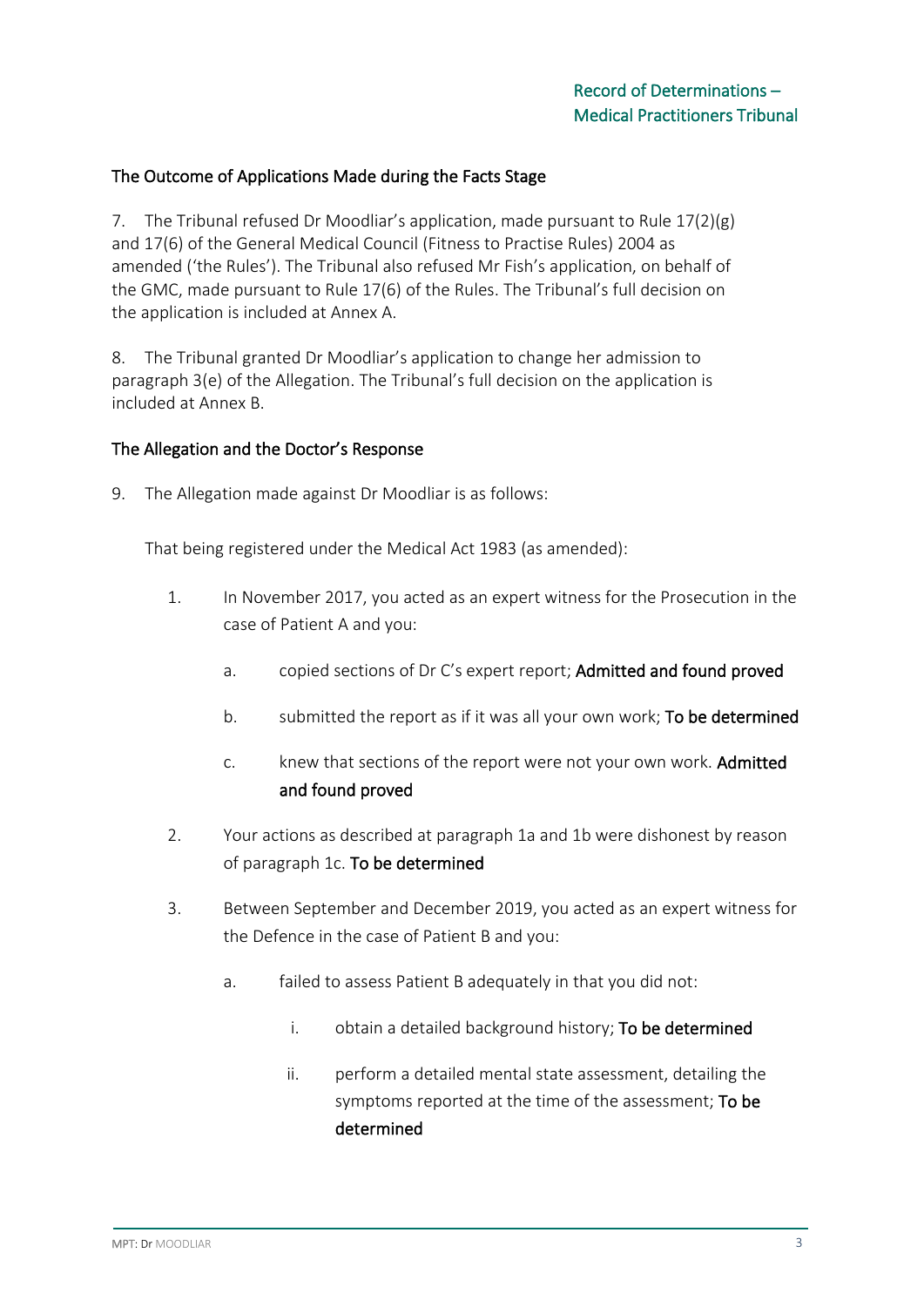- iii. check the veracity of Patient B's account by:
	- 1. corroborating the information which he provided; To be determined
	- 2. adequately considering the documents provided, including the medical records; To be determined
- iv. explore the symptoms and possibility of:
	- 1. insanity; To be determined
	- 2. schizophrenia; To be determined
	- 3. psychosis; To be determined
- b. failed to prepare an expert report which was factually accurate, in that you asserted that Patient B had been seen by the CPS expert who had concluded that he had diminished responsibility, and you:
	- i. were unable to state where this information was obtained from; Admitted and found proved
	- ii. admitted that this was an error; Admitted and found proved
- c. acted beyond your training and expertise in that you served as an expert witness without:
	- i. possessing sufficient knowledge of:
		- 1. diminished responsibility; To be determined
		- 2. the offence with which Patient B was charged; To be determined
	- ii. undergoing higher training in forensic psychiatry; To be determined
- d. failed to keep adequate records; To be determined
- e. failed to record your actions as set out at paragraph 3a. To be determined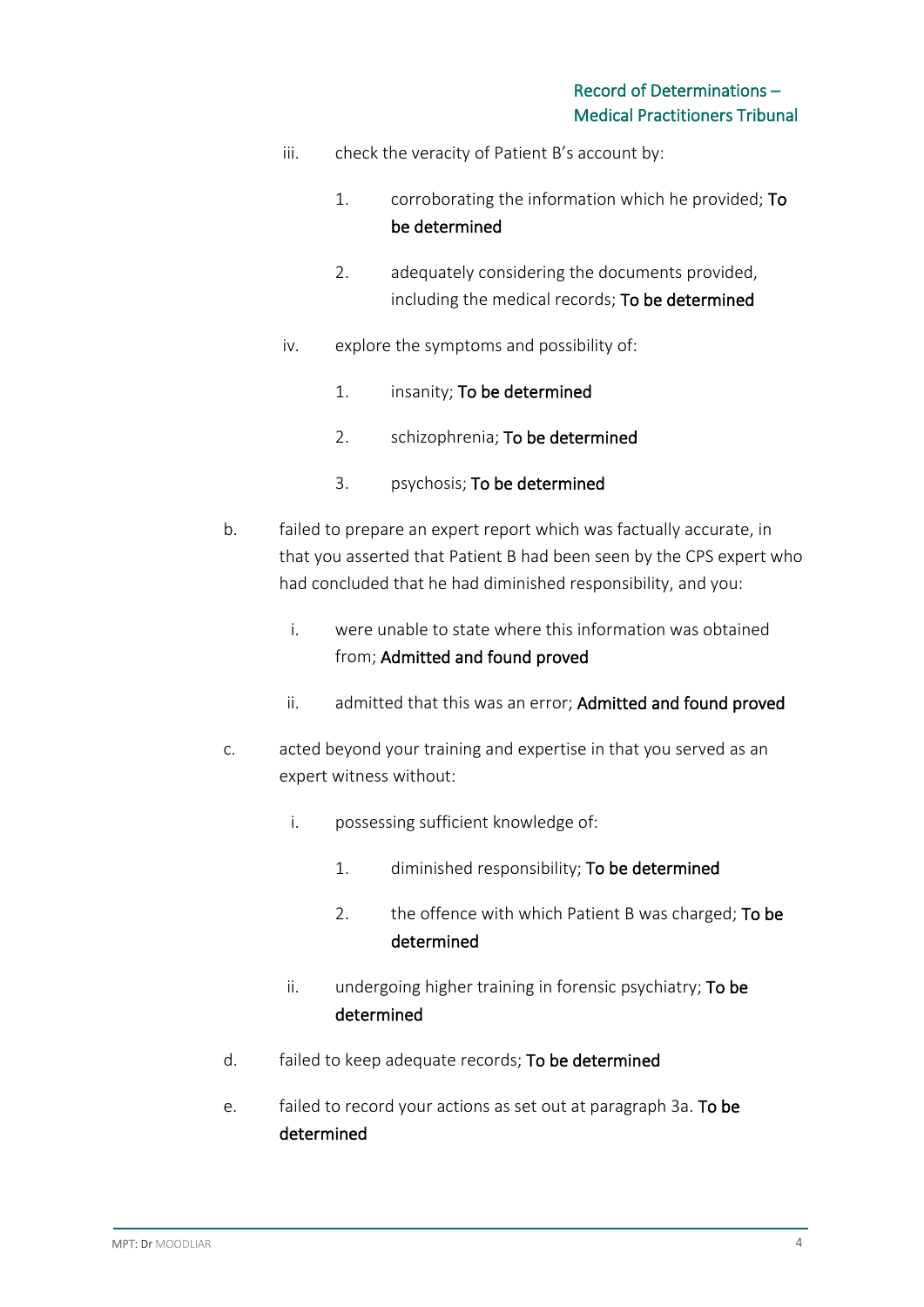And that by reason of the matters set out above your fitness to practise is impaired because of your misconduct.

## The Admitted Facts

10. At the outset of these proceedings, through her counsel, Dr Moodliar made admissions to some paragraphs and sub-paragraphs of the Allegation, as set out above, in accordance with the Rules. In accordance with Rule 17(2)(e) of the Rules, the Tribunal announced these paragraphs and sub-paragraphs of the Allegation as admitted and found proved.

## **Witness Evidence**

11. The Tribunal received evidence on behalf of the GMC from the following witnesses:

• Dr C, Consultant Forensic Psychiatrist, by video link.

12. Dr Moodliar provided her own witness statement dated 4 April 2022 and also gave oral evidence at the hearing.

13. The Tribunal also received evidence on behalf of Dr Moodliar in the form of two testimonials.

### Expert Witness Evidence

14. The Tribunal received an expert report dated 2 June 2020 and addendum expert report dated 9 July 2021 prepared by Dr D expert witness for the GMC. Dr D also gave oral evidence to the Tribunal.

### Documentary Evidence

15. The Tribunal had regard to the documentary evidence provided by the parties. This evidence included but was not limited to:

- Psychiatric report of Dr C of Patient A dated 11 August 2017;
- Psychiatric report of Dr Moodliar, Patient A dated 14 November 2017;
- Expert joint statement, Patient A dated 17 November 2017;
- Opening note R v Patient B dated 23 January 2019;
- Independent psychiatric assessment of Patient B dated 17 June 2019;
- Report of Dr Moodliar for the case of Patient B dated 9 October 2019;
- Opening note R v Patient B dated 8 December 2019;
- Addendum report of Dr Moodliar for the case of Patient B dated 9 December 2019;
- Witness evidence of Dr Moodliar R v Patient B dated 13 December 2019;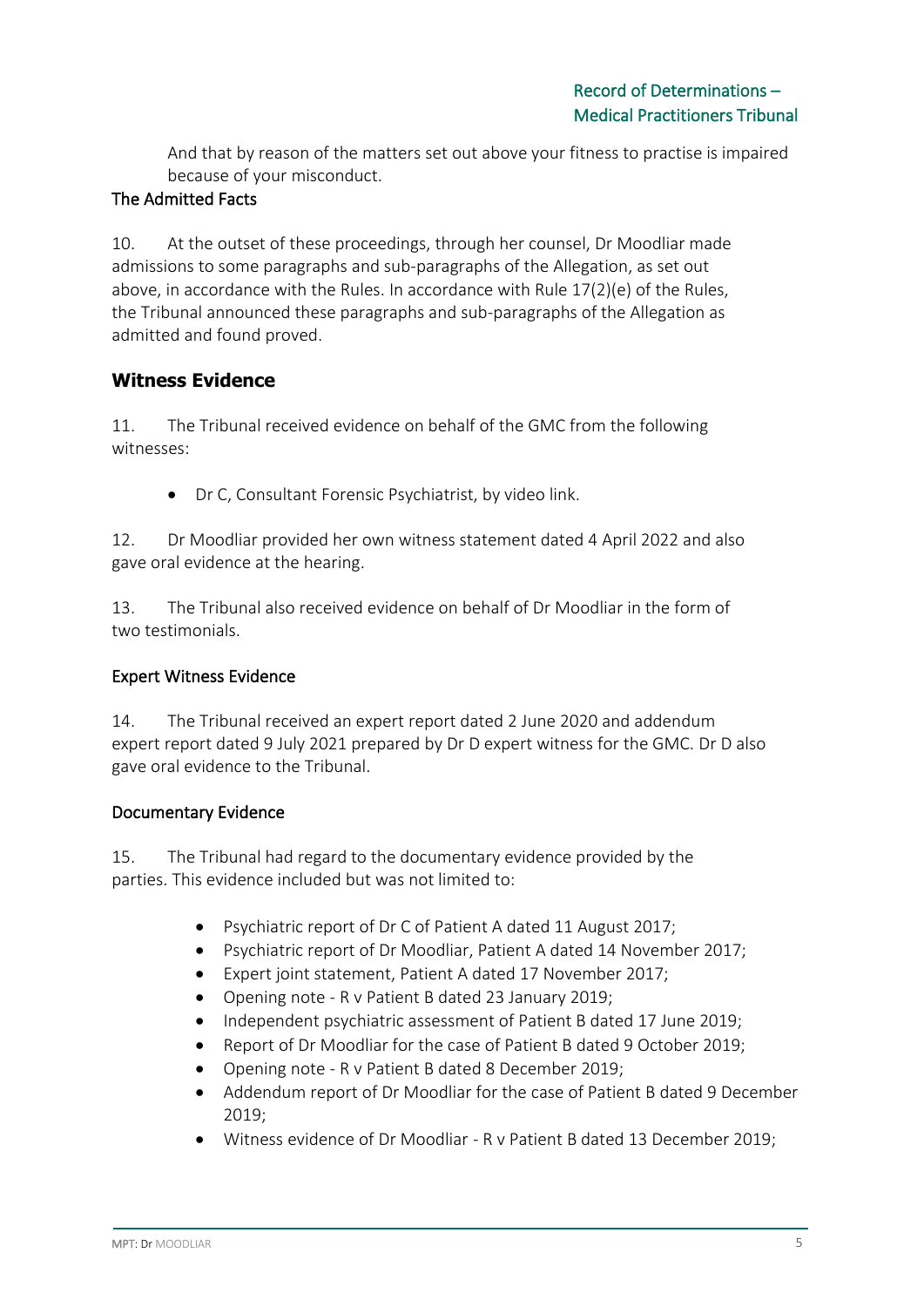- Witness evidence of Dr Moodliar R v Patient B dated 16 December 2019;
- Sentencing remarks R v Patient B dated 10 January 2020;
- Online complaint form submitted to the GMC by Dr C dated 18 January 2020;
- Expert report of Dr D dated 2 June 2020;
- Addendum expert report of Dr D dated 9 July 2021;
- Details of training Dr Moodliar has undertaken;
- Dr Moodliar's CPD and Course Certificates;
- Dr Moodliar's CV undated;
- Expert Instructions for Patient A dated 6 October 2017;
- Expert Instructions for Patient B dated 16 September 2019;
- Unamended Version of Addendum Report dated 9 December 2019;
- Emails between Dr Moodliar and Dr C dated November 2017;
- Emails between Dr Moodliar and Professor E dated 22 November 2017;
- Gamma hydroxybutyrate (GHB), gamma butyrolactone (GBL) and 1,4 butanediol (1,4-BD;BDO): A literature review with a focus on UK fatalities related to non-medical use; Novel psychoactive substances of interest for psychiatry; Novel psychoactive substan
- ces (NPS): clinical and pharmacological issues;
- Additional Joint Expert Report dated 22 November 2017;
- Letter from Dr C's Instructing Solicitors dated 18 February 2022;
- Clinical Supervisor's Report dated 9 December 2021 and 4 March 2022;
- Dr Moodliar's feedback from the 'Pass the CASC' Book;
- Dr Moodliar's feedback and references from Section 12 work;
- Dr Moodliar's feedback from employers;
- Dr Moodliar's MAG form for her appraisal dated 30 January 2021.

### The Tribunal's Approach

16. In reaching its decision on facts, the Tribunal has borne in mind that the burden of proof rests on the GMC and it is for the GMC to prove the Allegation. Dr Moodliar does not need to prove anything. The standard of proof is that applicable to civil proceedings, namely the balance of probabilities, i.e. whether it is more likely than not that the events occurred.

17. In relation to the allegation of dishonesty, the Tribunal was reminded that the correct test is as set out in the case of *Ivey v Genting Casinos (UK) Ltd t/a Crockfords [2017] UKSC 67 in which a two-stage test must be applied as follows:*

> *1. First ascertain (subjectively) the actual state of the individual's knowledge or belief as to the facts. The reasonableness or otherwise of their belief is a matter of evidence going to whether they held the belief, but it is not an additional requirement that their belief must be reasonable; the question is whether it is genuinely held.*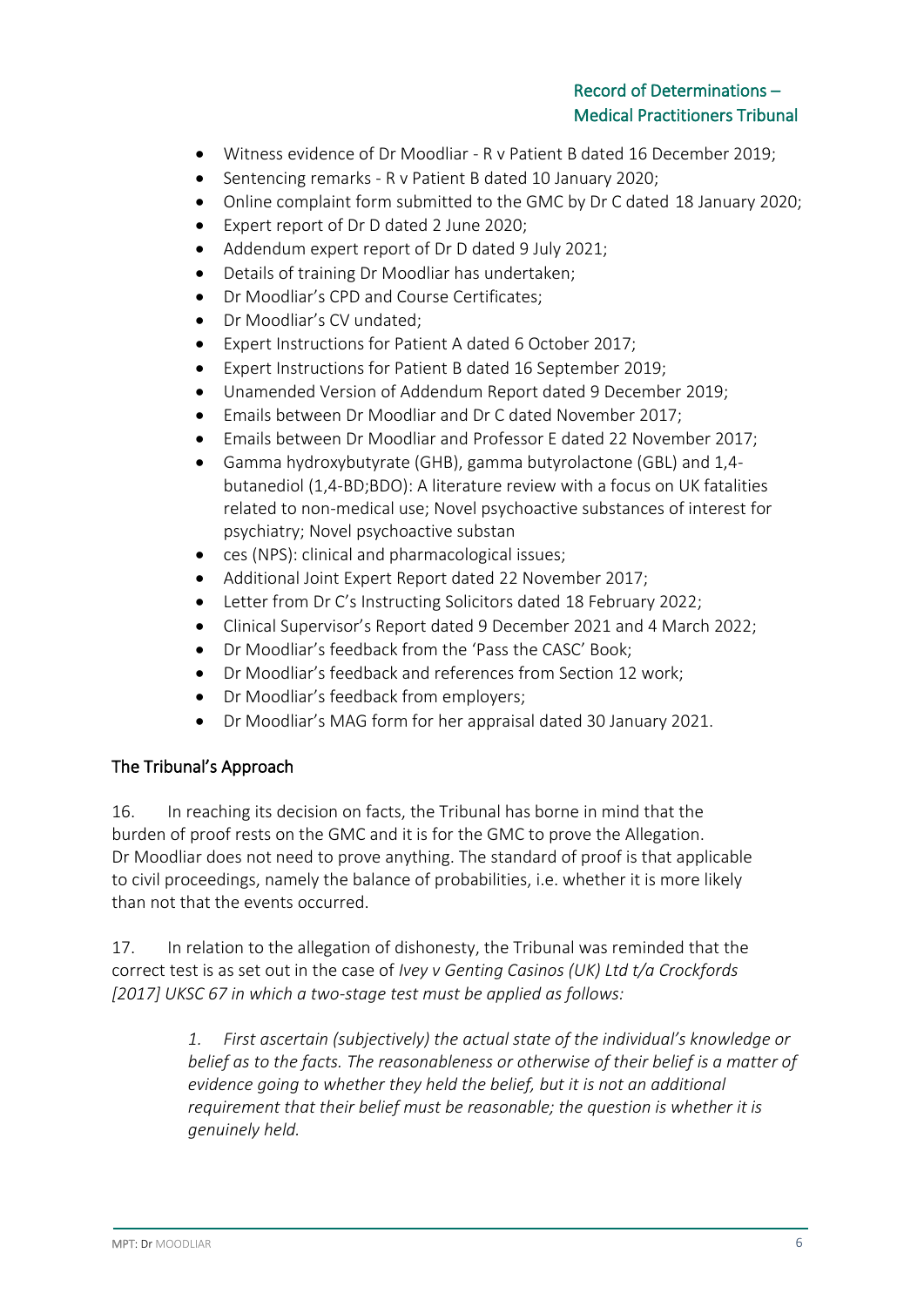*2. When once the doctor's actual state of mind as to knowledge or belief as to facts is established, the question whether their conduct was honest or dishonest is to be determined by [this tribunal] by applying the (objective) standards of ordinary decent people. There is no requirement that the doctor must appreciate that what they have done is, by those standards, dishonest.*

18. The Legally Qualified Chair reminded the Tribunal that Dr Moodliar was of good character. Good character is not a defence to any allegation However, evidence of good character counts in Dr Moodliar's favour in two ways:

- 1. her good character supports her credibility and so is something which the Tribunal should take into account when deciding whether they believe her evidence (the 'credibility limb'); and
- 2. her good character may mean that she is less likely to have committed the act with which she is charged (the 'propensity limb').

19. It is for the Tribunal to decide what weight it gives to the evidence of good character, taking into account everything it has heard about the doctor.

20. The Legally Qualified Chair referred to the article from the BJPsych Advances provided by Dr Moodliar, which considers expert evidence following the case of Pool v GMC [2014] EWHC 3791. In that case entry on the GMC specialist register and to have undergone higher training was raised as an important factor by the GMC's expert witness. It has been similarly raised in this hearing by Dr D. Mr Fish had accepted that it is not an absolute requirement to be on the specialist register. The case law in the article reminds the Tribunal that it is a question of fact in each individual case whether someone is a medical 'expert' in a field, based on consideration of the combination of their skills, qualifications, training and experience. Dr Moodliar was acting as an expert in criminal proceedings. The required content of an expert's report in criminal proceedings is set out in rule 19.4 of the Criminal Procedure Rules 2015. These were the rules (as amended) that were applicable both in 2017 and 2019. Rule 19.2 makes it clear that an expert has an overriding duty to the court when preparing their report and giving evidence. The Rules are supplemented by the Criminal Practice Directions 2015 (as amended). Directions regarding Expert Evidence are set out at part 19 A.

21. The GMC and Dr D. rely in part on Dr Moodliar's evidence at the trial of Patient B. The Tribunal has been provided with a copy of the trial transcript and the judge's sentencing remarks. The Legally Qualified Chair reminded the Tribunal that it should consider all of Dr Moodliar's evidence given at the trial not just the cross examination or sentencing remarks. He referred to the case of *Meadow v General Medical Council* [2007] QB 462 (referenced in *Squier v GMC (2016) EWHC 2739*) where the following advice was given:

*" Where the conduct of an expert alleged to amount to a professional offence under scrutiny by his professional disciplinary body arises out of evidence that he has given*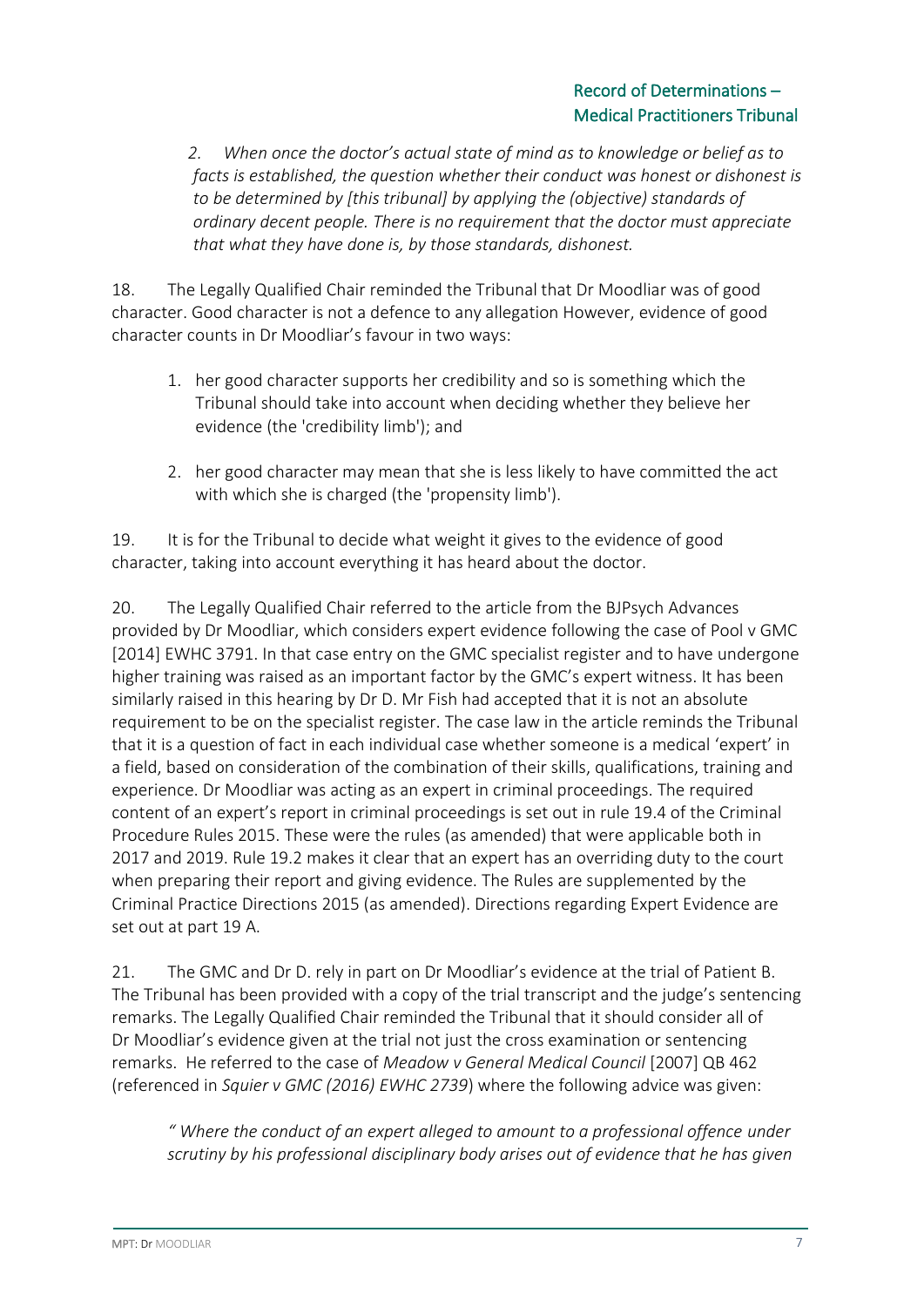*to a court or other tribunal, it is, therefore, important that that body should fully understand and assess his conduct in the forensic context in which it arose. Of great importance are the circumstances in which he came to give the evidence, the way in which he gave it, and the potential effect, if any, it had on the proceedings and their outcome. If the disciplinary body lacks information to enable it properly to assess the expert's conduct in that forensic context, or fails properly to take it into account, a court reviewing its determination, is likely to bring important insights of its own into the matter. Not least amongst those should be an appreciation of the isolation of an expert witness, however seasoned in that role in the alien confines of the witness box in an adversarial contest over which the judge and the lawyers hold the sway…… In that, sometimes, fevered process, mistakes can be made, ill- considered assertions volunteered or analogies drawn by the most seasoned court performers, whatever their role."*

## The Tribunal's Analysis of the Evidence and Findings

22. The Tribunal has considered each outstanding paragraph of the Allegation separately and has evaluated the evidence in order to make its findings on the facts.

## Paragraph 1(b)

23. Dr Moodliar stated that when completing her expert witness psychiatric report for Patient A she did not plagiarise, nor did she have any intention of plagiarising Dr C's report. She stated that she had referenced that she had reviewed Dr C's report in the '*Sources of Information'* section of her report.

24. Dr Moodliar said that she had read Dr C's report, researched the information and had reached similar opinions to Dr C. She stated that she had also provided Dr C and the instructing solicitor with copies of her research materials.

25. Dr Moodliar stated that she had '*borrowed'* some of Dr C's information in her report as she had agreed with his opinion and was in no way trying to pass it off as her own work. She said that there were only so many ways in which you could write something. Dr Moodliar said that it had been an unintentional error on her part that she did not make it clear to the reader that she had agreed with Dr C's opinion by citing his name at the point where she used his exact wording. Dr Moodliar stated that she had personally elicited Patient A's history, schooling, occupational and relationship history, which was largely similar to, if not exactly the same as, the information provided to Dr C.

26. The Tribunal first considered Dr Moodliar's Psychiatric report dated 14 November 2017. The report does not attribute anything to Dr C. The Tribunal was of the view that any casual reader would see the report as her own work as it does not state anywhere that it is not.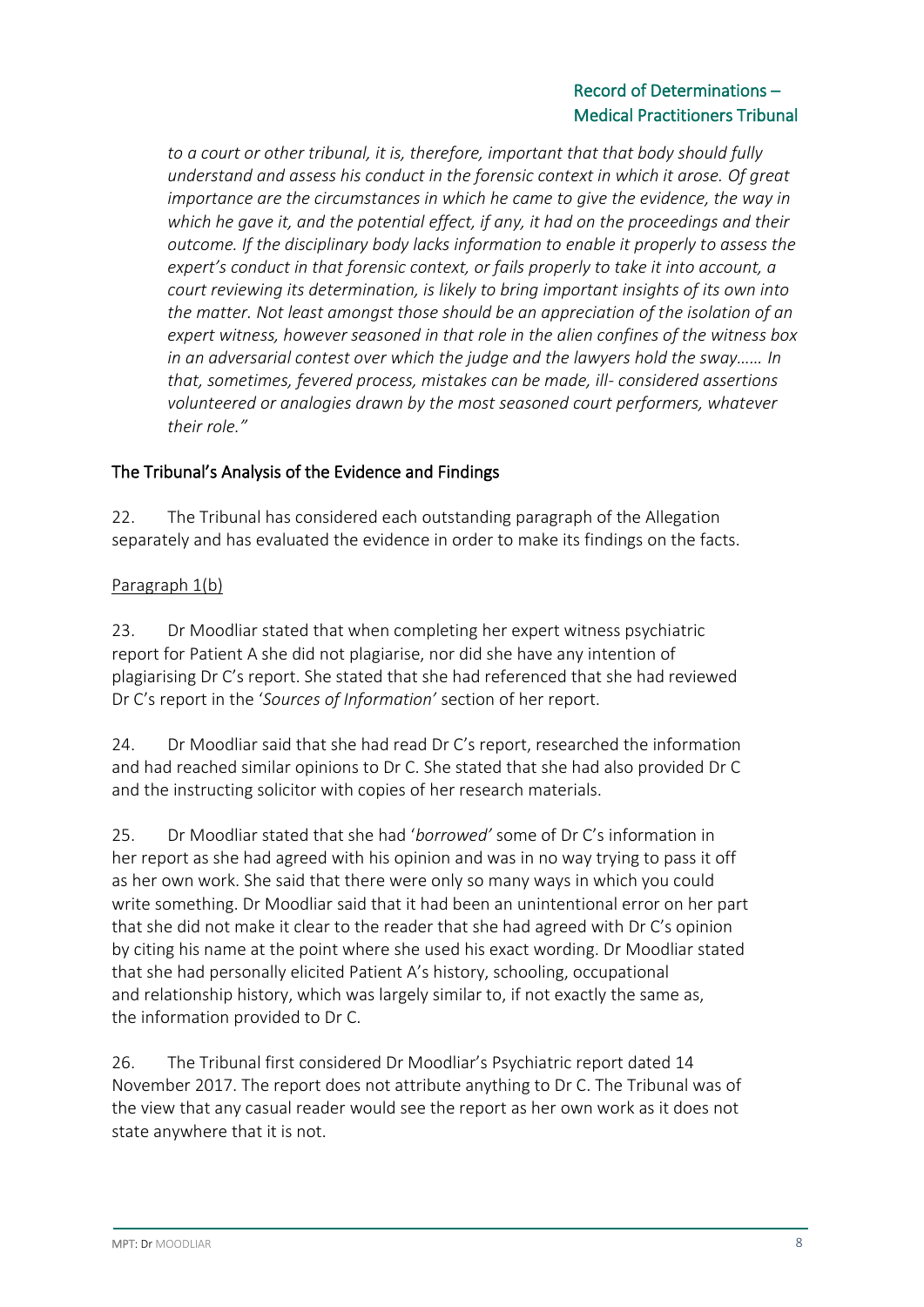27. Dr C in his evidence stated that the copying of his work had been blatant to him. However, the Tribunal was of the view that if you put both reports side by side, a reader would have to compare each section of the report and it would be difficult, without careful scrutiny, to establish whose work was whose.

28. The Tribunal has considered Dr Moodliar's response. The Tribunal does not accept that it was adequate for Dr Moodliar to reference Dr C under the '*Sources of Information'* section of her report. There are no citations or references in the body of the report, which suggests to the reader that it is all Dr Moodliar's own work and opinions that she had submitted.

29. Accordingly, the Tribunal found Paragraph 1(b) of the Allegation proved.

## Paragraph 2

30. The Tribunal considered Dr Moodliar's evidence. She admitted to copying Dr C's opinions and that her expert report was not all her own work. At the time Dr Moodliar wrote her expert report she says that it was not her intention to mislead any reader. She thought it acceptable to copy wording of someone else's report to support her own opinion and that it was an inadvertent mistake not to consider referencing Dr C's work.

31. In considering the first limb of the test for dishonesty set out in *Ivey,* Dr Moodliar had knowingly copied Dr C's work and included it in her report. She knew, when she submitted the report, that it was not all her own work. She has given evidence that it was her genuinely held belief that her actions were not dishonest. She said that it was '*an unintentional error, an innocent mistake'.*

32. The Tribunal has considered the evidence as a whole. In two areas of her report, Dr Moodliar had copied Dr C's reasoning from his report but changed the opinion. In his report Dr C said:

*'my opinion leads to an opinion which would appear to make a non-insane automatism unlikely'*

In her report, Dr Moodliar said:

*'my opinion leads to an opinion which would appear to make a non-insane automatism likely'*

In his report Dr C said:

*'His amnesia for what occurred and the fact that it was apparently out of character suggests he was not in an unusual state, on balance, it seems unlikely that he could be considered to have been in a state were at that moment he had no conscious awareness of what he did.'*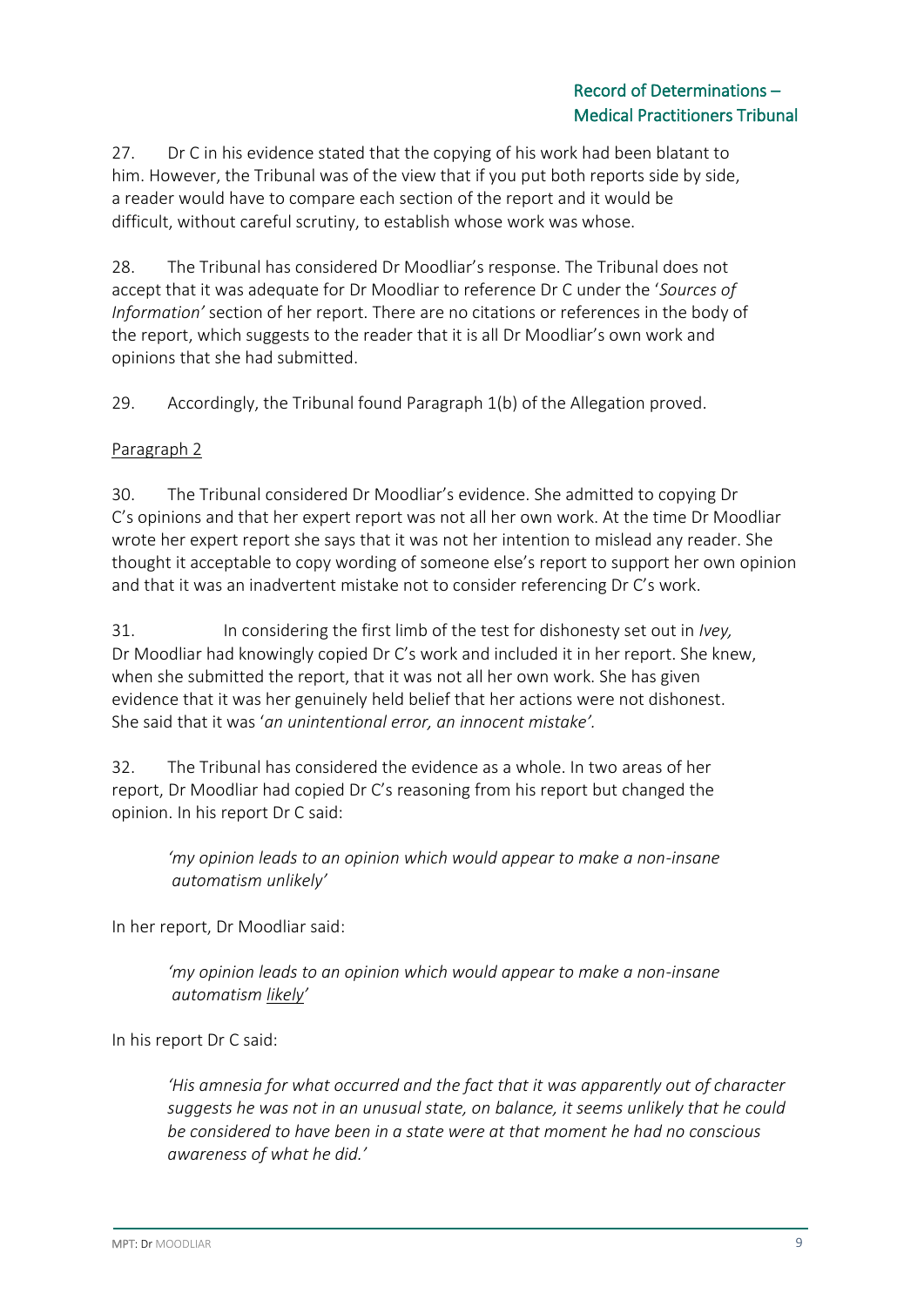In her report Dr Moodliar said:

*'His description of the amnesia for what occurred and the fact that it was apparently out of character suggests he was not in a usual state, on balance, it seems likely that he could be considered to have been in a state at that moment he had no conscious awareness of what he did.'*

33. The Tribunal does not accept Dr Moodliar's explanation as to her failure to credit Dr C having been through simple inadvertence. Dr Moodliar has undertaken post-graduate study, has published her own works, and says that she has extensive experience as an expert. It is inconceivable that she was not conscious of the fact that she was misrepresenting large portions of her report as her own work.

34. The Tribunal concluded that an ordinary decent member of the public, knowing the context in which Dr Moodliar produced her reports as an expert witness, where she is required to provide her own independent opinion, would take the view that Dr Moodliar's actions were dishonest and as such the Tribunal found Paragraph 2 of the Allegation proved.

### Paragraph 3(a)(i)

35. Dr Moodliar stated that she had assessed Patient B on two occasions. The first was conducted on 25 September 2019 and she completed her report in October 2019. She had also been asked to provide an addendum report on 3 December 2019 and to comment specifically as to whether Patient B was '*under diminished responsibility at the time of the offence'*. Dr Moodliar said that she had asked the instructing solicitors for further information numerous times and was supplied with a large bundle of notes that included Patient B's medical notes, Rio [electronic patient record system] notes, a report from Dr E, an additional report for the defence, and other materials which included complete slam documents (electronic health and personal patient records), additional medical notes, as well as the defence statement. Dr Moodliar stated that she then, in conjunction with her original report, completed her addendum report.

36. Dr Moodliar stated that in her opinion, both reports she had completed were of a reasonable standard and competency for a Consultant Psychiatrist.

37. Dr Moodliar stated that in her original report of Patient B dated 9 October 2019, she has stated that she obtained a detailed background history, which she did not feel was necessary to repeat in the addendum report on 9 December 2019. Dr Moodliar stated that in order to determine whether or not she had obtained a detailed history, her two reports should be read together. Dr Moodliar stated that her written notes which had been present and referenced in court in December 2019, only reflected the addendum report and not the initial assessment which contained a more detailed background history.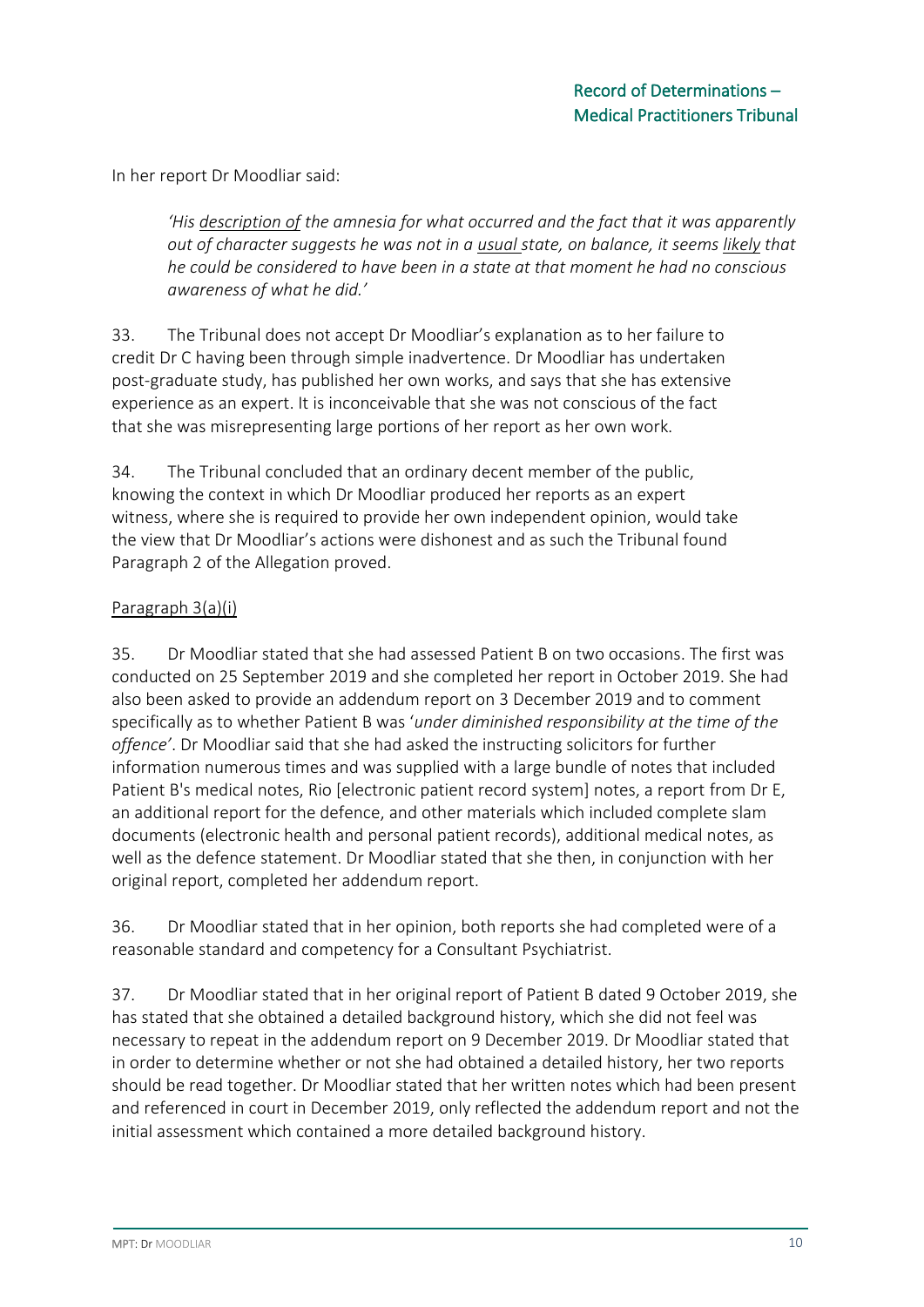38. The Tribunal considered both reports prepared by Dr Moodliar. It was mindful that her notes had not been presented in evidence and were not available. It considered aspects of the transcript of the trial that referred to her notes. The Tribunal noted that Dr Moodliar did obtain a background from Patient B's medical records, these were records that related to Patient B's health prior to and after the index incident. Dr Moodliar had also taken a background directly from Patient B.

39. The Tribunal found that this background was very limited. The Tribunal was of the view that when looking at the presenting complaint of Patient B, the background was not detailed enough for Dr Moodliar to be able to make the decisions she was required to make. The Tribunal concluded that Dr Moodliar did not explore Patient B's past and present mental health history adequately.

40. Accordingly, the Tribunal found Paragraph 3(a)(i) of the Allegation proved.

## Paragraph 3(a)(ii)

41. Dr Moodliar stated that on both occasions she had seen Patient B she had conducted a complete mental state assessment / examination of Patient B.

42. Dr Moodliar stated that she had successfully completed both the MRCpsych in 2010. She was the main author of a textbook for the CASC exams in psychiatry. Further, she had also successfully completed the competency levels for conducting a mental state examination and that she has extensive experience in undertaking these types of assessments.

43. Dr Moodliar stated that the findings she made were described in terms of psychopathology. Further, that on reading other experts' reports the findings were similar and it was concluded by some of the other experts that Patient B had been diagnosed with a mental illness.

44. The Tribunal noted that it had no documentary evidence other than Dr Moodliar's reports to determine if Dr Moodliar had performed a detailed mental state assessment of Patient B.

45. In the reports there was no evidence of any analysis of the information given but more a reproduction of what was said and obtained from the medical records. In particular, she did not document the relevant positive and negative findings that are required to make a diagnosis of schizophrenia and / or psychosis.

46. The Tribunal concluded that the report Dr Moodliar produced was inadequate in explaining what she had done and the conclusions she had drawn. The Tribunal was of the view that the report was scant and lacking in detail. Dr D, in his evidence said that Dr Moodliar had not explored Patient B's mental state adequately and that she would not have been able to come to the conclusions that she did from what she had written.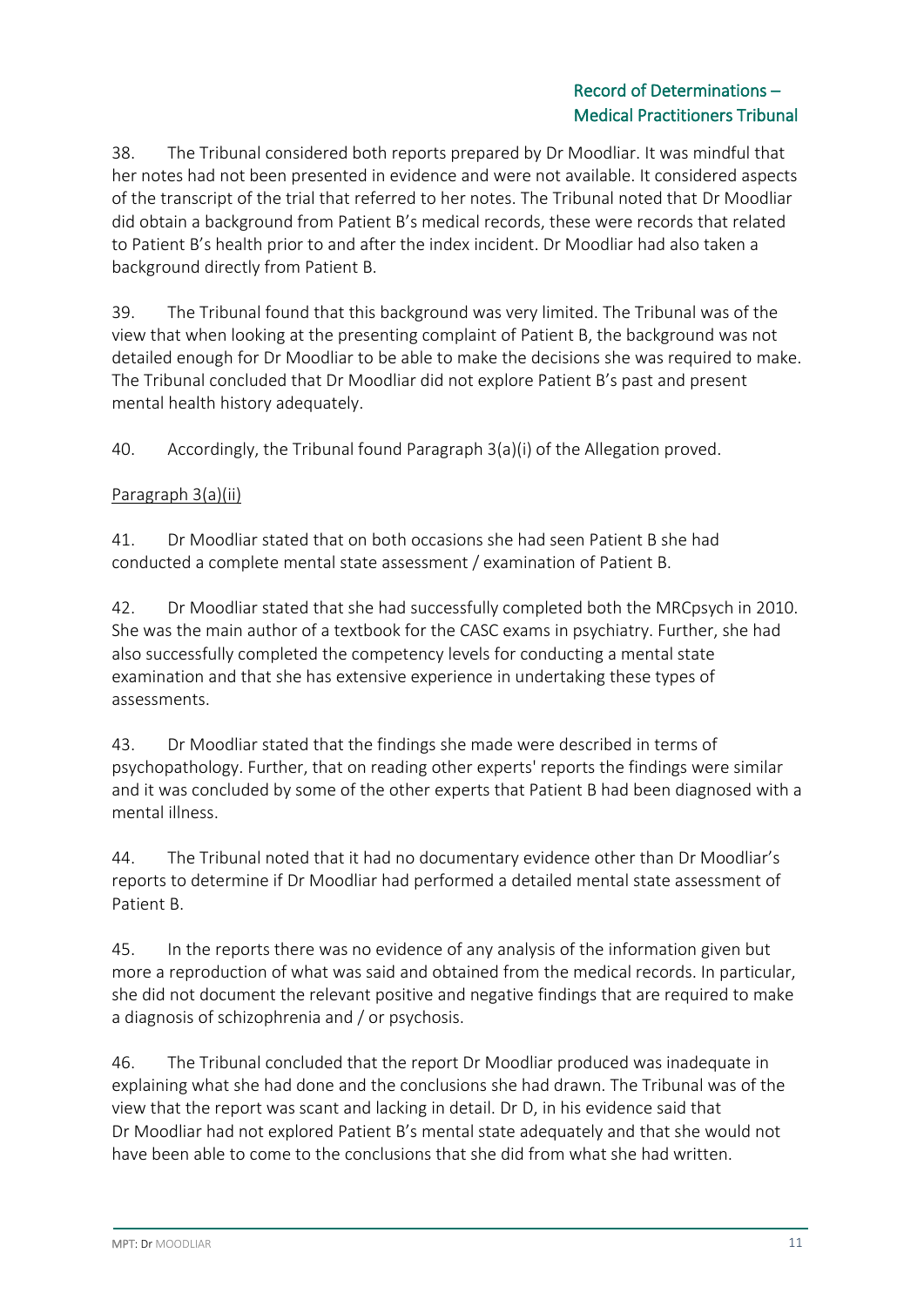47. Accordingly, the Tribunal found Paragraph 3(a)(ii) of the Allegation proved.

### Paragraph 3(a)(iii)(1)

48. Dr Moodliar stated that in her report dated 9 December 2019 she acknowledged that Patient B had lied in the past, and that she had taken this into consideration during her interview and when formulating her opinion. This is noted in paragraphs 8.13, 8.14, 8.16 and 8.27 of her report. Dr Moodliar stated that she now understands that it would have been helpful if she had mentioned that she had asked Patient B about these alleged lies and mentioned it in her opinion. Dr Moodliar stated that she had assumed at the time that because she had already mentioned it in the body of her report, that she did not need to mention it in her opinion.

49. Dr Moodliar stated that she had used Patient B's medical records and documentation that she had been provided with to be able to corroborate what he told her during the assessment.

50. The Tribunal considered Dr Moodliar's report. It noted that Dr Moodliar has not provided any thought process or rationale when corroborating the information which Patient B provided. Further, there is no evidence of her exploring what Patient B was telling her or any assessment to say why she thought he was telling the truth now.

51. The Tribunal considered Dr D's expert report:

*'My own reading of the documentation leads me to conclude that Dr Moodliar did not adequately check the veracity of account. She should have sought to corroborate the information he provided, by perusing the documents provided, in particular his medical records, to establish the truthfulness of the account given to her by Patient B'*

52. The Tribunal considered the sentencing remarks of HHJ M Lucraft QC dated 10 January 2020:

'*In her reports she had not included any explicit assessment of the truthfulness of the defendant's account. In a case where there are a number of accepted 'lies' told by a defendant one would expect an expert to make their own assessment of the veracity of the account given to them by a defendant.'*

53. In all the circumstances, the Tribunal concluded that Dr Moodliar did not corroborate the information Patient B provided. Accordingly, the Tribunal found Paragraph 3(a)(iii)(1) of the Allegation proved

### Paragraph 3(a)(iii)(2)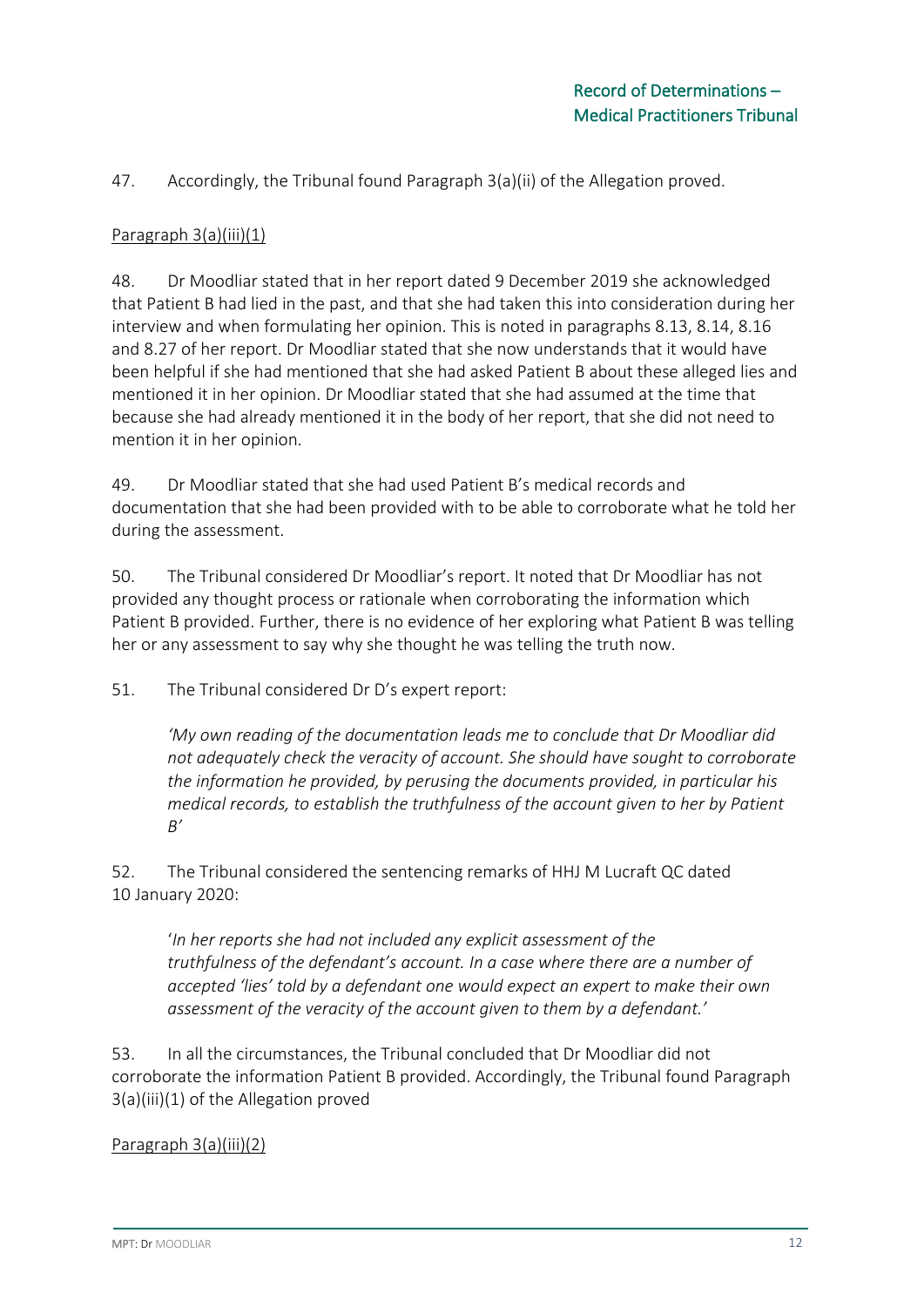54. Dr Moodliar stated that she had adequately considered all the documents pertaining to her addendum report including all medical information. She stated that she made a further request for information and was provided with the additional large bundle of Patient B's medical notes. Dr Moodliar stated that she had considered all previous diagnoses and opinions made by other medical professionals in Patient B's medical notes. She also reviewed all of Patient B's medical records extensively when she compiled the addendum report for Patient B. Dr Moodliar stated that on reflection, she should have stated that she had done this more clearly in her report.

55. The Tribunal considered Dr Moodliar's reports. It noted that Dr Moodliar does not adequately set out what she did, therefore any reader of the reports would not be aware. Further Dr Moodliar's addendum report discusses medical notes but not what she has done with them. In the *'sources of information'* section of her report, the final point identifies *'further documentation received'* but does not detail what these documents were. The Tribunal was of the view that although Dr Moodliar lists some of the documents she had been given, she did not give any analysis and did not reference them.

56. Dr Moodliar had been presented with documentation that showed that Patient B had lied to other health care professionals on a number of occasions. She had referred to some of these matters in the body of her report. However, there is nothing in her report to show that she adequately considered these documents to check the veracity of Patient B's account.

57. In all the circumstances, the Tribunal concluded that Dr Moodliar did not adequately consider the documents, including medical records provided to her. Accordingly, the Tribunal found Paragraph 3(a)(iii)(2) of the Allegation proved.

## Paragraphs  $3(a)(iv)(1)(2)(3)$

58. Dr Moodliar stated that she had a duty to the court as an expert and that in this capacity she had continued to provide the court with her psychiatric opinions. Dr Moodliar stated that she had provided her opinion in relation to the medicolegal defences based on her assessment and formulation. Dr Moodliar stated that she did not comment in her report on insanity as she was specifically only asked about diminished responsibility in the instructions from her instructing solicitors.

59. Dr Moodliar stated that she did explore the symptoms and possibility of both schizophrenia and psychosis. Dr Moodliar stated that it was her opinion that Patient B did show evidence suggestive of psychotic symptoms. She said psychosis was an umbrella term for all mood disorders and used if another diagnosis did not fit; schizophrenia was a specific diagnosis as set out in ICD-10 (F20).

60. The Tribunal considered Dr D's expert report: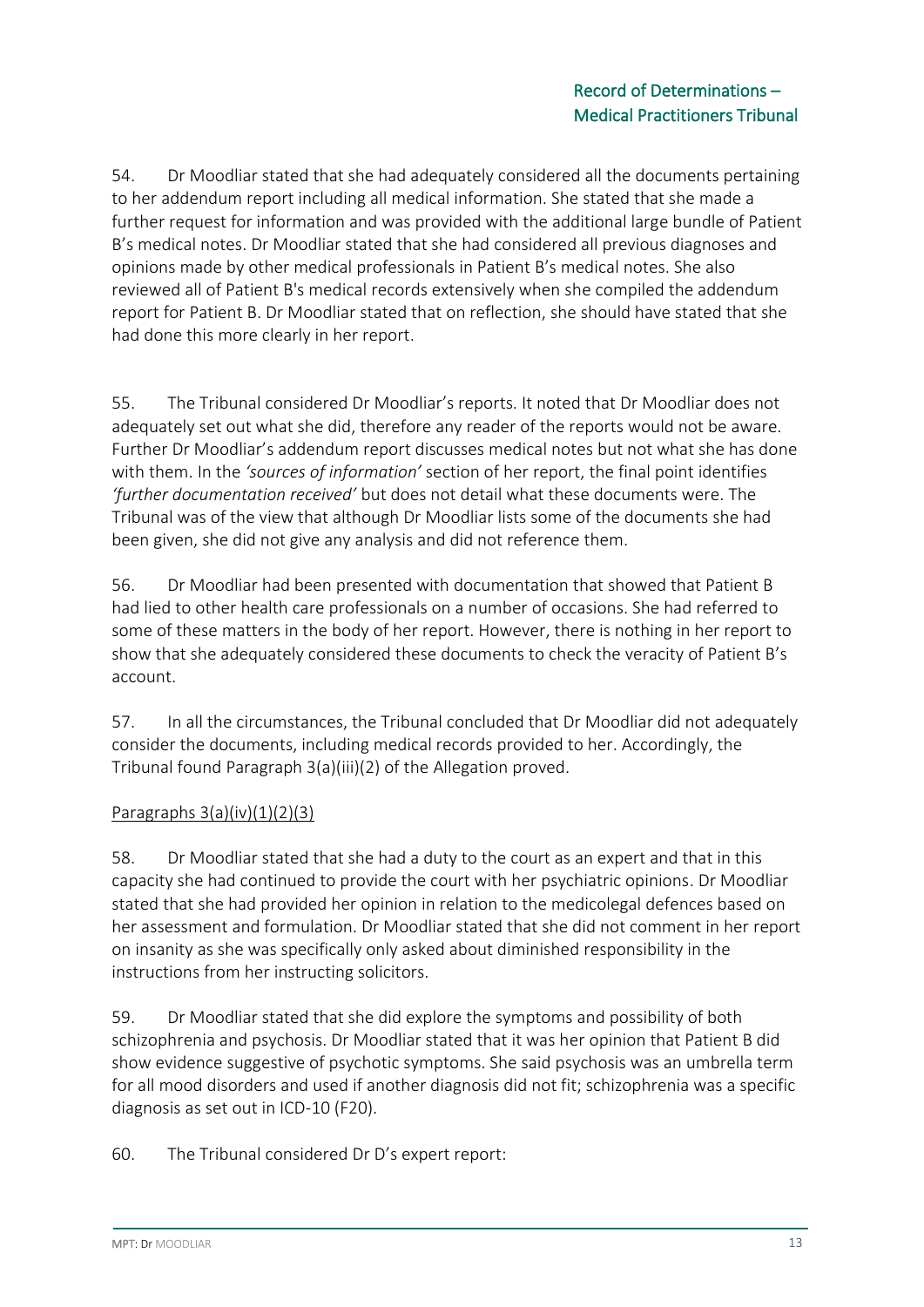*'In my opinion, despite Dr Moodliar stating in her report and in evidence in Court about seeing demons which could be a feature of insanity, there is no information to lead me to conclude that this was appropriately assessed and documented in both her reports. I have not been provided with her handwritten notes. She should have done a detailed mental state assessment to establish if the mental illness is of such a severe nature that could not distinguish fantasy from reality, and could conduct his affairs due to psychosis. If she did assess and did not document it, this in my view is poor standard of assessment. I consider that all relevant content from her handwritten notes in relation to her opinion and recommendation should be in her final report.'*

61. The Tribunal was mindful that insanity is a legal rather than a medical term. However, it did not consider that this caused any difficulty with the wording of the Allegation. In order to come to a conclusion that someone is insane there has to be an underlying diagnosis of a mental illness.

62. The Tribunal considered Dr Moodliar's report. The Tribunal was of the view that although Dr Moodliar stated that she did explore the symptoms and possibility of insanity, schizophrenia, and psychosis, there is little or no evidence in her report to suggest that she explored any of these symptoms. Although there is some reference to symptoms which might lead to a conclusion of schizophrenia and / or psychosis, there is nothing within the reports to establish how Dr Moodliar reached the opinions that she did.

63. In all the circumstances, the Tribunal concluded that Dr Moodliar did not explore the symptoms and possibility of insanity, schizophrenia, and psychosis. Accordingly, the Tribunal found Paragraphs 3(a)(iv)(1)(2)(3) of the Allegation proved.

## Allegation 3(c)(i)(1)

64. Dr Moodliar stated that in her opinion, she had sufficient knowledge of diminished responsibility at the time of the trial. However, she did not believe that her explanation at the time was understood by the judge and the court. Dr Moodliar stated that her testimony had been severely affected by the plagiarism accusation on that day in court because she was in a state of shock. Therefore, it had appeared to the judge that she possessed no knowledge about diminished responsibility. This however is not the case.

65. The Tribunal considered the transcript of Dr Moodliar's evidence given at trial to ascertain whether it supported the criticisms made of her in the judge's sentencing remarks. The Tribunal also considered how Dr Moodliar had approached her opinion of diminished responsibility in her reports.

66. The Tribunal noted Dr Moodliar's experience as outlined by her *CV.* This demonstrated that she had exposure to the field of forensic psychiatry for 12 months in a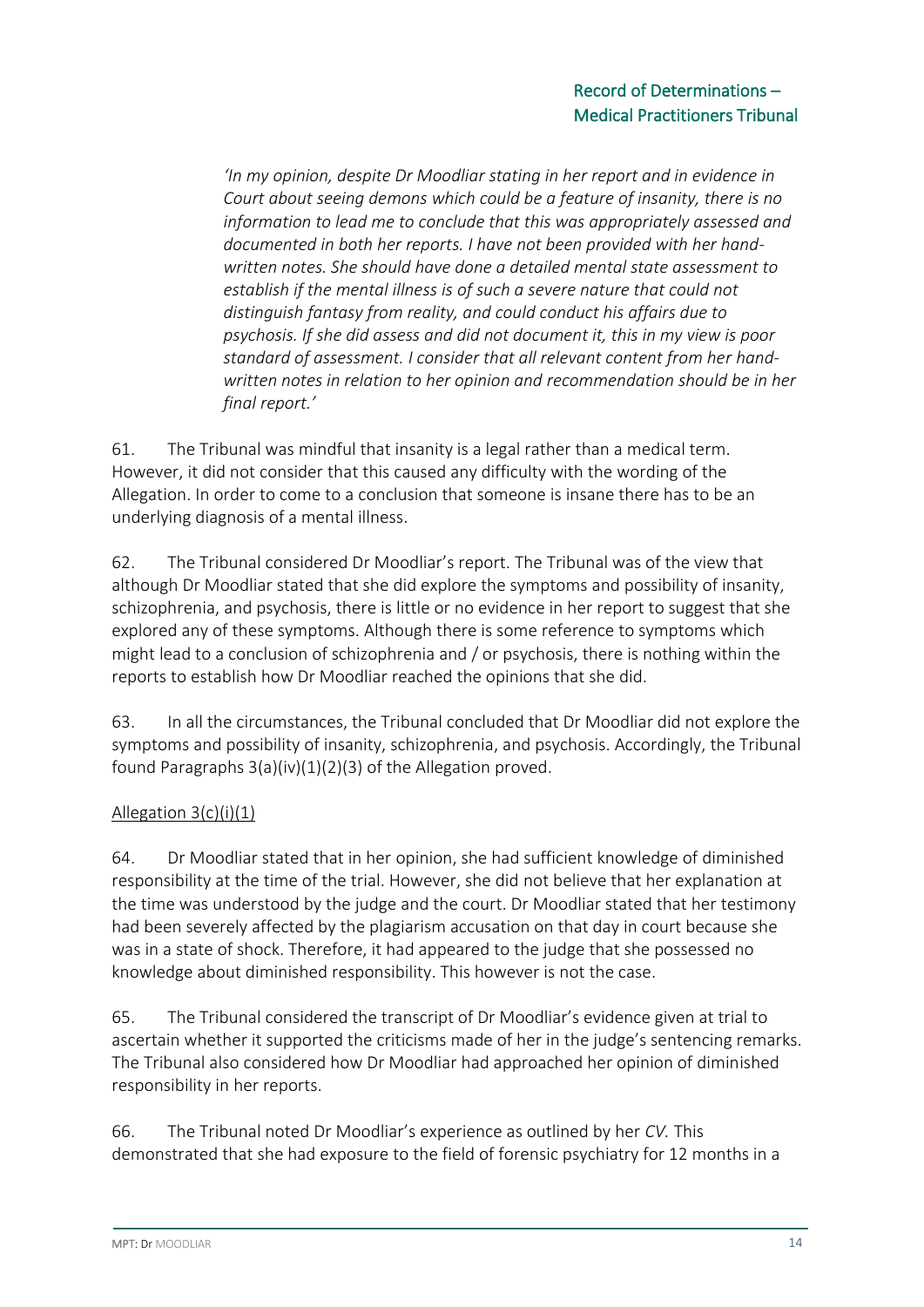non-training staff grade post, 1 year at a junior training level and 1 year as a senior trainee. During her junior doctor post in 2003 she described accompanying her consultant to assess a case of diminished responsibility. Her experience thereafter was at consultant level from March 2015. Additional training prior to 2019 submitted in evidence in relation to medicolegal work includes:

- 'Health Care Records on Trial' in 2013.
- G4S Induction course for Forensic and Medical Services Induction in 2016.
- Cardiff University Bond Solon Course entitled 'CUBS Assessment Module' and 'Civil CUBS accreditation' in 2018.

67. The Tribunal also noted that it has not been contested in her evidence, that Dr Moodliar says that she has provided evidence in a number of previous murder cases before 2019 including those that involved diminished responsibility.

68. The Tribunal took into account Dr Moodliar's evidence that she had been stressed and severely affected by the plagiarism accusation in court. The Tribunal also understood that that it had been an 'horrendous' day for Dr Moodliar and that she had been subjected to robust cross examination. Nevertheless, the Tribunal concluded that Dr Moodliar had been an expert many times before and that this was not a sufficient reason. Both in her evidence in chief and in her cross examination at court she had struggled to demonstrate sufficient knowledge of diminished responsibility. In her written report, although Dr Moodliar quotes from the Homicide Act (1957) and says that Patient B was suffering from a mental illness, she says little or anything about how this impaired Patient B's ability to understand the nature of his conduct, to form a rationale judgement or to exercise selfcontrol.

69. The Tribunal considered the sentencing remarks of HHJ M Lucraft QC dated 10 January 2020:

'*Despite professing to be an expert she was not able easily to explain what diminished responsibility amounts to, did not know where the burden of proof lay, and did not appear to know that it could only be a partial defence to murder.'*

70. The Tribunal noted that this remark was supported by the trial transcript of Dr Moodliar's evidence.

71. Accordingly, the Tribunal found Paragraph 3(c)(i)(1) of the Allegation proved. Paragraph 3(c)(i)(2)

72. Dr Moodliar stated that she was familiar with the offence with which Patient B had been charged. She stated that as she was in shock and emotionally unsettled after being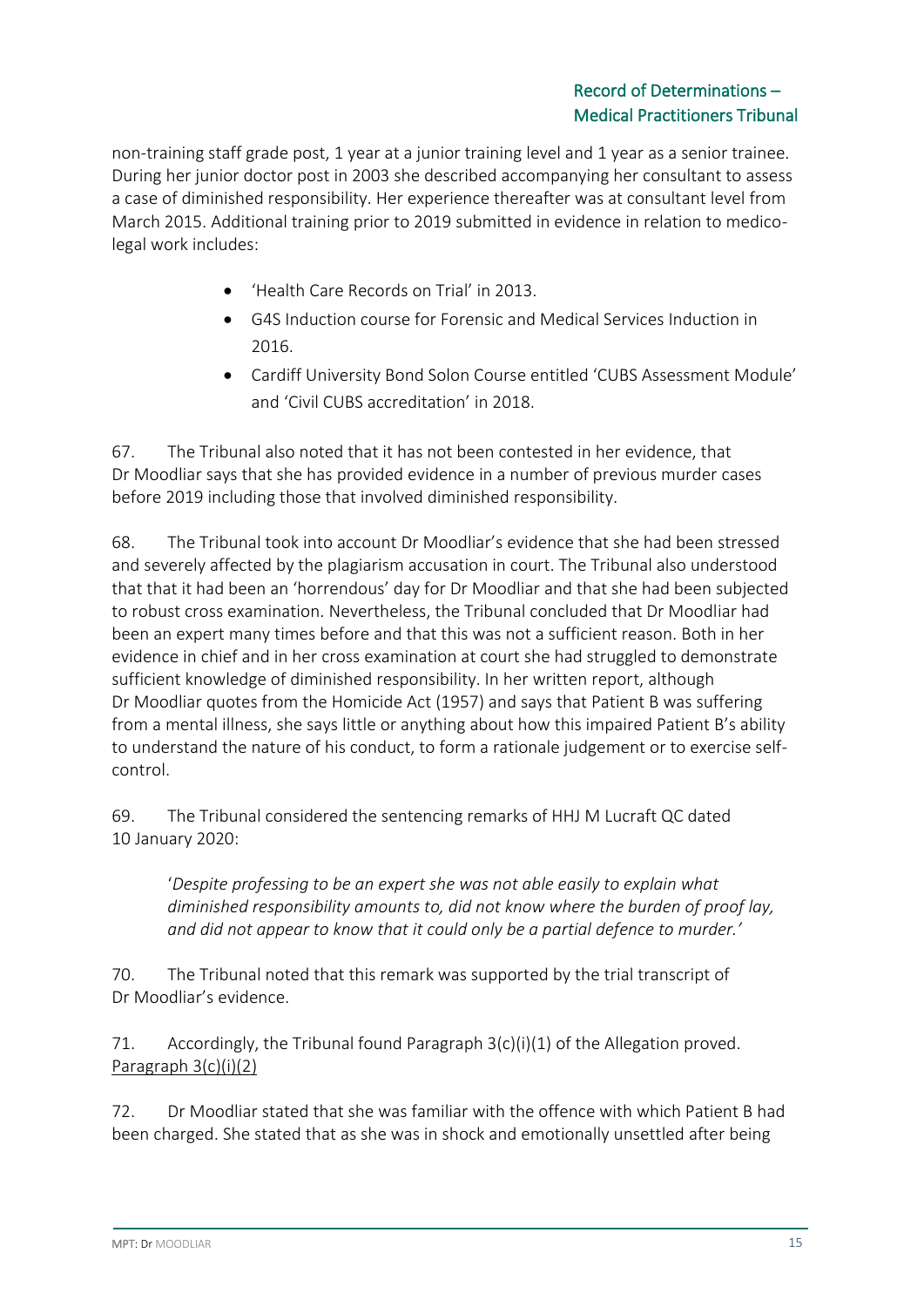accused in open court of plagiarism in an unrelated case, her explanation to the court appeared unclear.

73. The Tribunal noted Dr Moodliar's instruction sent from the defence solicitor which stated:

*'I represent a client charged with murder who has serious mental health issues. We require a doctor such as yourself to assess him to see if he was under diminished responsibility when he committed the offence. You have been recommended to our QC, Richard Carey-Hughes.'*

74. The Tribunal also noted Dr Moodliar's report which states:

*'On the afternoon of Tuesday, 10th January 2017, he murdered….*

*…He was subsequently arrested on suspicion of murder.'*

75. The Tribunal concluded that although there appears to have been some confusion both in Dr Moodliar's reports and her notes as to which offence Patient B was charged with, it is clear from the evidence it has before it that it is more likely than not that Dr Moodliar did know that Patient B was charged with murder.

76. Accordingly, the Tribunal found Paragraph  $3(c)(i)(2)$  of the Allegation not proved. Paragraph 3 (c) (ii)

77. The Tribunal considered the legal advice provided by the Legally Qualified Chair, and agreed by the parties, in relation to the qualifications for an expert. It concluded that undergoing higher training in forensic psychiatry was not a requirement.

78. Accordingly the Tribunal found Paragraph 3(c)(ii) of the Allegation not proved. Paragraph 3(d)

79. Dr Moodliar stated that her record-keeping for the assessments was adequate in keeping with the information in her reports. She had seen Patient B twice to be able to produce her two reports. Dr Moodliar apologised that her notes appeared not to be detailed enough and that she had reflected on this and was ensuring that she would write more comprehensive notes in the future. Dr Moodliar stated that the records she kept were sufficient for her to be able to write and produce her reports, but that she understood how they could be considered not to be as comprehensive as they could be.

80. The Tribunal was mindful that it did not have a copy of Dr Moodliar's notes and could not make its own independent assessment of their adequacy. The Tribunal considered Dr Moodliar's evidence, the trial transcript and the sentencing remarks of HHJ M Lucraft QC dated 10 January 2020: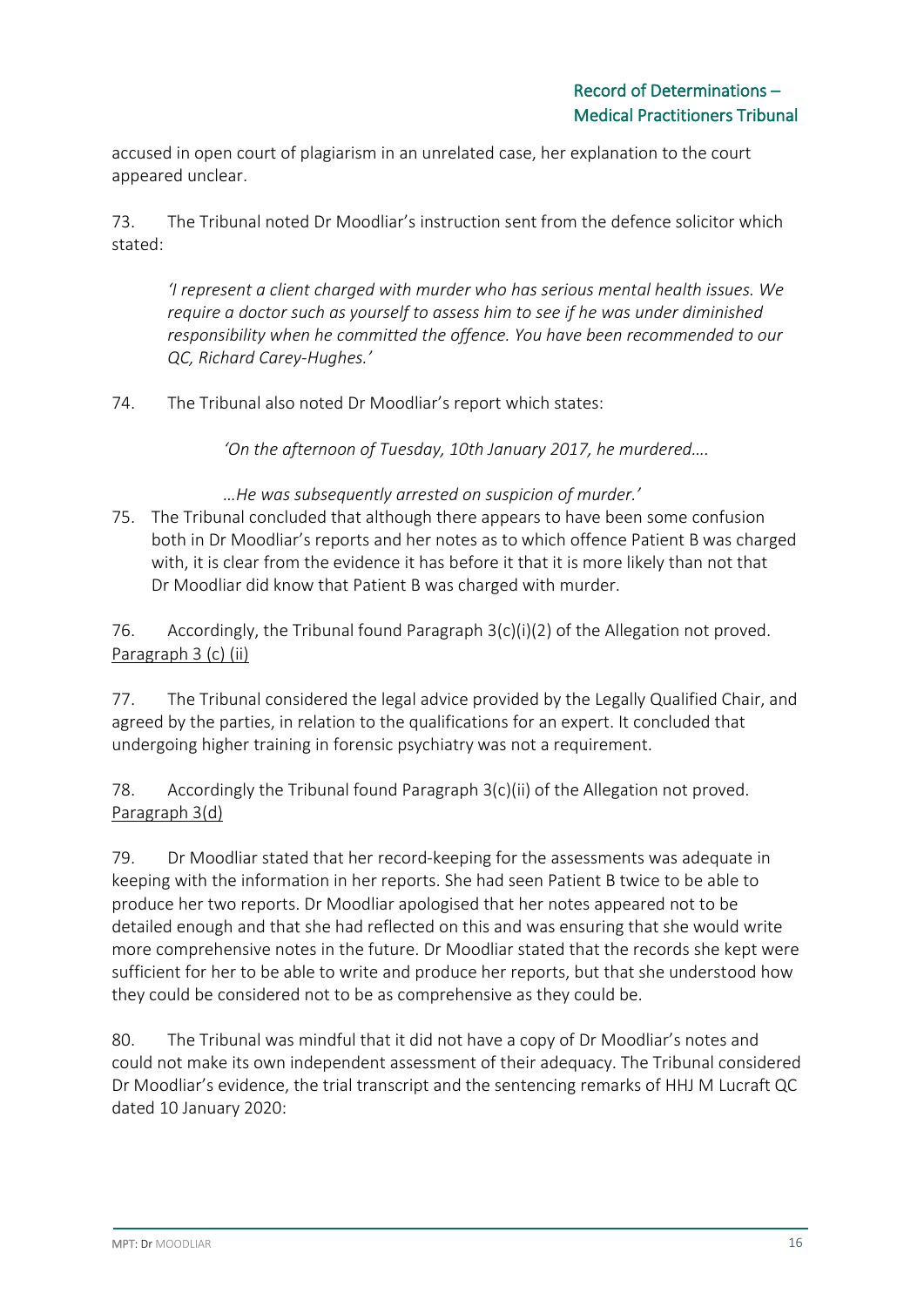*'Another feature of her written reports is that they did not properly distinguish between her personal findings and opinions and what was contained in medical notes she had examined. The handwritten notes taken in the course of her meetings with the defendant were also the subject of cross-examination. Her notes of the defendant's account of events were not complete. Overall her notes were woefully inadequate and not what one would expect to see in a case such as this.'*

81. The Tribunal noted that the sentencing remarks were supported by the trial transcript of Dr Moodliar's evidence.

82. In all the circumstances, given that Dr Moodliar considered her notes not to be as comprehensive as they could be and the remarks of HHJ M Lucraft, who had reviewed those notes, the Tribunal concluded that Dr Moodliar had failed to keep adequate records.

83. Accordingly, the Tribunal found Paragraph 3(d) of the allegation proved.

## Paragraph 3(e)

84. Dr Moodliar stated that she had completed two reports on Patient B and completed a detailed background history check. She stated that she had reviewed the medical notes along with reports by other medical experts. Dr Moodliar stated that she had also undertaken a detailed mental state examination and considered all symptoms presented at the time.

85. Dr Moodliar stated that in order for her to reach her conclusion, she explored and considered all symptoms. She also completed all the actions listed within the allegations, however upon reflection, she understood how these could have been recorded more clearly and comprehensively in her reports.

### 86. The Tribunal considered Dr D's expert report:

'*In my opinion, despite Dr Moodliar stating in her report and in evidence in Court about (Patient B) seeing demons which could be a feature of insanity, there is no information to lead me to conclude that this was appropriately assessed and documented in both her reports. I have not been provided with her hand-written notes. She should have done a detailed mental state assessment to establish if the mental illness is of such a severe nature that (Patient B) could not distinguish fantasy from reality, and could conduct his affairs due to psychosis. If she did assess and did not document it, this in my view is poor standard of assessment. I consider that all relevant content from her hand-written notes in relation to her opinion and recommendation should be in her final report.'*

87. Given its findings in respect of the Allegation set out in paragraph 3(a), the Tribunal preferred Dr 's. evidence in respect of the Allegation at paragraph 3(e).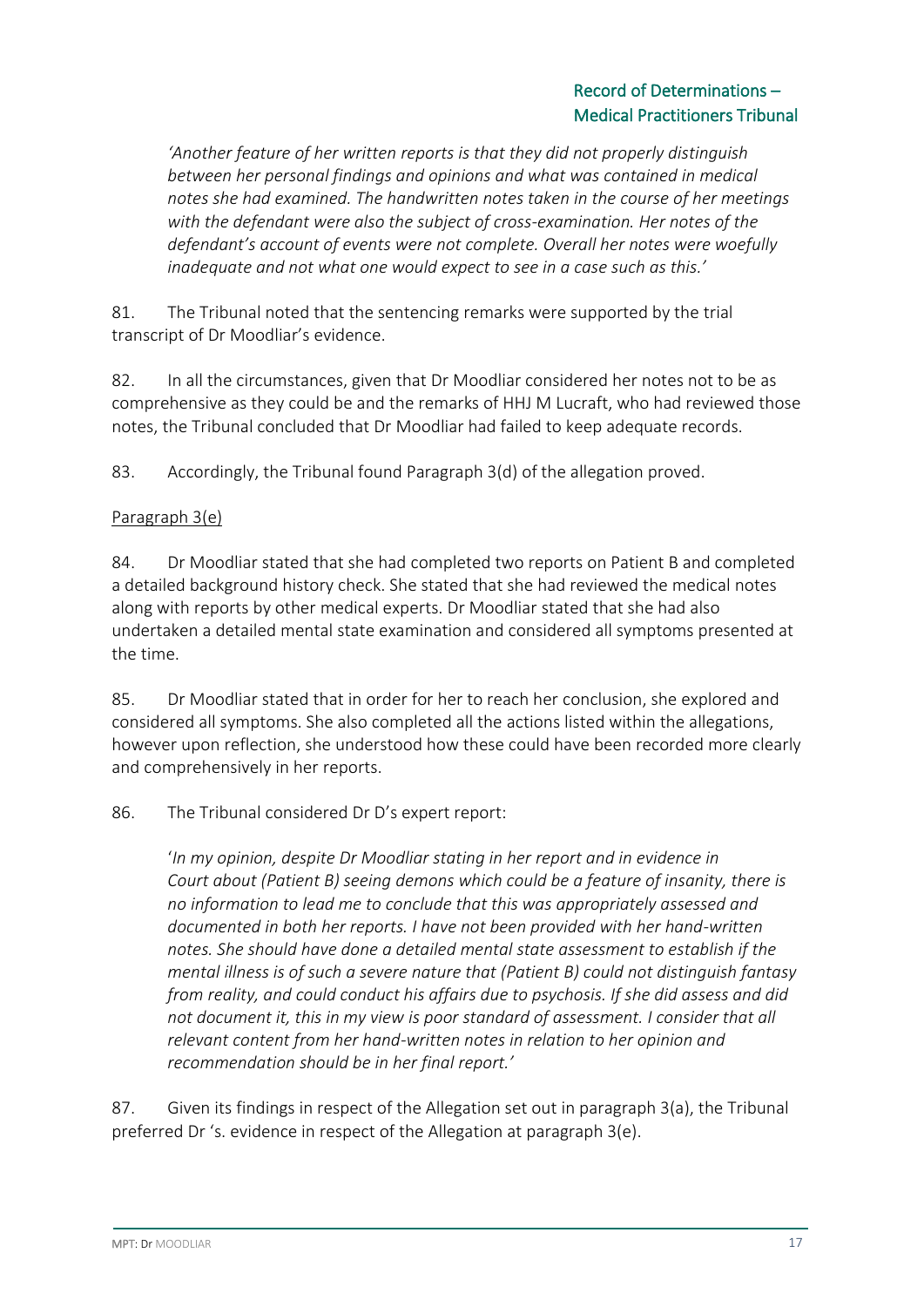88. Accordingly, the Tribunal found Paragraph 3(e) of the allegation proved.

#### The Tribunal's Overall Determination on the Facts

89. The Tribunal has determined the facts as follows:

That being registered under the Medical Act 1983 (as amended):

- 1. In November 2017, you acted as an expert witness for the Prosecution in the case of Patient A and you:
	- a. copied sections of Dr C's expert report; Admitted and found proved
	- b. submitted the report as if it was all your own work; Determined and found proved
	- c. knew that sections of the report were not your own work. Admitted and found proved
	- 2. Your actions as described at paragraph 1a and 1b were dishonest by reason of paragraph 1c. Determined and found proved
	- 3. Between September and December 2019, you acted as an expert witness for the Defence in the case of Patient B and you:
		- a. failed to assess Patient B adequately in that you did not:
			- i. obtain a detailed background history; Determined and found proved
			- ii. perform a detailed mental state assessment, detailing the symptoms reported at the time of the assessment; Determined and found proved
			- iii. check the veracity of Patient B's account by:
				- 1. corroborating the information which he provided; Determined and found proved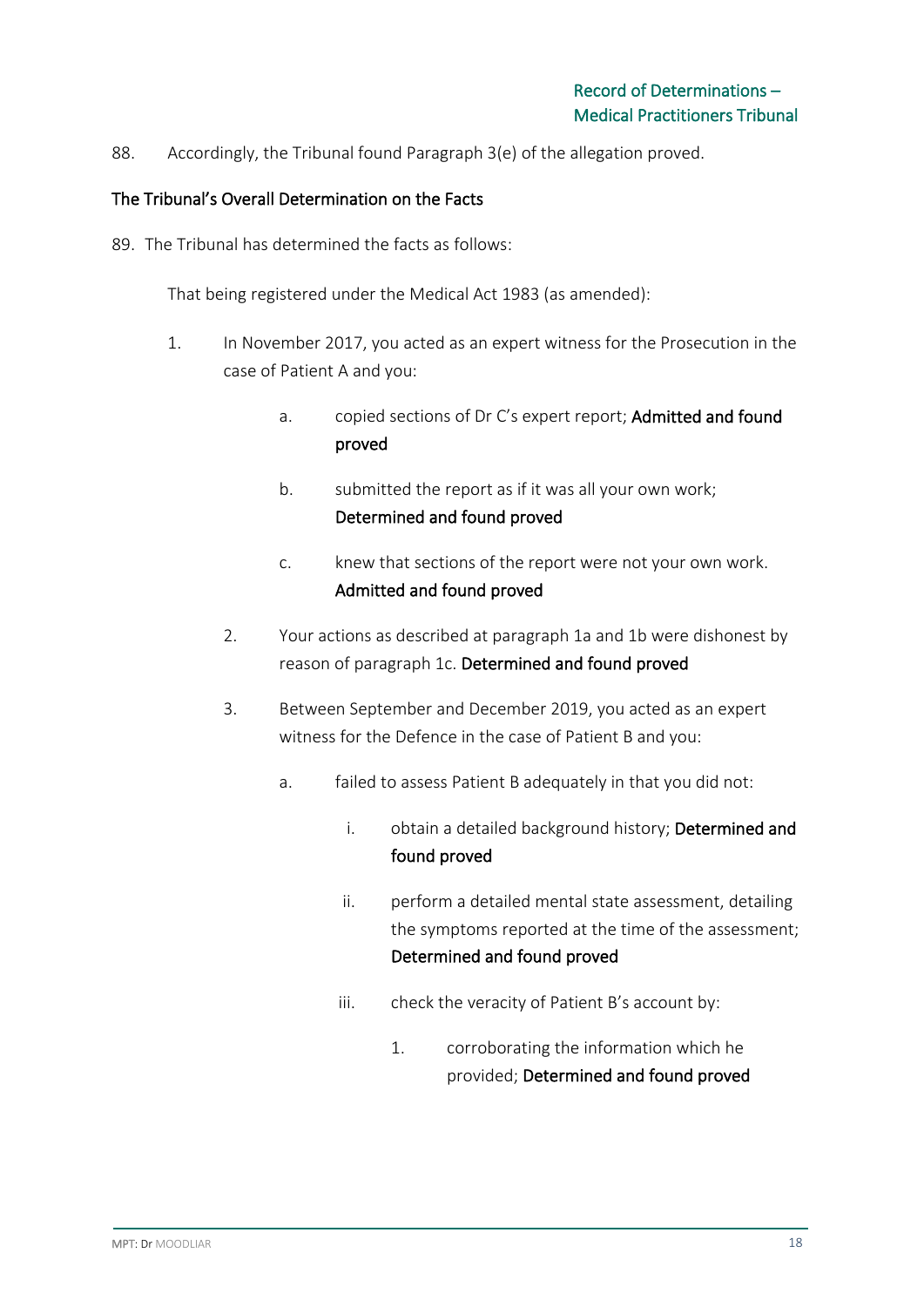- 2. adequately considering the documents provided, including the medical records; Determined and found proved
- iv. explore the symptoms and possibility of:
	- 1. insanity; Determined and found proved
	- 2. schizophrenia; Determined and found proved
	- 3. psychosis; Determined and found proved
- b. failed to prepare an expert report which was factually accurate, in that you asserted that Patient B had been seen by the CPS expert who had concluded that he had diminished responsibility, and you:
	- i. were unable to state where this information was obtained from; Admitted and found proved
	- ii. admitted that this was an error; Admitted and found proved
- c. acted beyond your training and expertise in that you served as an expert witness without:
	- i. possessing sufficient knowledge of:
		- 1. diminished responsibility; Determined and found proved
		- 2. the offence with which Patient B was charged; Not proved
	- ii. undergoing higher training in forensic psychiatry; Not proved
- d. failed to keep adequate records; Determined and found proved
- e. failed to record your actions as set out at paragraph 3a. Determined and found proved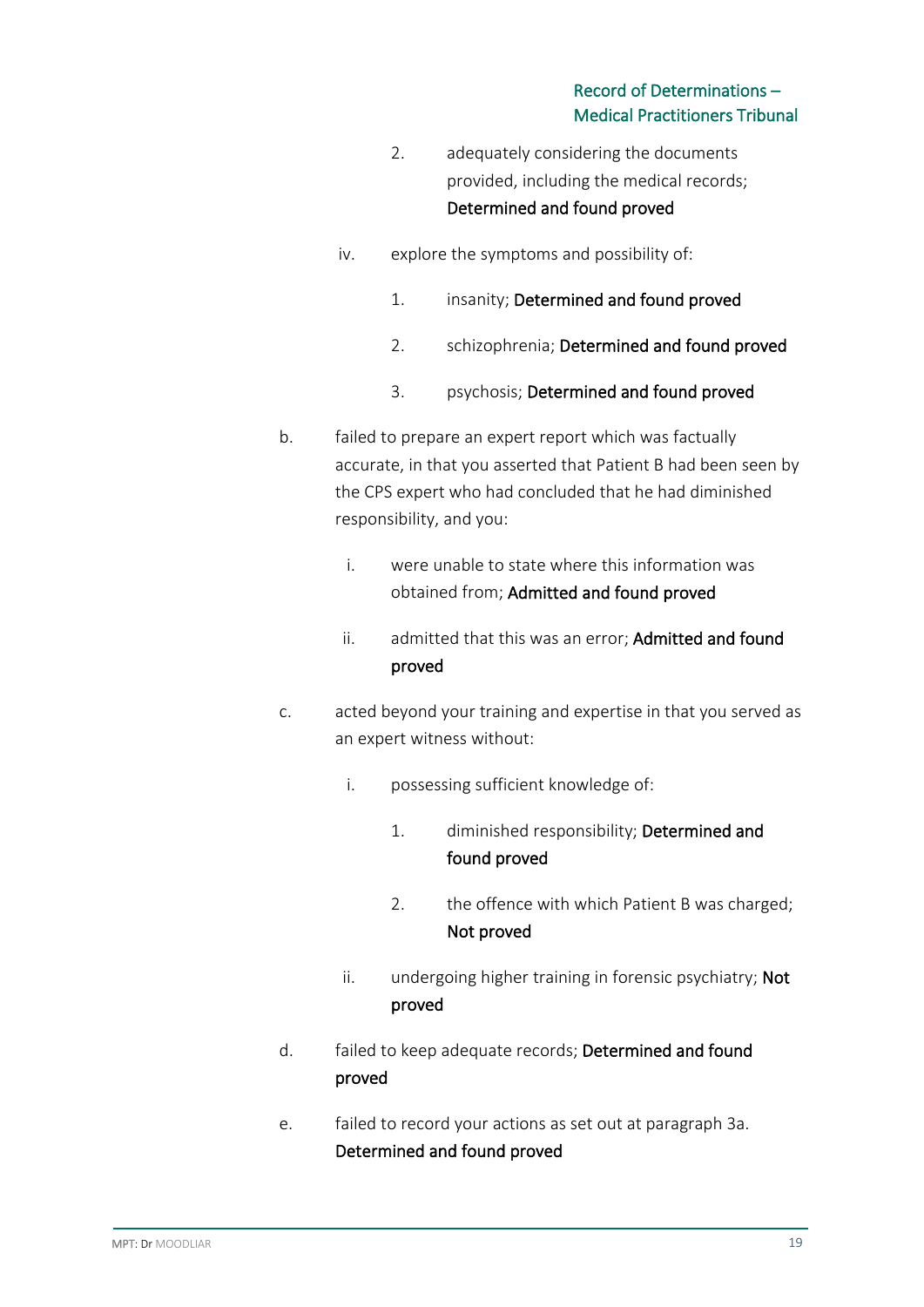And that by reason of the matters set out above your fitness to practise is impaired because of your misconduct.

### Determination on Impairment - 19/05/2022

90. The Tribunal now has to decide in accordance with Rule 17(2)(l) of the Rules whether, on the basis of the facts which it has found proved as set out before, Dr Moodliar's fitness to practise is impaired by reason of misconduct.

## The Evidence

91. The Tribunal has taken into account all the evidence received during the facts stage of the hearing, both oral and documentary.

92. Dr Moodliar provided her own witness statement dated 17 May 2022.

93. The Tribunal also received in support of Dr Moodliar a further number of testimonials all of which it has read.

## Submissions

### Misconduct

94. On behalf of the GMC, Mr Fish reminded the Tribunal of the Overarching Objective and outlined the staged approach when considering misconduct and impairment.

95. Mr Fish submitted that the facts found proved in this case clearly amounted to serious misconduct, referring the Tribunal to the relevant paragraphs of Good medical practice (2013) ('GMP') which he identified as paragraphs: 65 to 67 in relation to Dr Moodliar's honesty and integrity, paragraph 19 in relation to record keeping and paragraphs 72 to 74 in relation to Dr Moodliar giving evidence in a criminal trial. Mr Fish stated that GMP also makes it clear that a doctor is personally accountable for their actions.

96. Mr Fish submitted that a finding of dishonesty amounts to misconduct. Further, that providing expert evidence in a murder trial which fell short of the standards required and involved Dr Moodliar acting beyond her level of training and expertise, which the Tribunal has found proved, also amounts to misconduct.

97. Mr Fish stated that serious misconduct is not defined in law. It is left to the Tribunal's own independent judgement. He stated that the courts have been very careful not to limit the Tribunal's ability to exercise its own independent judgement when assessing whether behaviour amounts to misconduct that is serious.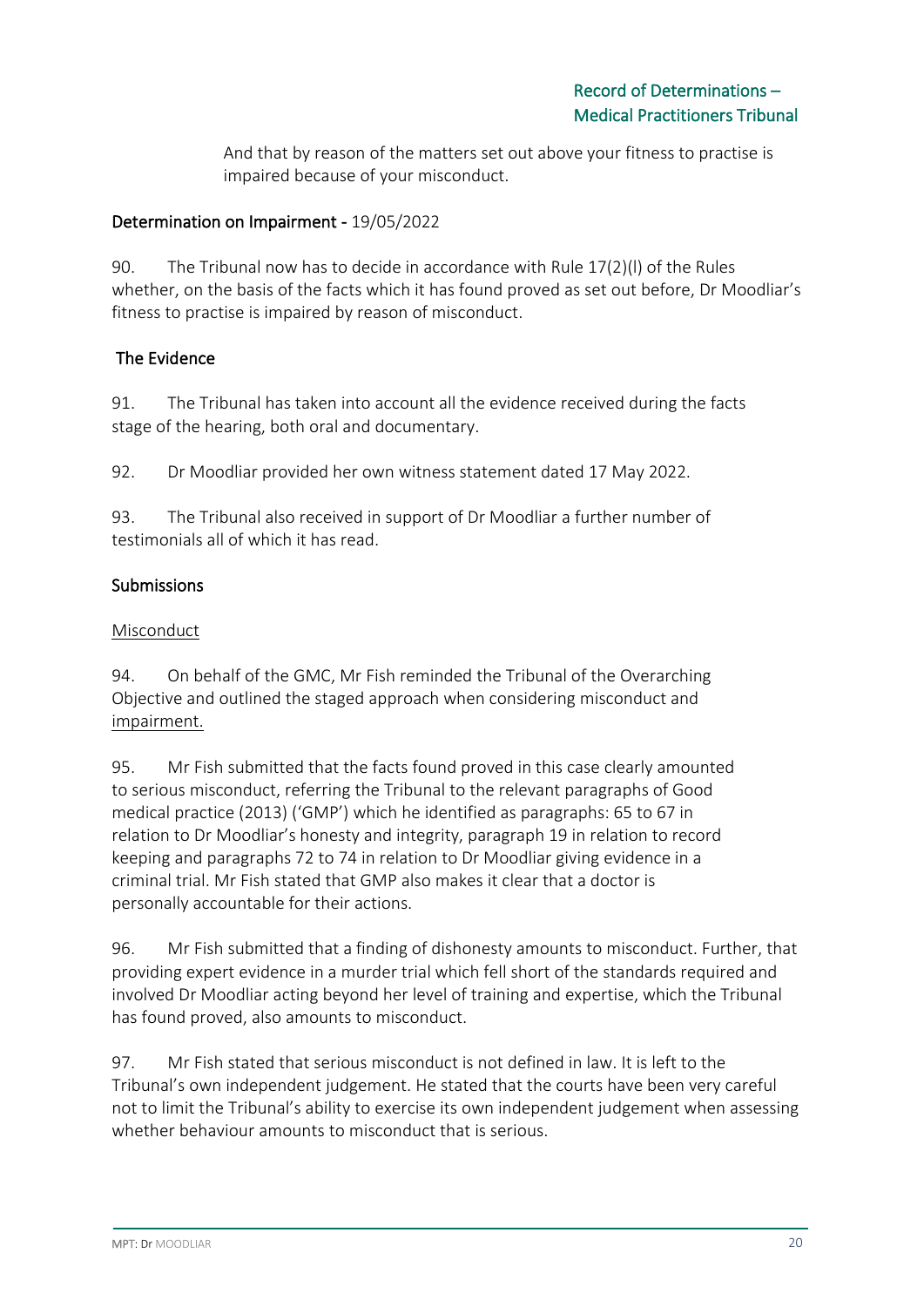98. Mr Fish referred the Tribunal to the case of *Schodlock v GMC 2015 EWCA CIV 769.*

99. Mr Fish stated that the case of *Schodlock* provides authority for the proposition that a Tribunal can look at the totality of the allegations and that it is open to a Tribunal to find that cumulatively they may be regarded as serious misconduct impairing fitness to practise. Mr Fish submitted that in relation to the particulars set out in Allegation 3, which relate to the expert evidence that was provided in the murder trial, these had been presented from the outset, and throughout the hearing, as matters that could be cumulated and Dr Moodliar was aware of that.

100. Mr Fish referred the Tribunal to its facts determination and its reference to the case of *Squier v GMC (2016) EWHC 2739*. Mr Fish submitted that this case goes to the heart of what the Tribunal is confronted with in these proceedings.

101. Mr Fish stated that in Dr Moodliar's case, the authority of *Squier* does provide some assistance as to the requirements that are placed on experts to provide accurate information that is not misleading, and that relevant information must not be left out.

102. Mr Fish also referred the Tribunal to the case of *Kumar v GMC [2012] EWHC 2688 (Admin)*. This emphasises that misconduct can be found even when the Tribunal does not find that there has been bad faith or recklessness involved in the provision of expert evidence. Mr Fish stated that the court commented that there can be circumstances where the giving of expert evidence in court may be such that the nature or degree of negligence and the risks created by it may amount to misconduct. Mr Fish submitted that the case of *Kumar* emphasised that the Tribunal does not have to find that Dr Moodliar acted in bad faith or recklessly for the failures that have been identified to amount to misconduct.

103. Mr Fish stated that in all these circumstances, Dr Moodliar's conduct, which has been found proven, amounts to misconduct that is serious.

## Impairment

104. Mr Fish submitted that Dr Moodliar's fitness to practise is currently impaired. He reminded the Tribunal that impairment is looking forward but nevertheless involves consideration of past misconduct and any steps subsequently taken by a practitioner to remedy that misconduct.

105. Mr Fish stated that the Tribunal has heard Dr Moodliar give evidence on two occasions and is well placed to consider the level of insight and reflection that she has demonstrated to remediate the failures that have been exposed during this hearing.

106. Mr Fish submitted that there is some evidence of Dr Moodliar's insight and reflection; however, this process is continuing and far from complete. Mr Fish stated that Dr Moodliar, in her evidence, did not appear to appreciate how far short her professional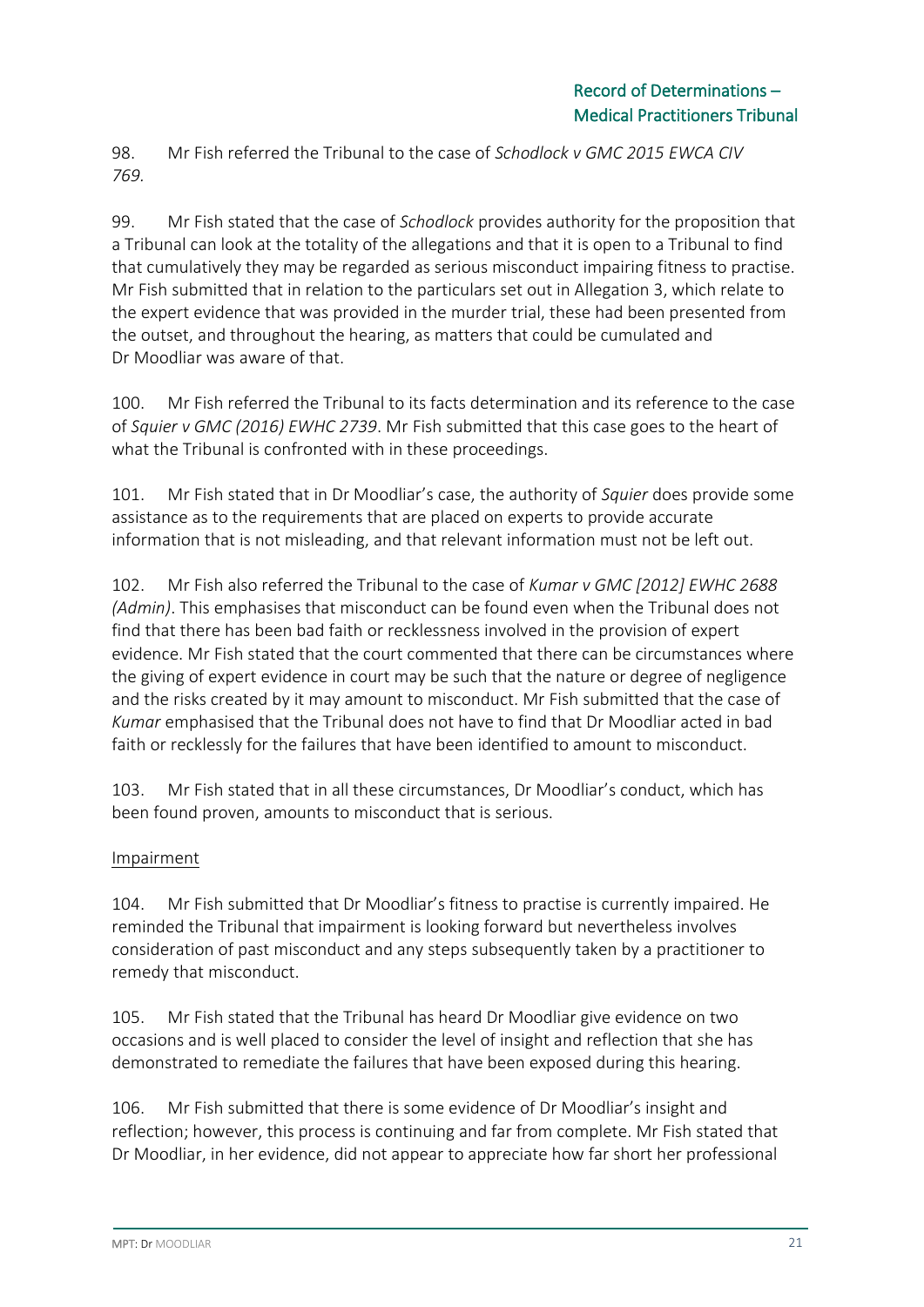standards fell. Mr Fish asked the Tribunal to question whether Dr Moodliar fully accepts that her actions were dishonest or fully understands why they were dishonest. He said that Dr Moodliar did not appear to appreciate the shortcomings in the reports she had prepared or her whole approach to acting as an expert in Patient B's case.

107. Mr Fish stated that in stage one of these proceedings Dr Moodliar did not appear to accept any personal responsibility for what had happened in court. Mr Fish stated that Dr Moodliar had expressed the view that the report that she provided in relation to Patient B was of a reasonable standard of competency for a consultant psychiatrist.

108. Mr Fish stated that it is accepted that a doctor is perfectly entitled to robustly defend themselves and just because they have done so, this does not automatically mean that it has to be held against them at this stage of the proceedings. However, that will be an evaluative assessment that the Tribunal will have to undertake as to Dr Moodliar's attitude at stage one and what she said at stage two of these proceedings and where the line should be drawn as to her sincerity.

109. Mr Fish stated that that there is no statutory definition of impairment; however, he referred the Tribunal to the guidance provided by Dame Janet Smith in the Fifth Shipman Report, as endorsed by the High Court in *CHRE v NMC and Paula Grant [2011] EWHC 297 Admin.* 

110. Mr Fish submitted that three of the *Grant* criteria are engaged in this case. Mr Fish stated that plagiarism and breaching the duties that were placed upon her as an expert is conduct capable of bringing the medical profession into disrepute, breaching fundamental tenets of the medical profession and undermining the public trust in the profession.

111. Mr Fish stated that Allegations 1 & 2 relate to plagiarism and there has been a clear finding of dishonesty. Mr Fish submitted it is for these reasons that the three *Grant* criteria are engaged.

112. Mr Fish stated that Dr Moodliar has reflected on her actions and her insight is developing. However, as recently as last week, Dr Moodliar was characterising the allegations in relation to patient A as an '*innocent mistake'* and, in addition failed to properly recognise the deficiencies in her performance as an expert witness in a case of the upmost gravity.

113. Mr Fish stated that it is important that the Tribunal does not lose sight of the fact that Dr Moodliar was providing expert evidence in a murder trial. Her experience in court ought to be attributed to the failures on her part, and it is revealing that last week she did not appear to accept any personal responsibility for what had occurred.

114. Mr Fish stated that Dr Moodliar has demonstrated some evidence of insight. There have also been some efforts made to remediate the failures that this Tribunal has exposed;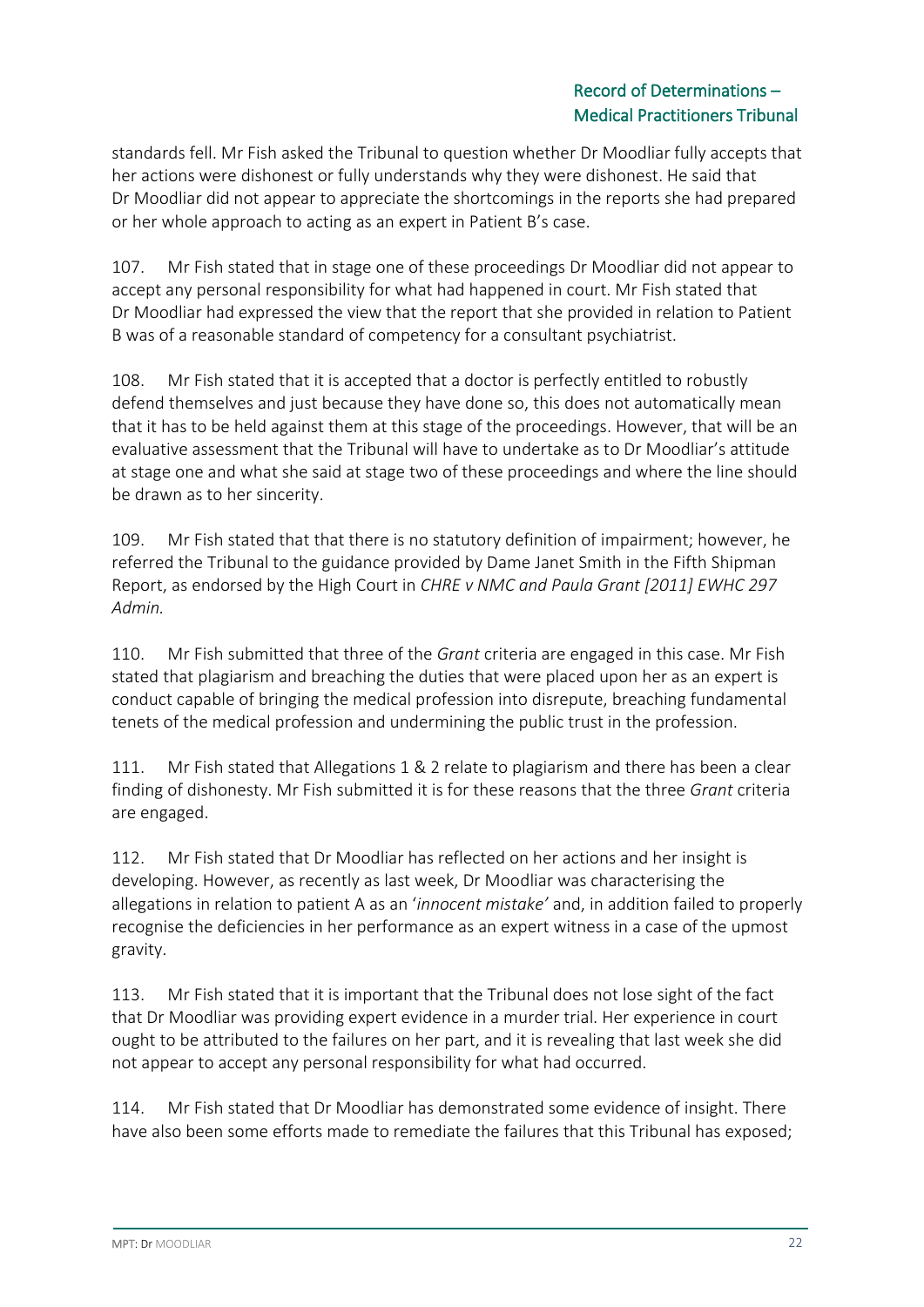however, it is still an ongoing process. Further, the Tribunal cannot rule out that these things would not happen in the future.

115. Mr Fish submitted that Dr Moodliar's fitness to practise is impaired by reason of her misconduct.

116. On behalf of Dr Moodliar, Ms Duong submitted that Dr Moodliar's fitness to practise is not impaired.

117. Ms Duong stated that the Tribunal should approach its findings on misconduct on each distinct allegation separately and not cumulatively. Ms Duong referred the Tribunal to the authority of *Schodlock* which provides the principle authority in support of such an approach. She also referred the Tribunal to the case of *Ahmedsowida v GMC [2021] EWHC 3466 (Admin)* where the approach to adopting a cumulative approach was also criticised. Ms Duong submitted that whilst there are aspects of the Tribunal's determination where it might lead it to conclude that the Allegations found proved amount to misconduct falling short of serious misconduct, it would be wrong for the Tribunal to accumulate those in order to elevate it to one of seriousness misconduct. Ms Duong submitted that Dr Moodliar's case is not an unusual case, nor is it the sort of case that is envisaged in the authority of *Schodlock*. Ms Duong asked the Tribunal that when considering cases of accumulation, it exercised care and be slow to accumulate findings.

118. Ms Duong stated that insofar as the plagiarism allegation is concerned it is readily conceded that given that the Tribunal has made a finding of dishonesty, it would be difficult to try to persuade it that Dr Moodliar's conduct did not amount to serious misconduct. However, insofar as matters concerning patient B are concerned, Ms Duong submitted that this is a less straightforward exercise and invited the Tribunal to remind itself of the evidence of Dr D.

119. Ms Duong stated that in terms of the overarching objective, this is a case that touches upon the wider public interest. Ms Duong stated that it has never been suggested that any of Dr Moodliar's misconduct has risked patient safety or the wellbeing of any patient.

120. Ms Duong referred to the case of *Nandi v. General Medical Council [2004] EWHC 2317 (Admin*) where it says that *'serious'* must be given its proper weight. Further, it references conduct which would be regarded as deplorable by fellow practitioners. Ms Duong submitted that the word '*deplorable*' carries significant weight and assists the Tribunal in understanding what is meant by the word *'serious'* in the context of regulatory proceedings.

121. Ms Duong referred the Tribunal to the case of *Calhaem v GMC 2007 EWHC 2606*, where it was stated that '*Mere negligence does not constitute "misconduct" within the meaning of section 35C(2)(a) of the Medical Act 1983. Nevertheless, depending on the*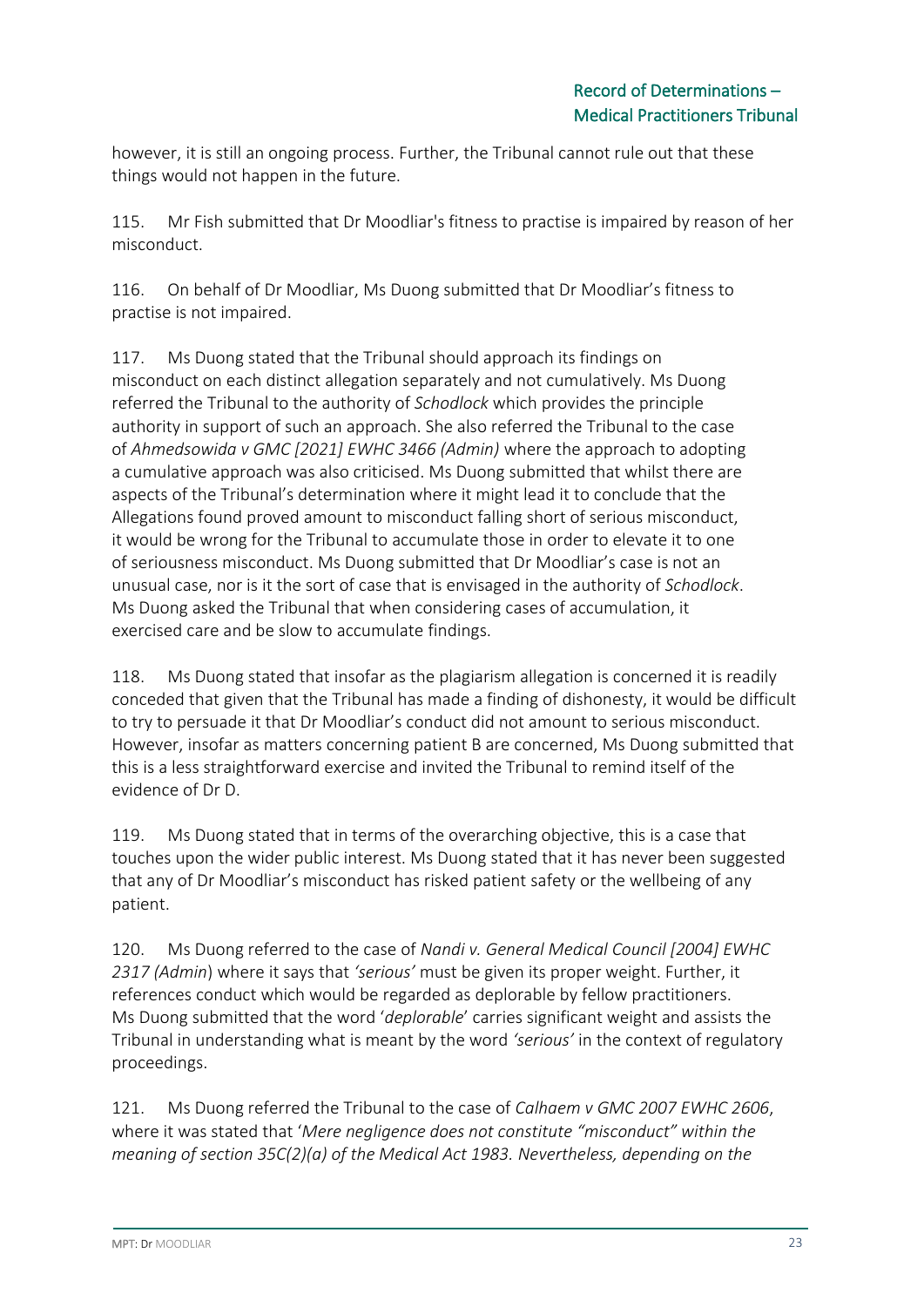*circumstances, negligent acts or omissions which are particularly serious may amount to misconduct'*.

122. Ms Duong stated that in terms of dishonesty, she did not make any positive submission that it does not amount to misconduct. However, it would be proper that it be reflected within the Tribunal's determination that this had been an isolated incident and occurred five years ago. Further, that two years had passed before the accusation of plagiarism was first made and significant time has passed since that incident.

123. Ms Duong submitted that there is evidence before the Tribunal, notwithstanding the fact that Dr Moodliar by her own admission, had copied parts of Dr C's report, that she reached her own independent conclusions as an expert. The Tribunal has a testimonial from Professor E, which shows that Dr Moodliar had prior knowledge of the issues that were concerning Patient A. This is a factor which tempers the Tribunal's finding of dishonesty in this case.

124. Ms Duong submitted that each of the separate subparagraphs in paragraph 3 reflect different concerns. Ms Duong stated that insofar as paragraph 3(a) is concerned, it is accepted that it would be artificial to expect the Tribunal to look at 3(a) and not to consider the assessment of Patient B and the adequacy of it as set out in the various sub paragraphs.

125. Ms Duong stated that Dr Moodliar's actions set out in paragraph 3(b) were in essence an error included in her report. She accepted her error and corrected it straight away. It could not be considered as misconduct. Ms Duong stated that when looking at paragraphs 3(c), 3(d) and 3(e), these are separate matters that require the Tribunal's individual consideration. Ms Duong submitted that in terms of Dr D's evidence in regard to paragraphs 3(d) and 3(e), he has assessed these as falling below but not seriously below the standards.

126. Ms Duong submitted that paragraph 3(c)(i)(1) falls short of serious misconduct. Ms Duong submitted that Dr D had confirmed his opinion that Dr Moodliar's actions fell seriously below the standards was based on her not having undergone high training in forensic psychiatry. The Tribunal has found that such training is not required. Ms Duong submitted that, as a result, Dr D's evidence does not support a finding that Dr Moodliar's conduct fell seriously below the standards expected.

127. Ms Duong referred the Tribunal to *Grant* when looking at Dr Moodliar's current impairment. Ms Duong submitted that the first factor in *Grant* is whether Dr Moodliar has in the past acted or is liable in the future to act so as to put a patient or patients at unwarranted risk of harm. Ms Duong submitted that there is plainly no evidence of that and in fact it is quite the opposite. The Tribunal has evidence about other areas of Dr Moodliar's practice which demonstrates that she is a good doctor, in terms of her work as a psychiatrist. Ms Duong stated that regardless of what the Tribunal's overall determination on impairment is, this is not a case where patient harm is concerned.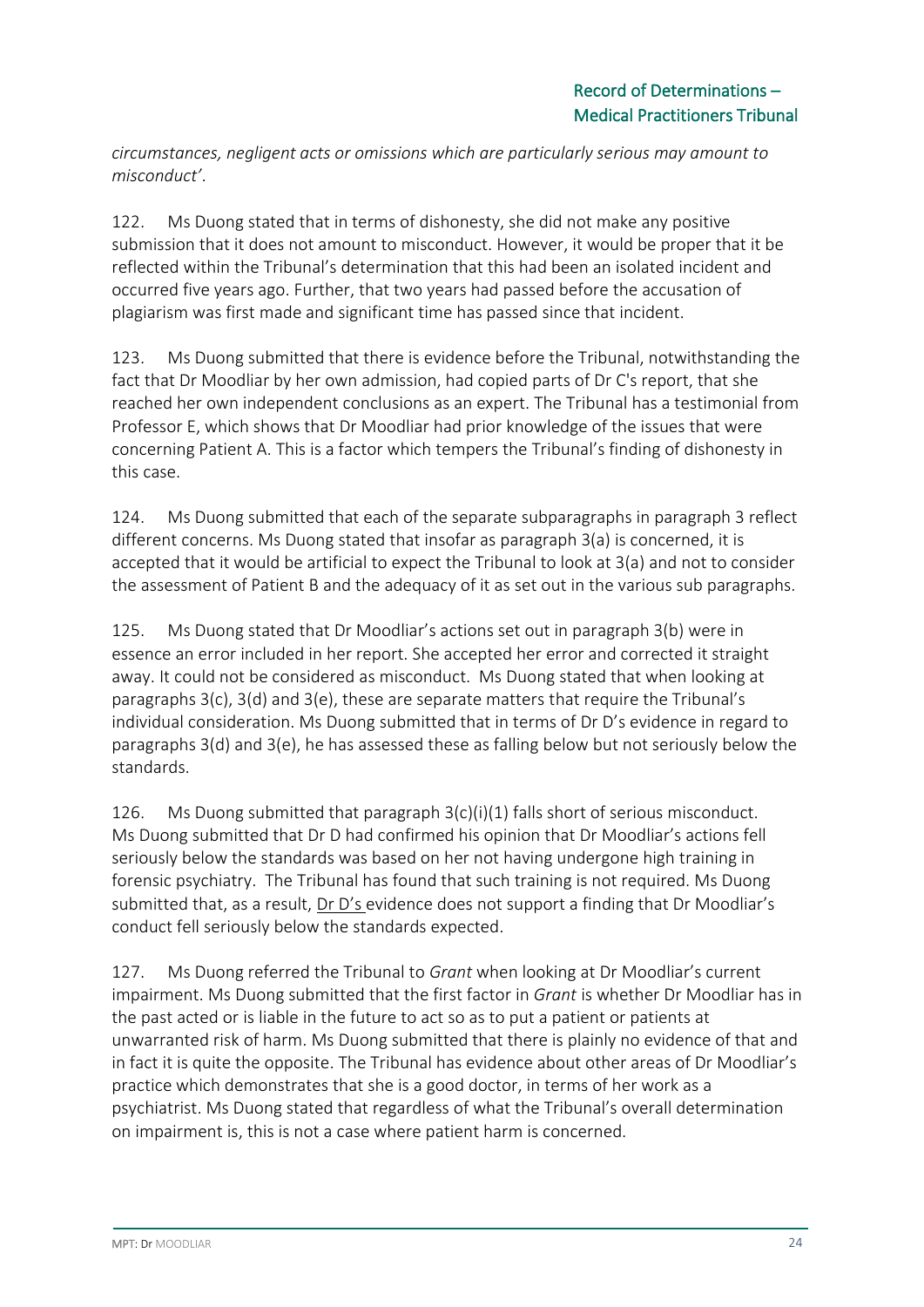128. Ms Duong accepted that a finding of dishonesty is something that is often said to be difficult to remediate, and that there are some authorities which suggest that where there is a finding of dishonesty, there is an expectation by a regulatory body to make a finding of impairment. However, a finding of impairment on the wider public interest grounds is not necessary in this case given the nature of Dr Moodliar's dishonesty.

129. Ms Duong stated that Dr Moodliar has effectively been before a public hearing and that addresses the wider public interest concerns the Tribunal may have if it was persuaded to find Dr Moodliar's fitness to practise not impaired.

130. Ms Duong stated that there is, at the very least, evidence of developing insight. This can be based on Dr Moodliar's oral evidence and in her written reflections.

131. Ms Duong submitted that there is evidence before the Tribunal that Dr Moodliar has developed insight into her actions. Ms Duong stated that there had been criticisms by the GMC that Dr Moodliar effectively shifted her position from a few days ago to now. Ms Duong invited the Tribunal not to hold it against her where she has now gone further in accepting where she has gone wrong. Further, not to take too much cynicism at any perceived shift in Dr Moodliar's position. Rather, whether it is her openness and willingness to accept criticism from others where she has seen it fully reasoned by the Tribunal.

132. Ms Duong referred the Tribunal to the testimonials on behalf of Dr Moodliar, some of which predate any of the concerns that are being dealt with. Ms Duong submitted that these testimonials are relevant to assess the overall standards of Dr Moodliar's work as a psychiatrist and what her peers think of her.

133. Ms Duong stated that these proceedings and the concerns that have been raised have caused Dr Moodliar to reflect upon her own practice more widely. She is also taking a more cautious approach. Ms Duong stated that insofar as insight is concerned, it would be wrong to suggest that Dr Moodliar has gone from '*zero to 100'* in terms of what she is accepting because she did in fact make admissions about the copying, which at the very least meant that no one had to go line by line through it in order to try to demonstrate where there was copying and where there was not.

134. Ms Duong stated that it is to Dr Moodliar's credit that she has accepted this Tribunal's findings and that she has, through her oral evidence, and also in her written submissions, demonstrated a significant degree of insight into the concerns that are raised and importantly, that she was able to articulate how the Tribunal's finding of dishonesty impacts upon the overall reputation of the profession.

135. Ms Duong referred the Tribunal to the remedial work Dr Moodliar has undertaken and the certificates of what she's has done. She stated that Dr Moodliar has also explained in her oral evidence her involvement in the Medico-legal peer group which she has undertaken. She has undergone a lot of reflection about what she has done and how she might improve as an expert in the future.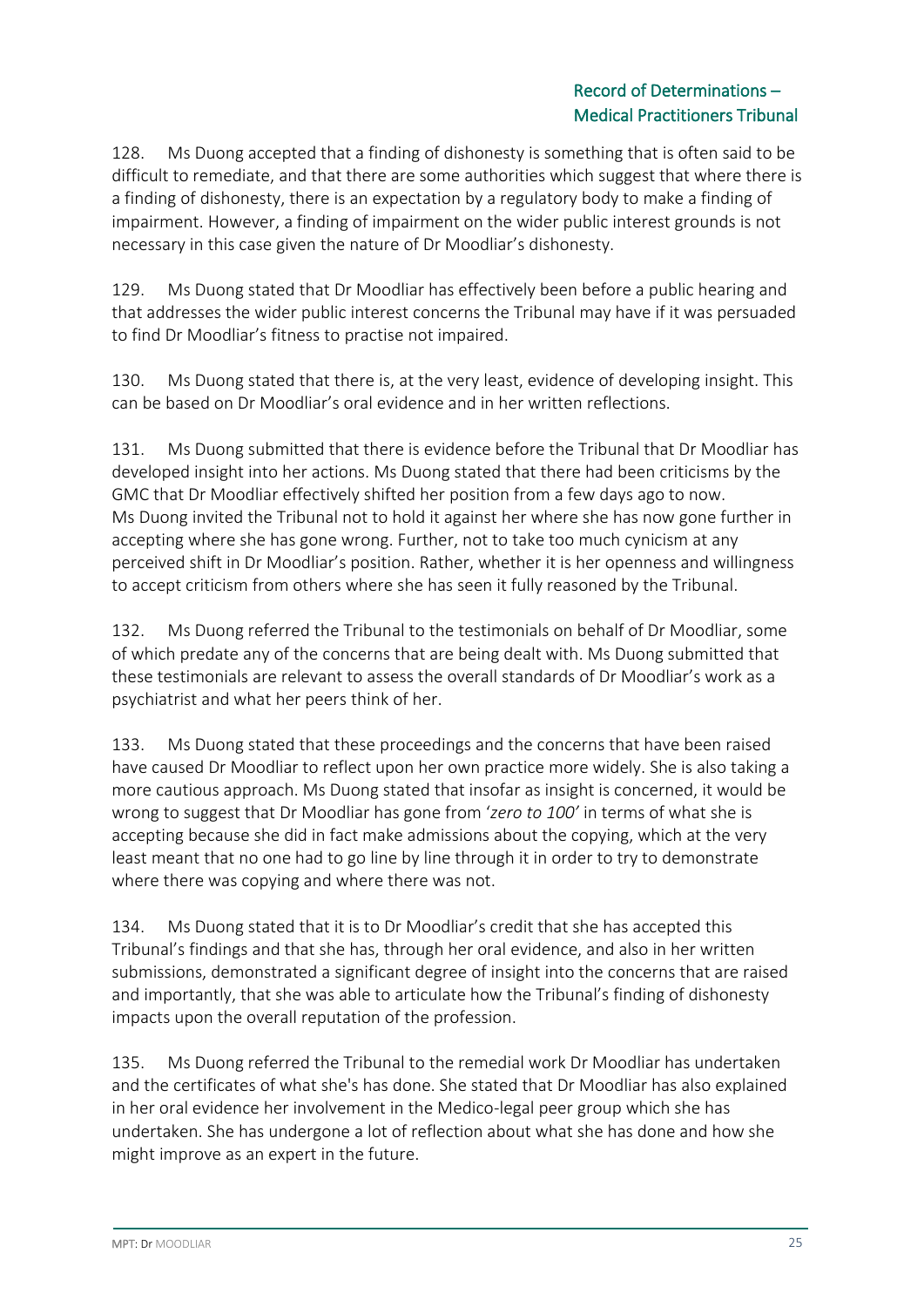136. Ms Duong stated that there is either no risk or at the very least a very low risk of repetition. Dr Moodliar has plainly learned from her experience of these proceedings and has been affected by them. Ms Duong said that it is to her credit, within her second witness statement, where she has suggested that she would now take a more cautious approach in restricting herself to the area where she has the greatest expertise. Dr Moodliar has been able to recognise that in terms of ensuring that she provides proper reports in future, she will allow adequate time.

## The Relevant Legal Principles

137. The Tribunal reminded itself that at this stage of proceedings, there is no burden or standard of proof and the decision of impairment is a matter for the Tribunal's judgement alone.

138. In deciding whether Dr Moodliar's fitness to practise is impaired, the Tribunal has exercised its own judgement and borne in mind the statutory overarching objective of the GMC set out in Section 1(1B) of the Medical Act 1983 to:

*'a. Protect, promote and maintain the health, safety and well-being of the public, b. Promote and maintain public confidence in the medical profession, and c. Promote and maintain proper professional standards and conduct for members of that profession.'*

139. Misconduct has been defined and described in several cases. In *Roylance v GMC (No 2)* [2001] 1 AC 311 it was said that professional misconduct is falling short by omission or commission of the standards of conduct expected among medical professionals and such falling short must be serious.

140. The Legally Qualified Chair (LQC) referred to Ms Duong's reference to the case of *Nandi v. General Medical Council [2004] EWHC 2317 (Admin*), where misconduct was described as *"conduct which would be regarded as deplorable by fellow practitioners"*. He advised the Tribunal to be cautious about this approach and referred to the case of *Mallon v General Medical Council [2007] ScotCS CSIH\_17*, where the court stated that using words such as *'deplorable conduct'* was unhelpful when seeking to describe *'serious misconduct'*:

141. The LQC advised the Tribunal that the decision in every case as to whether the misconduct is serious has to be made by the Tribunal in the exercise of its own skilled judgement on the facts and circumstances and in the light of the evidence.

142. The LQC referred to the case of *Schodlock v GMC 2015 EWCA CIV 769* that had been raised by both Mr Fish and Ms Duong. He advised that in that case there was not a consensus of opinion between the judges. Beatson LJ's view was tentative and very preliminary, as well as (in a minority) less sceptical than that of Vos LJ with whose judgment Moore-Bick LJ agreed. Vol LJ said: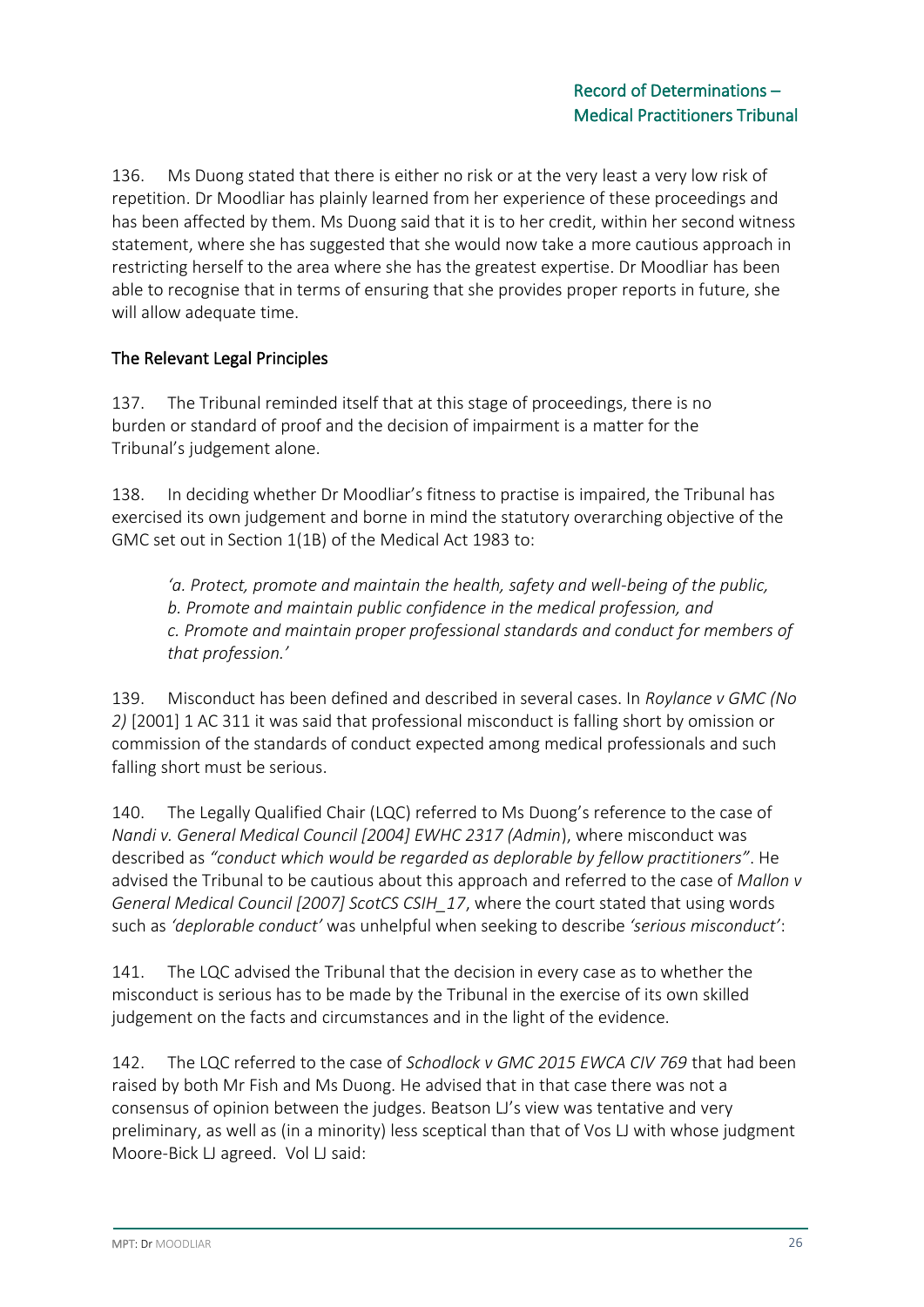*"I do not think that we should opine on the theoretical possibility that, in a particular case on different facts, a series of non-serious misconduct findings could, taken together, be regarded as serious misconduct. For my part, I would not think that the possibility of taking such a course in a very unusual case on very unusual facts should be ruled out, but I would prefer to leave the argument for a case in which such facts were said to arise. In the normal case, I do not think that a few allegations of misconduct that are held individually not to be serious can or should be regarded collectively as serious misconduct."* 

Beatson LJ's said:

"*My tentative and very preliminary view is that, provided it is clear from either the charge brought by the GMC or the way the case against the doctor is presented at the hearing, that any adverse findings by the panel on matters identified in the charges might be cumulated in this way, so that the doctor is aware this is a possibility, such an approach should in principle be open to the panel. I recognise that a small number of allegations of misconduct that individually are held not to be serious misconduct should normally not be regarded collectively as serious misconduct."*

143. The LQC advised that from this case law, in general a small number of allegations of misconduct that are not serious should not be treated cumulatively to amount to serious misconduct. However, where the allegation is drafted in such a way that the sub-particulars are effectively part of the stem, as in 3(a), they could consider the cumulative effect.

144. The Tribunal must determine whether Dr Moodliar's fitness to practise is impaired today, taking into account Dr Moodliar's conduct at the time of the events and any relevant factors since then such as whether the matters are remediable, have been remedied and any likelihood of repetition.

145. Whilst there is no statutory definition of impairment, the Tribunal was assisted by the guidance provided by Dame Janet Smith in the Fifth Shipman Report, as endorsed by the *High Court in CHRE v NMC and Paula Grant [2011] EWHC 297 Admin*. The Tribunal should therefore consider whether the practitioner:

*'a. Has in the past acted and/or is liable in the future to act so as to put a patient or patients at unwarranted risk of harm; and/or*

*b. Has in the past brought and/or is liable in the future to bring the medical profession into disrepute; and/or*

*c. Has in the past breached and/or is liable in the future to breach one of the fundamental tenets of the medical profession; and/or*

*d. Has in the past acted dishonestly and/or is liable in the future to act dishonestly in the future.'*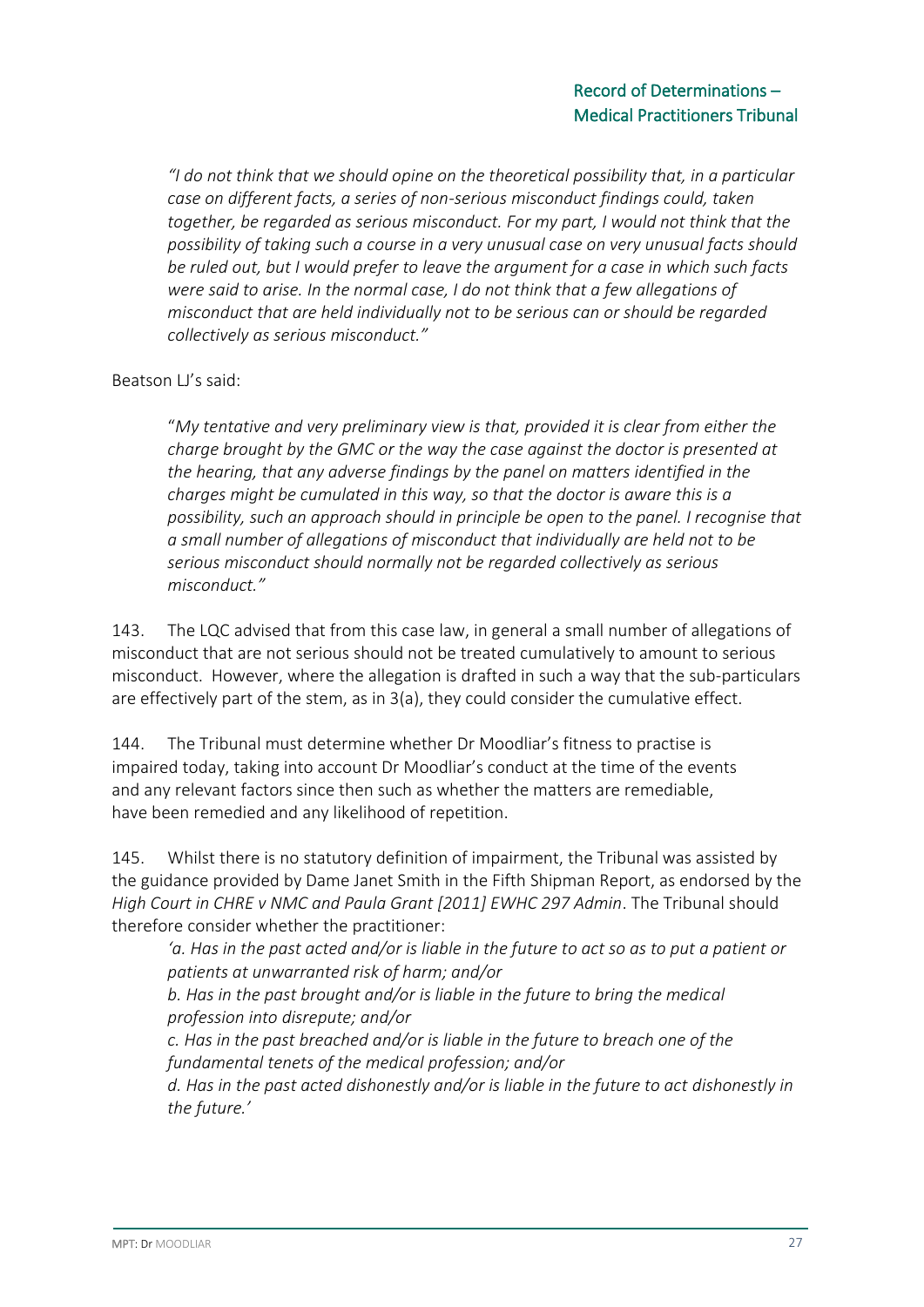146. The Tribunal also bore in mind the guidance in *Grant* (above) at paragraphs 71 and 74, that:

*"it is essential when deciding whether fitness to practise is impaired, not to lose sight of fundamental considerations […] namely the need to protect the public and the need to declare and uphold proper standards of conduct and behaviour so as to maintain public confidence in the profession".*

*"……the relevant panel should generally consider not only whether the practitioner continues to present a risk to members of the public…. but also whether the need to uphold proper professional standards and public confidence in the profession would be undermined if a finding of impairment were not made in the particular circumstances."*

#### The Tribunal's Determination on Impairment

#### Misconduct

147. In reaching its decision as to whether Dr Moodliar's actions amounted to misconduct the Tribunal considered the applicable paragraphs of GMP to be as follows:

- *1. Patients need good doctors. Good doctors make the care of their patients their first concern: they are competent, keep their knowledge and skills up to date, establish and maintain good relationships with patients and colleagues,<sup>1</sup> are honest and trustworthy, and act with integrity and within the law.*
- *7. You must be competent in all aspects of your work, including management, research and teaching.*
- *14. You must recognise and work within the limits of your competence.*
- *15. You must provide a good standard of practice and care. If you assess, diagnose or treat patients, you must:*
	- *a. adequately assess the patient's conditions, taking account of their history (including the symptoms and psychological, spiritual, social and cultural factors), their views and values; where necessary, examine the patient*
	- *19. Documents you make (including clinical records) to formally record your work must be clear, accurate and legible. You should make records at the same time as the events you are recording or*

*…*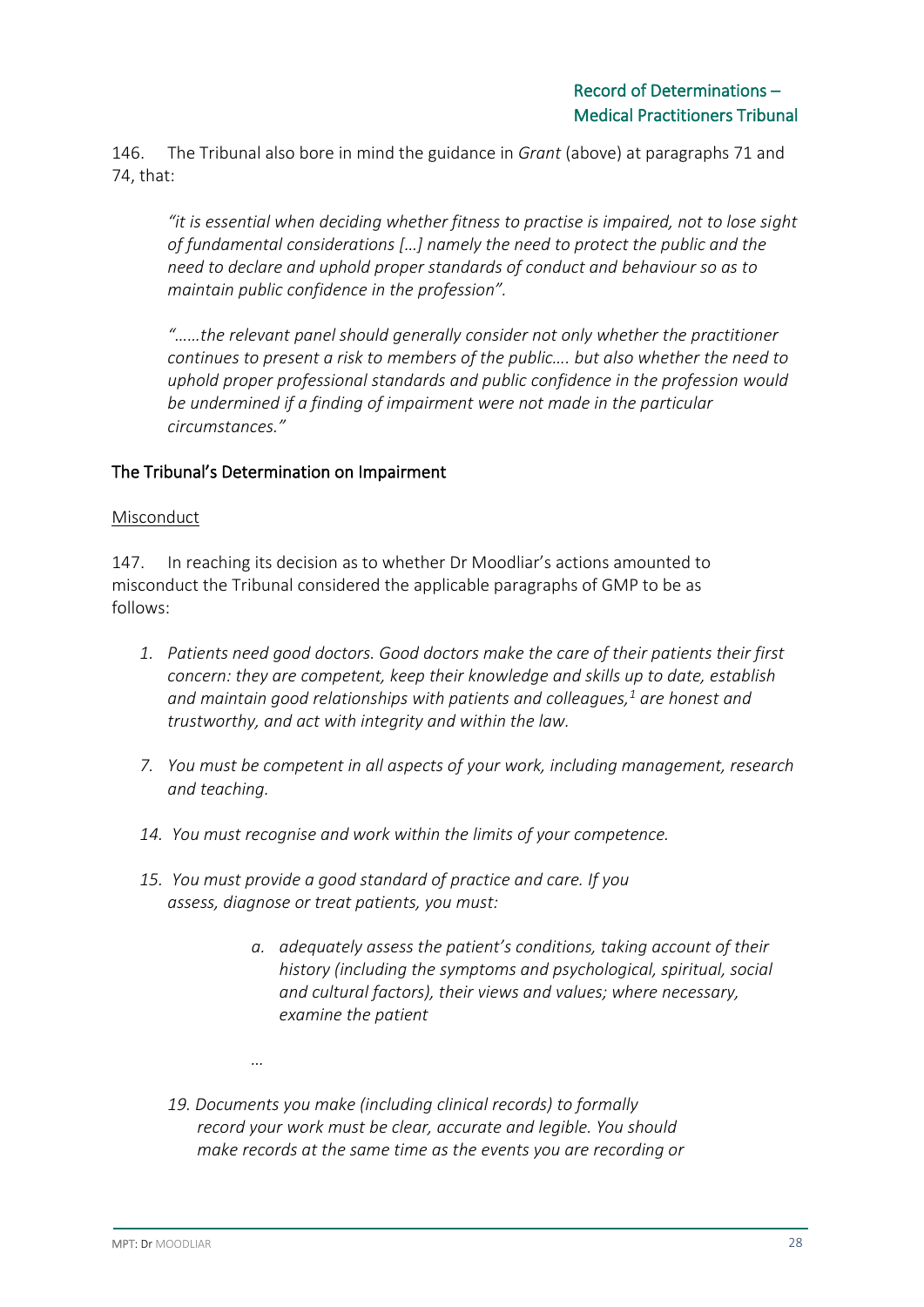*as soon as possible afterwards.*

- *21. Clinical records should include:*
	- *a. relevant clinical findings*
- *… 65. You must make sure that your conduct justifies your patients' trust in you and the public's trust in the profession.*
- *71. You must be honest and trustworthy when writing reports, and when completing or signing forms, reports and other documents.22 You must make sure that any documents you write or sign are not false or misleading.*
	- *a. You must take reasonable steps to check the information is correct.*
	- *b. You must not deliberately leave out relevant information.*
- *72. You must be honest and trustworthy when giving evidence to courts or tribunals.<sup>28</sup> You must make sure that any evidence you give or documents you write or sign are not false or misleading.*
	- *a. You must take reasonable steps to check the information.*
	- *b. You must not deliberately leave out relevant information.*
- *74. You must make clear the limits of your competence and knowledge when giving evidence or acting as a witness.*

#### Paragraphs  $1(a)$ ,  $1(b)$ ,  $1(c)$

148. The Tribunal considered the expert report prepared by Dr D dated 2 June 2020. The Tribunal noted that in relation to Dr Moodliar copying sections of another expert's report on paragraphs  $1(a)$ ,  $1(b)$ ,  $1(c)$  of the Allegation Dr D opined that that this was a serious error of judgement and lack of professionalism and fell seriously below the standard expected of a reasonable competent consultant in psychiatry.

149. The Tribunal has considered paragraphs 1(a),1(b), 1(c) of the Allegation individually. The Tribunal determined that individually and cumulatively the misconduct found proved against Dr Moodliar was serious, breached multiple GMC guidelines, and fell far short of the standards expected of a registered practitioner and amounted to serious misconduct.

#### Paragraph 2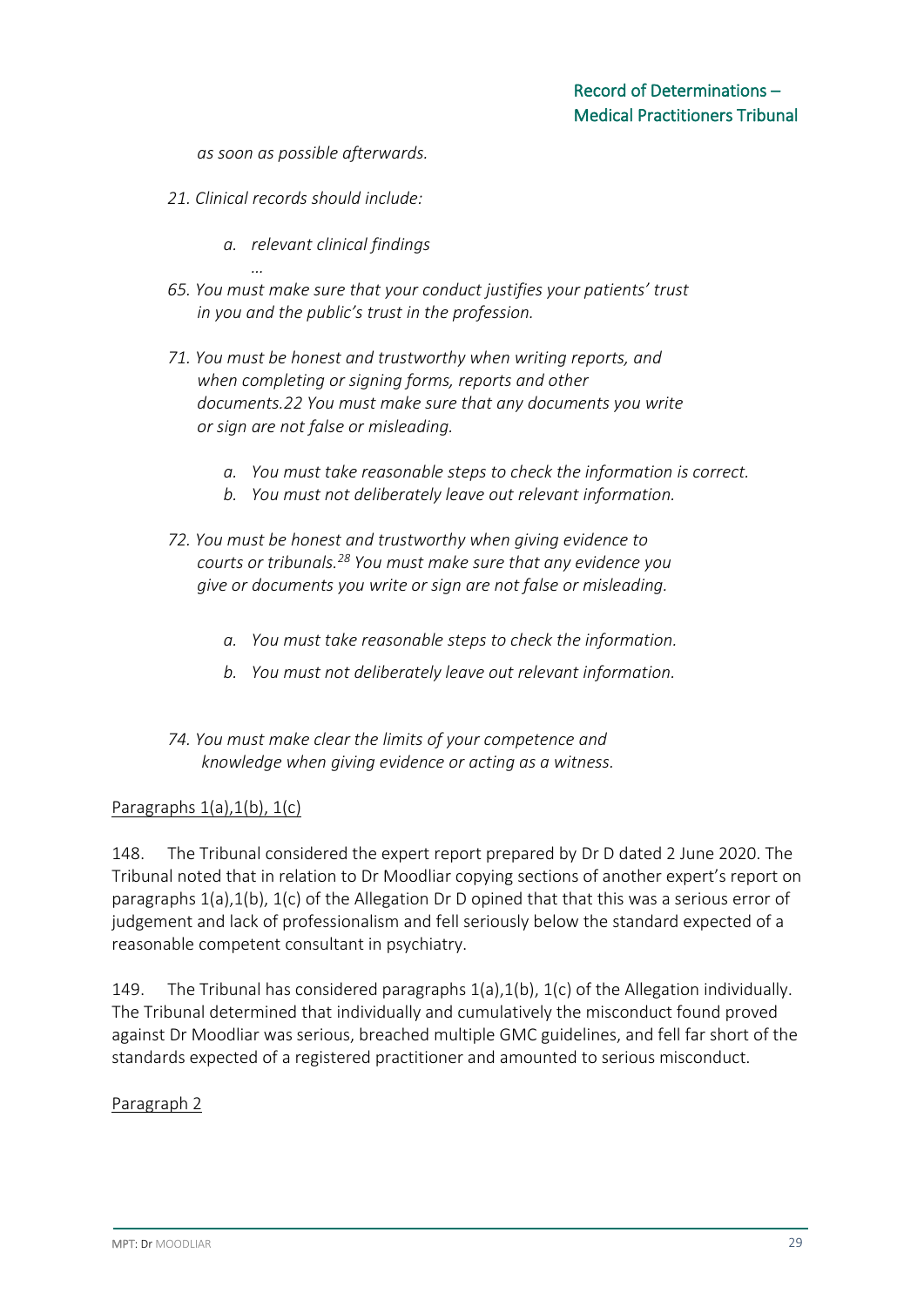150. The Tribunal has found that Dr Moodliar's actions set out in paragraphs 1(a), 1(b) and 1 (c) were dishonest. It considered that as such this was serious misconduct.

### Paragraph 3(a)

151. The Tribunal first considered the way in which this Allegation and its sub-particulars had been formulated. It concluded that the Allegation was worded in such a way that the sub-particulars, which all related to the failure to assess Patient B adequately, should be considered individually and cumulatively.

152. The Tribunal considered the expert report prepared by Dr D dated 2 June 2020. He opined:

*'Dr Moodliar did not adequately check the veracity of account. She should have sought to corroborate the information he provided, by perusing the documents provided, in particular his medical records, to establish the truthfulness of the account given to her by Patient B. This fell below the standard expected of a reasonably competent consultant in psychiatry.'*

*'In my opinion, despite Dr Moodliar stating in her report and in evidence in Court about seeing demons which could be a feature of insanity, there is no information to lead me to conclude that this was appropriately assessed and documented in both her reports. I have not been provided with her hand-written notes. She should have done a detailed mental state assessment to establish if the mental illness is of such a severe nature that could not distinguish fantasy from reality, and could conduct his affairs due to psychosis. If she did assess and did not document it, this in my view is poor standard of assessment. I consider that all relevant content from her handwritten notes in relation to her opinion and recommendation should be in her final report. In my view, these fell below the standard expected of a reasonably competent consultant in psychiatry.'*

153. The Tribunal concluded that individually each of the sub-particulars of paragraph 3(a) fell below but not seriously below the standards expected of a reasonably competent consultant in psychiatry. However, the combined effect of the failings was significant and lead to a poor and woefully inadequate assessment of Patient B.

154. The Tribunal therefore concluded that cumulatively this amounted to serious misconduct.

### Paragraph 3(b)

155. The Tribunal noted that Dr Moodliar had made full admissions to Allegation 3(b). The Tribunal also noted that Dr Moodliar at the time had recognised that her expert report was factually inaccurate and had corrected her report before the case went to court.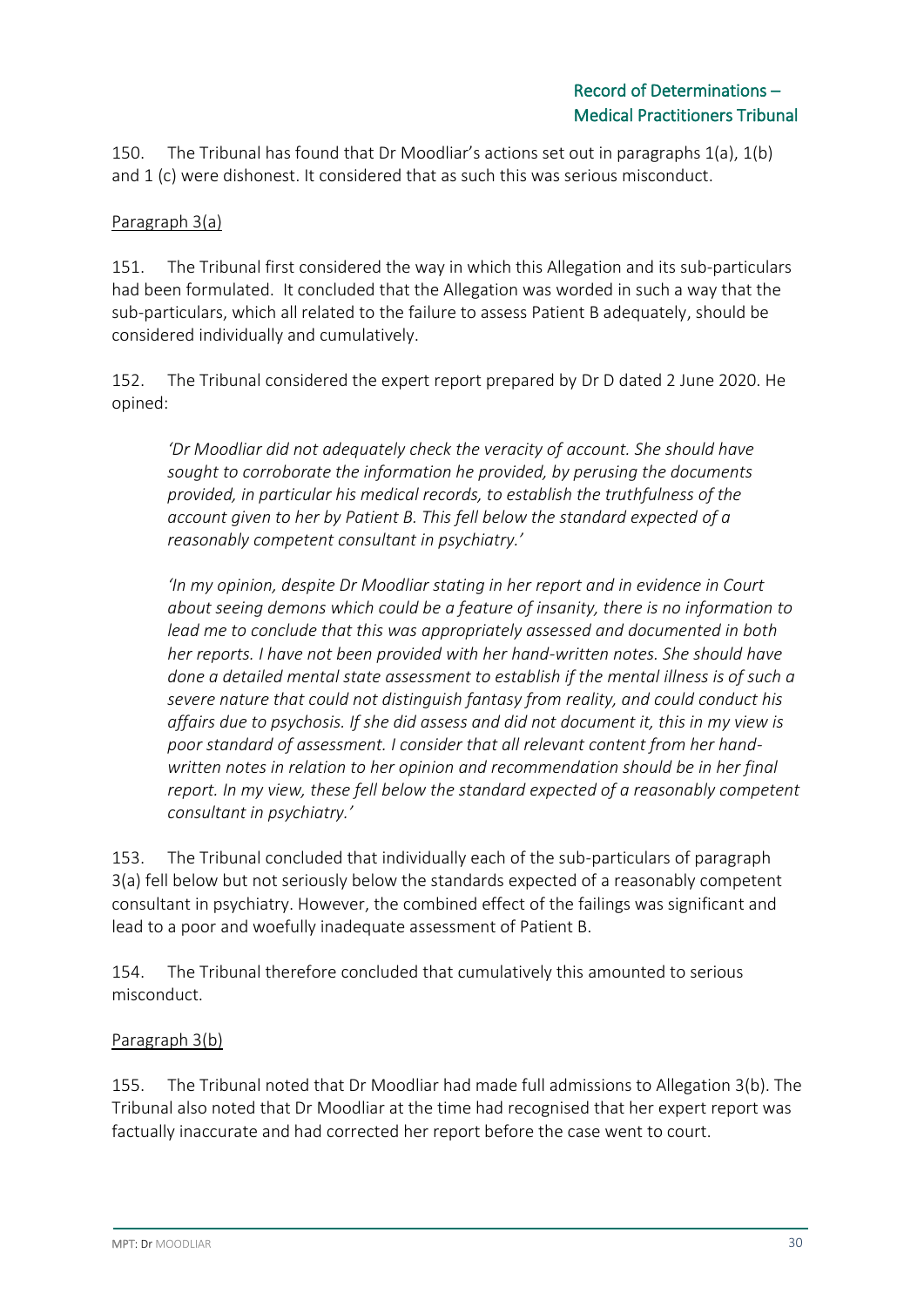156. The Tribunal concluded that this was a serious error on Dr Moodliar's part; however, it considered that this had been a genuine mistake and had been corrected. The Tribunal therefore concluded that this did not amount to serious misconduct.

## Paragraph 3(c)

157. The Tribunal noted Dr D's expert report dated 2 June 2020 in which he opined that Dr Moodliar did not possess sufficient knowledge to serve as an expert witness, with particular reference to her knowledge of the issues relating to diminished responsibility. In his opinion, this fell seriously below the standard expected of a reasonably competent consultant in psychiatry, as she was acting beyond her training and expertise.

158. The Tribunal determined that Dr Moodliar had been paid to act as an expert for the defence in criminal proceedings and was there to argue a defence of diminished responsibility. It was clear in the criminal court that Dr Moodliar did not have the expertise to undertake an assessment and provide an opinion on the defence of diminished responsibility. The Tribunal was of the view that in putting herself forward as an expert, she was not able to support the defence in its argument that the charge of murder be reduced to that of manslaughter on the basis of diminished responsibility.

159. The Tribunal concluded that Dr Moodliar acting beyond her training and expertise as an expert witness, without possessing sufficient knowledge of diminished responsibility, had a significant impact on the criminal court proceedings.

160. Notwithstanding that the Tribunal has found that it is unnecessary to undertake higher training in forensic psychiatry. Dr Moodliar's expertise and knowledge did not equip her in this matter, and she acted outside her expertise and competence. The Tribunal therefore concluded that this amounted to serious misconduct.

### Paragraph 3(d)

161. The Tribunal considered the sentencing remarks of HHJ M Lucraft QC dated 10 January 2020 which stated '*Overall her notes were woefully inadequate and not what one would expect to see in a case such as this'.*

162. The Tribunal also considered Dr D's expert report dated 2 June 2020 in which he opined:

*'My reading of the documentation leads me to conclude that she did not keep adequate notes of her assessment of the patient, as there were questions in evidence and she could not provide evidence of how she arrived at the conclusion from her written notes, for example, in relation to dealing with the issue of insanity with the client, particularly because she had stated that he told her that he was seeing demons which the Court considered to be a feature of insanity. The record keeping*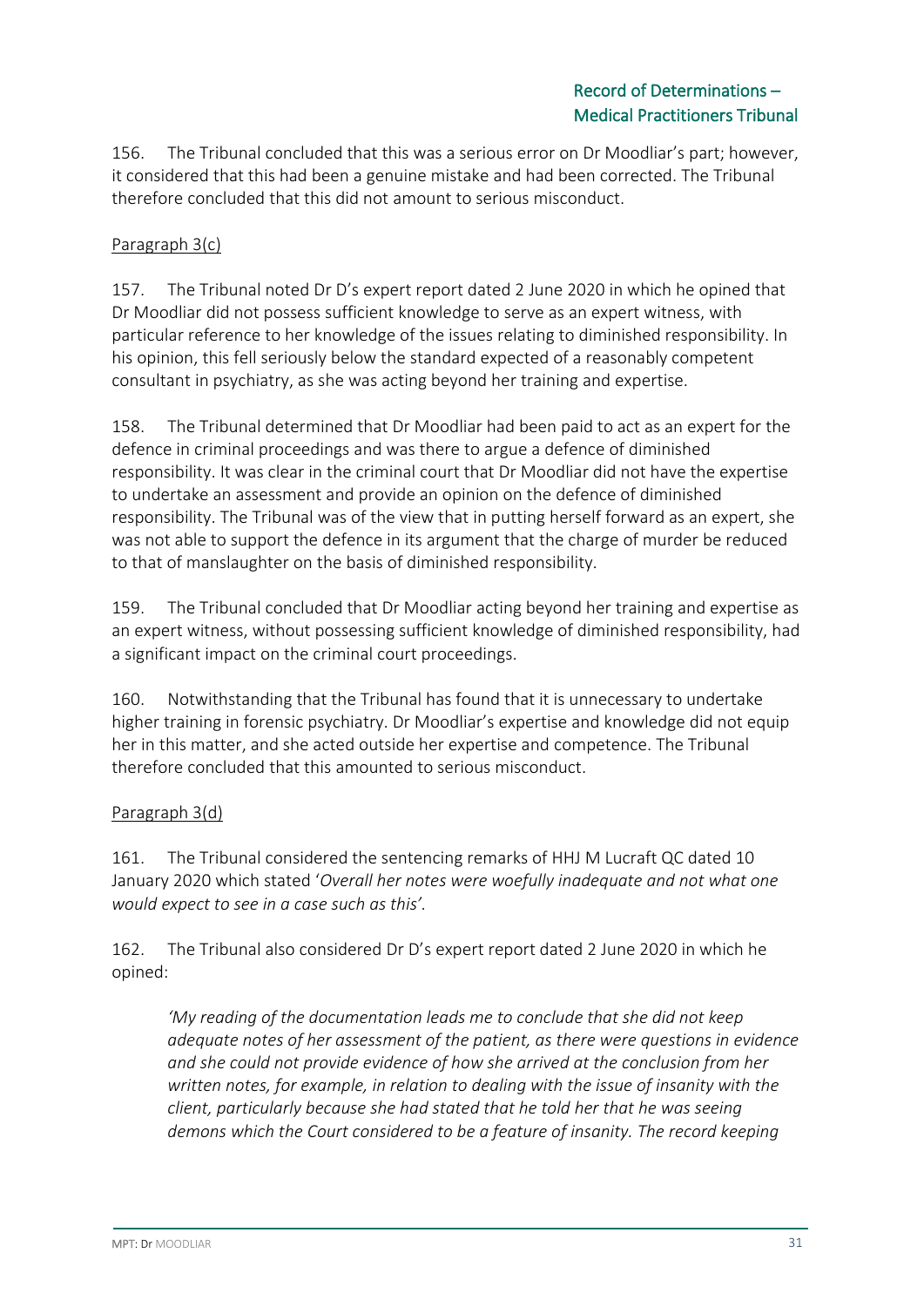*was below the standard expected of a reasonably competent consultant in psychiatry.'*

163. Although the Tribunal has considered the sentencing remarks and the trial transcript, it has not had the benefit of considering the notes. It has been guided by Dr D's conclusion that Dr Moodliar's record keeping was below the standard expected of a reasonably competent consultant in psychiatry but not seriously below the standards expected. It therefore concluded that this did not amount to serious misconduct.

## Paragraph 3 (e)

164. The Tribunal has considered that this paragraph directly relates to Paragraph 3(a) where it has determined that the failure to undertake an adequate assessment was serious misconduct.

165. However, taking Paragraph 3(e) alone, the Tribunal is guided by Dr D's opinion that Dr Moodliar's record keeping was below the standard expected of a reasonably competent consultant in psychiatry but not seriously below the standards expected. As such the Tribunal does not find that this is serious misconduct. It does not consider it appropriate to accumulate this with its findings in Paragraph 3(a).

### Impairment

166. Having found some of the facts found proved amounted to misconduct, the Tribunal went on to consider whether Dr Moodliar's fitness to practise is currently impaired by reason of that misconduct.

167. The Tribunal noted that Dr Moodliar had engaged in further training and reflection. She produced many favourable testimonials from colleagues and a reflective witness statement. In her oral evidence, Dr Moodliar accepted and recognised that she had not done the things that she should have done.

168. The Tribunal was of the view that while Dr Moodliar has recognised what went wrong, she has provided no analysis or reflection on her role or what factors caused her to behave in the way that she did. The Tribunal was of the view that the testimonials along with Dr Moodliar's oral evidence showed that she had developed some insight into her misconduct, however, the Tribunal was concerned that this insight was limited and still developing and overall, not complete.

169. The Tribunal concluded that while Dr Moodliar's deficiencies may be capable of remediation, they had not been remedied, and there was a risk of repetition. Furthermore, as Dr Moodliar had been found to be dishonest, the Tribunal concluded that all but the first limb of the test set out in *Grant* were engaged in this case.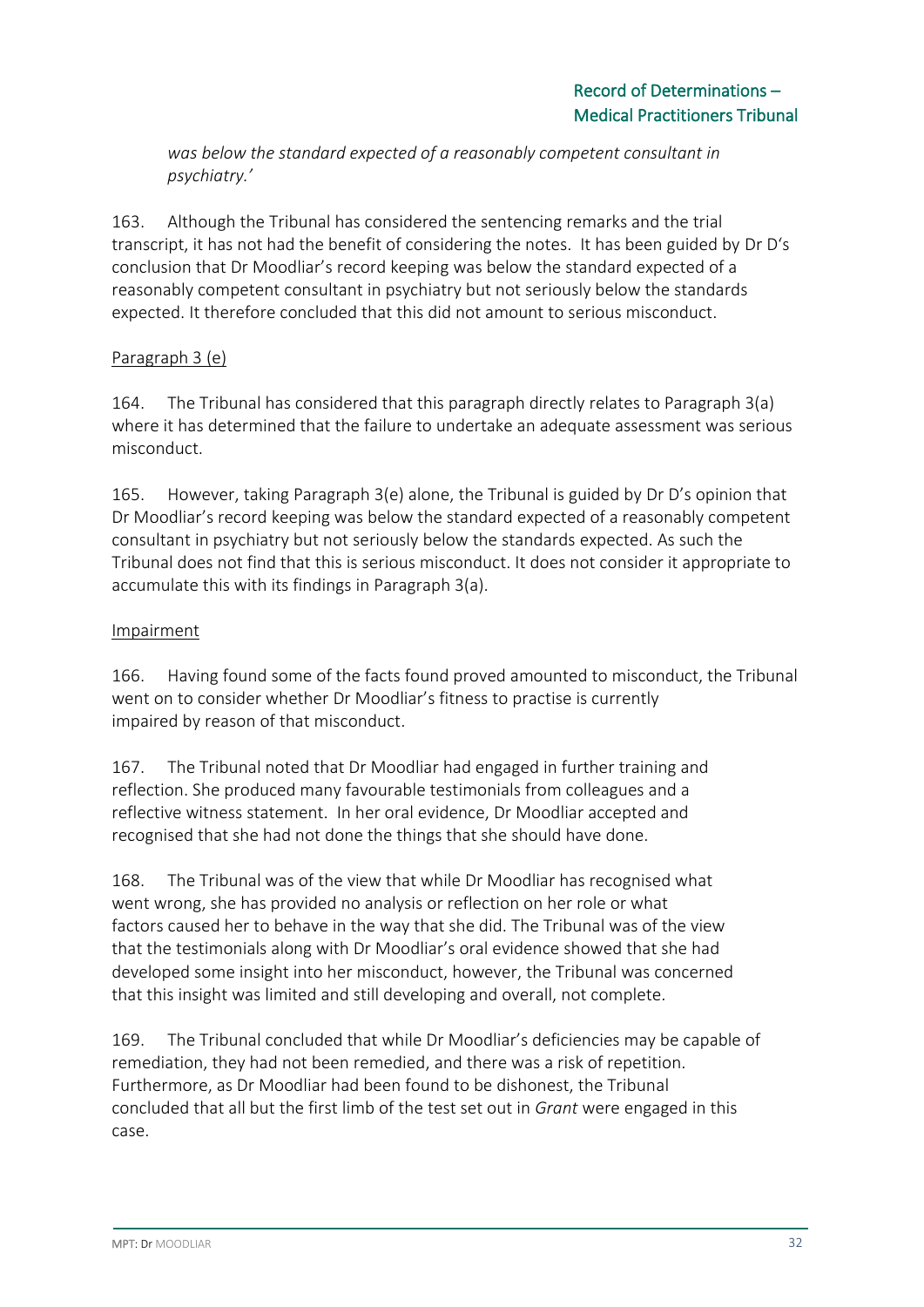170. The Tribunal was of the opinion that public confidence in the medical profession and the maintenance of standards within the profession would be undermined were a finding of impairment not made, given the multiple breaches of GMP and associated guidance. Moreover, it determined that the public would be very concerned were a doctor who had been dishonest be allowed to practise without restriction.

171. The Tribunal has therefore determined that Dr Moodliar's fitness to practise is impaired by reason of misconduct.

## Determination on Sanction - 20/05/2022

172.Having determined that Dr Moodliar's fitness to practise is impaired by reason of misconduct, the Tribunal now has to decide in accordance with Rule 17(2)(n) of the Rules on the appropriate sanction, if any, to impose.

## The Evidence

173.The Tribunal has taken into account evidence received during the earlier stages of the hearing where relevant to reaching a decision on sanction.

174. On behalf of the GMC, Mr Fish referred the Tribunal to relevant paragraphs in the Sanctions Guidance (16 November 2020) (SG). Mr Fish submitted that the appropriate and proportionate sanction in this case is a period of suspension. Mr Fish submitted that such a sanction would promote and maintain public confidence in the medical profession and would promote and maintain proper professional standards and conduct for members of the profession.

175. Mr Fish stated that the Tribunal has the option to take no action in this case but the guidelines make it clear that this is a wholly exceptional course of action, which, he submitted, could not possibly apply here. Mr Fish submitted that the starting point for the Tribunal was at conditions on Dr Moodliar's practice, which in his submission where not appropriate in this case.

176. Mr Fish referred the Tribunal to paragraphs 91 to 102 of the SG. He stated that it refers to some of the factors which are indicative of suspension being appropriate, namely, the deterrent effect which is clearly required here.

177. Mr Fish stated that doctors have to be deterred from acting dishonestly and also have to be deterred from seeking to provide expert evidence in cases when it is outside their knowledge and expertise.

178. Mr Fish stated that there is a finding of dishonesty in relation to the copying in Dr Moodliar's report. The Tribunal has also found that Dr Moodliar breached the fundamental duties that were placed upon her as an expert. Not only was her assessment of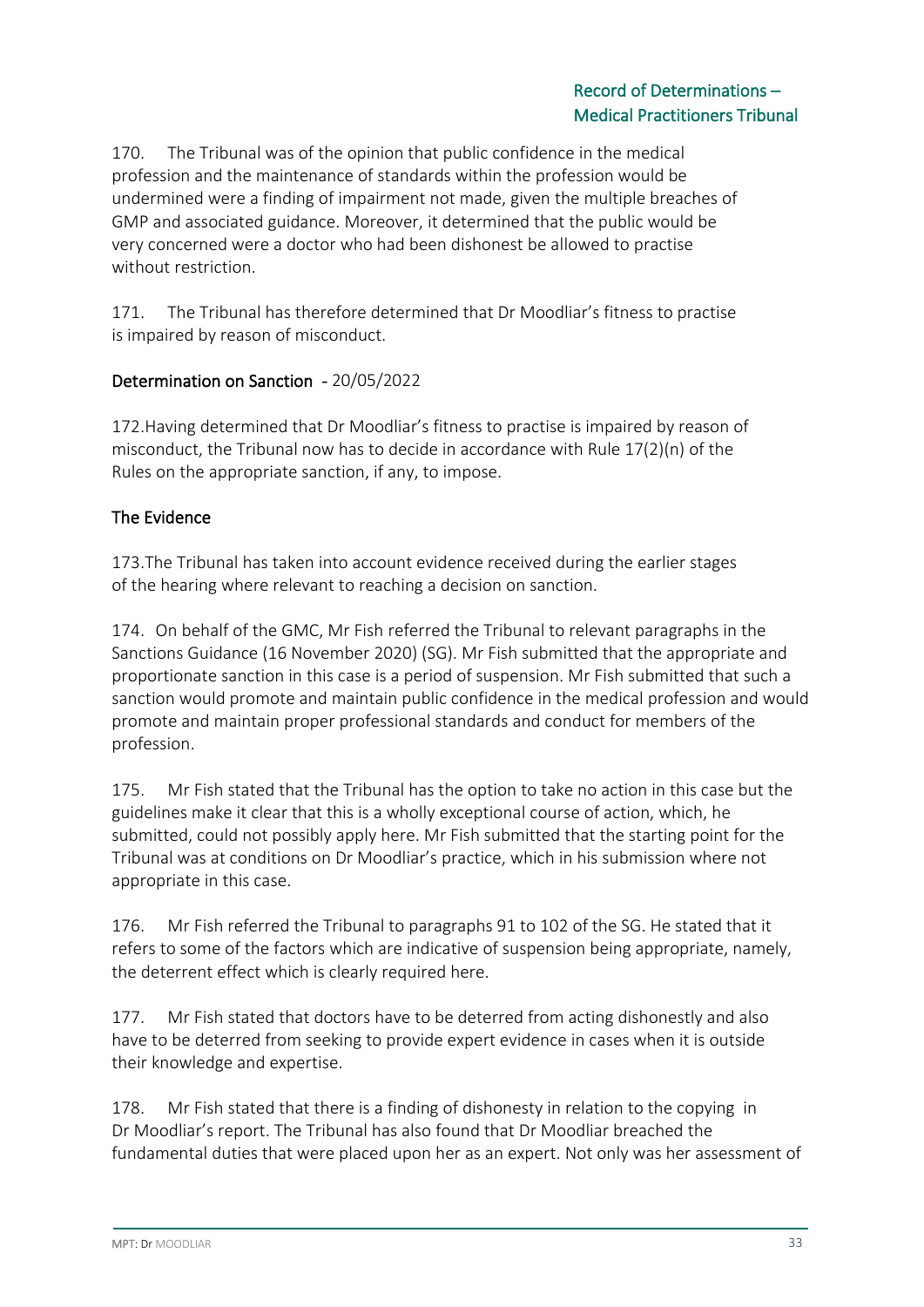Patient B wholly inadequate, one of the most egregious aspects of the misconduct here is that she was seeking to give expert evidence in relation to a medical defence in a murder trial, which this tribunal has found she did not have the requisite experience to do so.

179. Mr Fish stated that the conduct in this case was serious; however, it falls short of being fundamentally incompatible with continued registration. If the Tribunal accepts that, then that is indicative that suspension is the correct sanction as there has been some acknowledgement of fault.

180. Mr Fish stated that Dr Moodliar's insight and reflection are far from complete. This is a factor that has already been identified by the Tribunal and referred to in its findings in relation to impairment and misconduct, but they are equally relevant to the issue of sanction.

181. Mr Fish stated that paragraph 97 of the SG relates to suspension being appropriate, where there's been a serious breach of Good medical practice. The Tribunal is not dealing with just one breach, there are a number of breaches the Tribunal has already been referred to in parts of Good medical practice.

182. Mr Fish stated that the Tribunal has already referred to the duties on expert witnesses and will no doubt have them in mind when considering whether there has been serious breaches of Good Medical Practice. Mr Fish submitted that the number of breaches that exist here are serious enough to justify suspension. Further, that when considering suspension insight has to be considered.

183. Mr Fish acknowledged that at stage two of these proceedings Dr Moodliar has shown some insight and indicated that remediation may be successful; however, this is still ongoing as the Tribunal has expressed in its findings on impairment.

184. Mr Fish stated that there is no evidence of repetition and that there is no evidence of any other concerns that have arisen since the trial in 2019.

185. Mr Fish referred the Tribunal to paragraphs 120 – 128 of the SG which specifically deal with dishonesty. Mr Fish stated that paragraph 124 acknowledges that conduct such as this, although it may result in no direct harm to patients, is still serious because it undermines the trust in the medical profession. Mr Fish stated that this is such a case as it undermines trust in expert witnesses.

186. Mr Fish stated that another factor that is referred to in paragraph 124 is that evidence of clinical competence, referring to the various testimonials that the Tribunal has received, cannot mitigate serious dishonesty.

187. On behalf of Dr Moodliar, Ms Duong stated that lying at the very heart of the Tribunal's consideration at this stage, is the principle of proportionality, weighing the interests of the public against those of Dr Moodliar.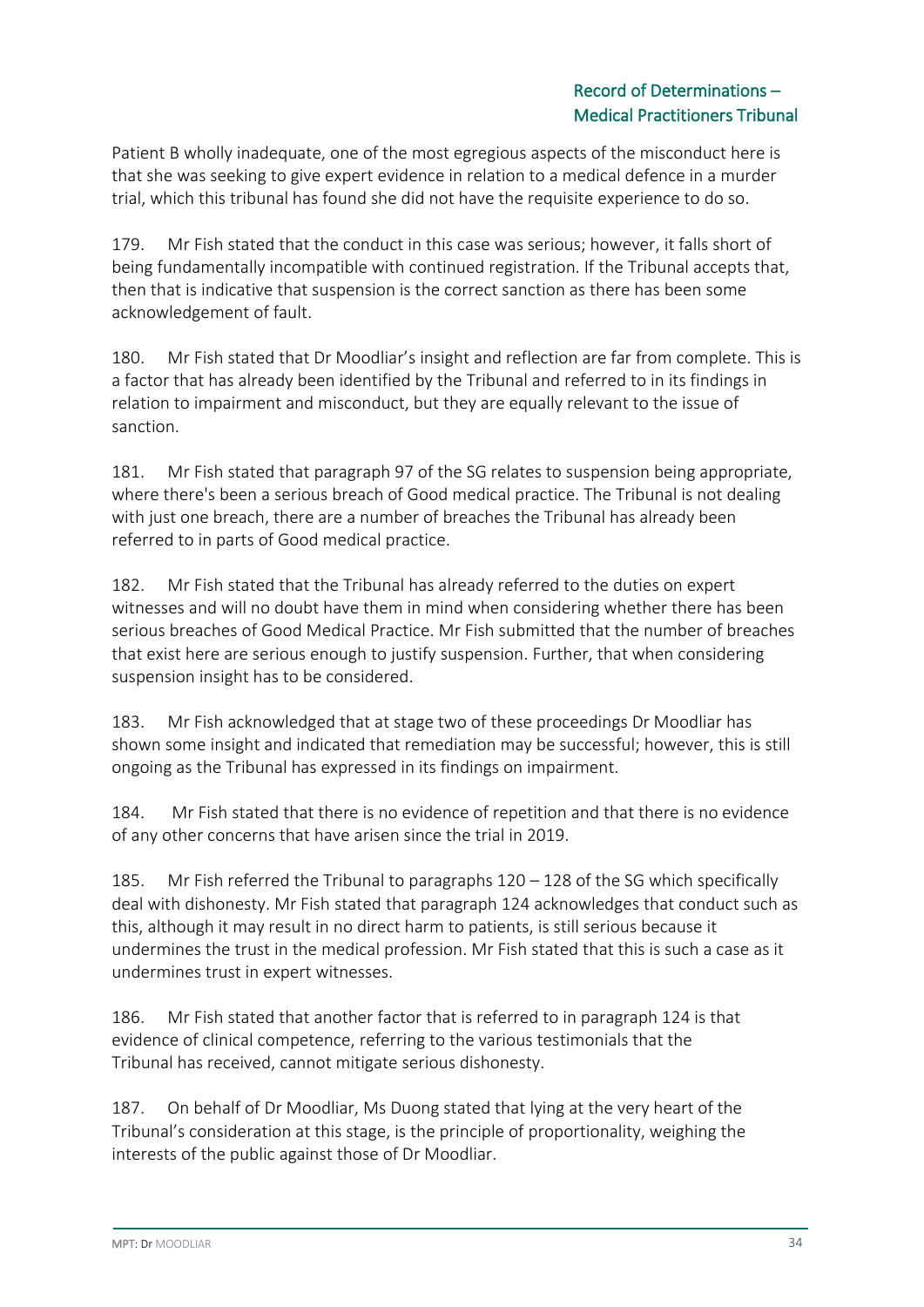188. Ms Duong accepted that in light of the findings that the Tribunal has made, it is not a case where it would be appropriate for the Tribunal to take no action at all, or indeed one where undertakings might be appropriate, and so to that extent she concurs with Mr Fish's observations that the starting point is conditions.

189. Ms Duong submitted that in light of the Tribunal's findings, considering the context of the case as a whole, and also the evidence it has heard, the issue that is likely to detain the Tribunal at this stage is whether this is a case that can be properly met by conditions, or one where suspension is appropriate.

190. Ms Duong stated that the serious misconduct in this case relates to: the dishonesty of copying the report; the adequacy or inadequacy of the assessment of Patient B; Dr Moodliar acting beyond her training and expertise when giving evidence; and not having sufficient knowledge of the defence of diminished responsibility.

191. Ms Duong reminded the Tribunal that when considering and applying the overarching objective, the main reason for imposing sanctions is to protect the public. Ms Duong submitted that the Tribunal can readily conclude that this is not a case that involves concerns regarding patient risk.

192. Ms Duong submitted that conditions would be a sufficient sanction in this case to meet the public interest. Ms Duong stated that there is some insight demonstrated in this case and that there have been attempts at remediation. There is also Dr Moodliar's apology and that she has demonstrated work in improving upon areas that are relevant to the concerns that have been raised. She has accepted that there is a limitation to the areas of work in which she can act as an expert and there is evidence of reflection both from Dr Moodliar and also from others within their testimonials.

193. Ms Duong stated that although Dr Moodliar did not admit to all the facts that the Tribunal has found proved, it does not curtail its ability to take account of the insight Dr Moodliar has been able to demonstrate at this stage of proceedings.

194. Ms Duong stated that there is evidence of Dr Moodliar adhering to important principles of Good Medical Practice. There is evidence of her keeping up with her professional development , her continued work as a psychiatrist and the testimonials of those she works with. Ms Duong stated that there is a lack of any fitness to practice history which is a mitigating feature in in this case as is the lapse of time since the incident occurred. Ms Duong stated that the dishonesty was five years ago and two years before the concern was initially raised. Therefore, there has been a significant lapse of time since the conduct took place.

195. Ms Duong said that insofar as remediation is concerned, Dr Moodliar has given evidence about the training, mentoring, and the peer group work that she has undertaken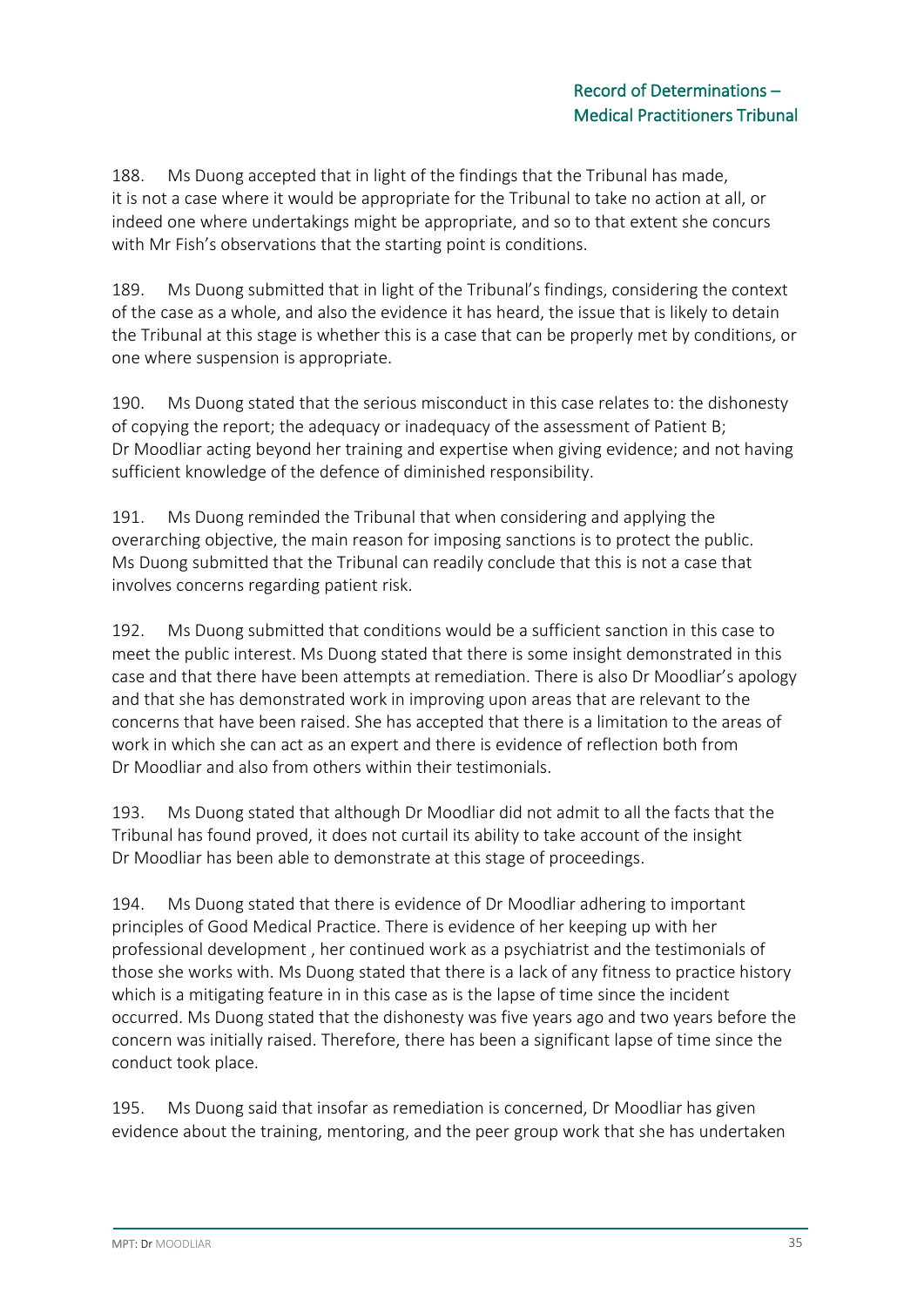and the reflections that she has completed. Ms Duong submitted that Dr Moodliar has gone quite far in terms of taking steps to remediate.

196. Ms Duong stated that in terms of conditions being appropriate, she submitted that these would be sufficient in this case. Dr Moodliar has been subject to conditions for some time from an interim order that has been running. Ms Duong stated that Dr Moodliar has complied with the conditions and has worked as a good doctor in psychiatry, providing good care to her patients over that time.

197. Ms Duong stated that in the absence of her contribution as a good working psychiatrist if she was suspended, this is likely to impact upon not only her immediate patients and the team that she works within, but also a loss to the profession of a good working psychiatrist in learning disability in particular.

198. Ms Duong stated that although the concerns in this case have been quite properly charged as misconduct, the Tribunal may feel that it is not far off from a case concerning deficient professional performance because it is about Dr Moodliar not having been good enough in her job as an expert. Ms Duong stated that this is more akin to a case that may benefit from workable conditions.

199. Ms Duong stated that one of the conditions that is currently attached to Dr Moodliar's interim order is the restriction of Dr Moodliar's ability to work in any form of medico-legal work. Ms Duong stated that this has effectively acted as a partial suspension to an area of practice that she had been previously involved in and so effectively, any sort of conditions that would reflect similar to what she currently has is in effect, a partial suspension of the area of concern that the Tribunal is considering.

200. Ms Duong stated that the Tribunal can be satisfied that Dr Moodliar will comply with conditions. There is evidence that she has complied in the past and thus likely that she would comply with them in the future. Ms Duong stated that there is no evidence that remediation is unlikely to be successful. Further, that Dr Moodliar has fully engaged with these proceedings and has already started the process of remediation.

201. Ms Duong stated that, notwithstanding the fact that this case concerns dishonesty, conditions will be sufficient to meet the public interest. There has already been a public finding against Dr Moodliar's conduct in these proceedings and this should satisfy the public interest.

202. Ms Duong submitted that the sanction of suspension would be disproportionate in this case. She submitted that the appropriate sanction is one of conditions.

## The Tribunal's Determination on Sanction

203. The decision as to the appropriate sanction, if any, to impose is a matter for the Tribunal alone, exercising its own judgement. In so doing, it has given consideration to its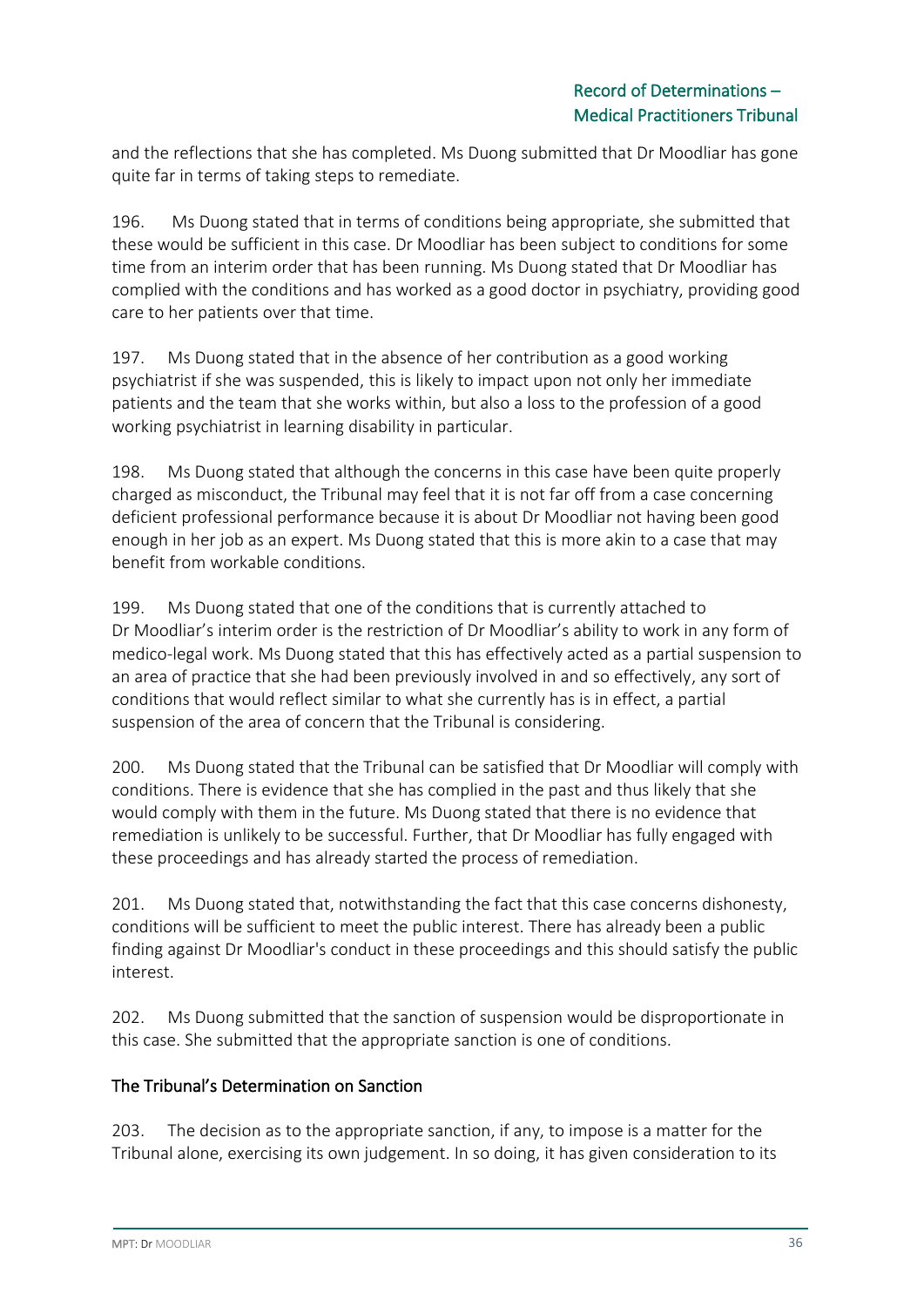findings of fact, its findings of misconduct and impaired fitness to practise and the submissions made by Mr Fish, and Ms Duong. The Tribunal also paid particular attention to the Sanctions Guidance and relevant paragraphs contained therein.

204. Throughout its deliberations the Tribunal bore in mind that the main reason for imposing sanctions is to protect the public. This is the statutory overarching objective which includes to: protect the health, safety and well-being of the public; promote and maintain public confidence in the medical profession; and promote and maintain proper professional standards and conduct for members of that profession. In making its decision, the Tribunal also had regard to the principle of proportionality, and has weighed Dr Moodliar's interests with those of the public. It also considered and balanced the aggravating and mitigating factors in this case.

### Aggravating Factors

- Dr Moodliar's course of conduct was over a period of time in relation to the assessment of Patient B;
- Acted as an expert witness in a murder trial without the necessary skill, knowledge and experience required;
- Dr Moodliar's dishonesty.

#### Mitigating Factors

- There is no evidence of any further complaints or concerns since the incident;
- Dr Moodliar has no previous adverse GMC history;
- Dr Moodliar's expression of regret and remorse for her actions and her partial admissions at the outset of these proceedings;
- No concerns regarding Dr Moodliar's clinical skills in terms of patient safety;
- Testimonials from people aware of these proceedings who work with Dr Moodliar and say that she is good clinician;
- Dr Moodliar has developing insight;
- Dr Moodliar has completed courses relevant to some of the areas identified as deficient and has engaged in a positive way with her medico-legal peer group.

205. In deciding what sanction, if any, to impose the Tribunal considered each of the options available, starting with the least restrictive.

### No Action

206. The Tribunal first considered whether to conclude the case by taking no action. Taking no action following a finding of impaired fitness to practise would only be appropriate in exceptional circumstances. The Tribunal determined that given its findings there are no exceptional circumstances in this case and that it would not be sufficient, proportionate, or in the public interest to conclude this case by taking no action.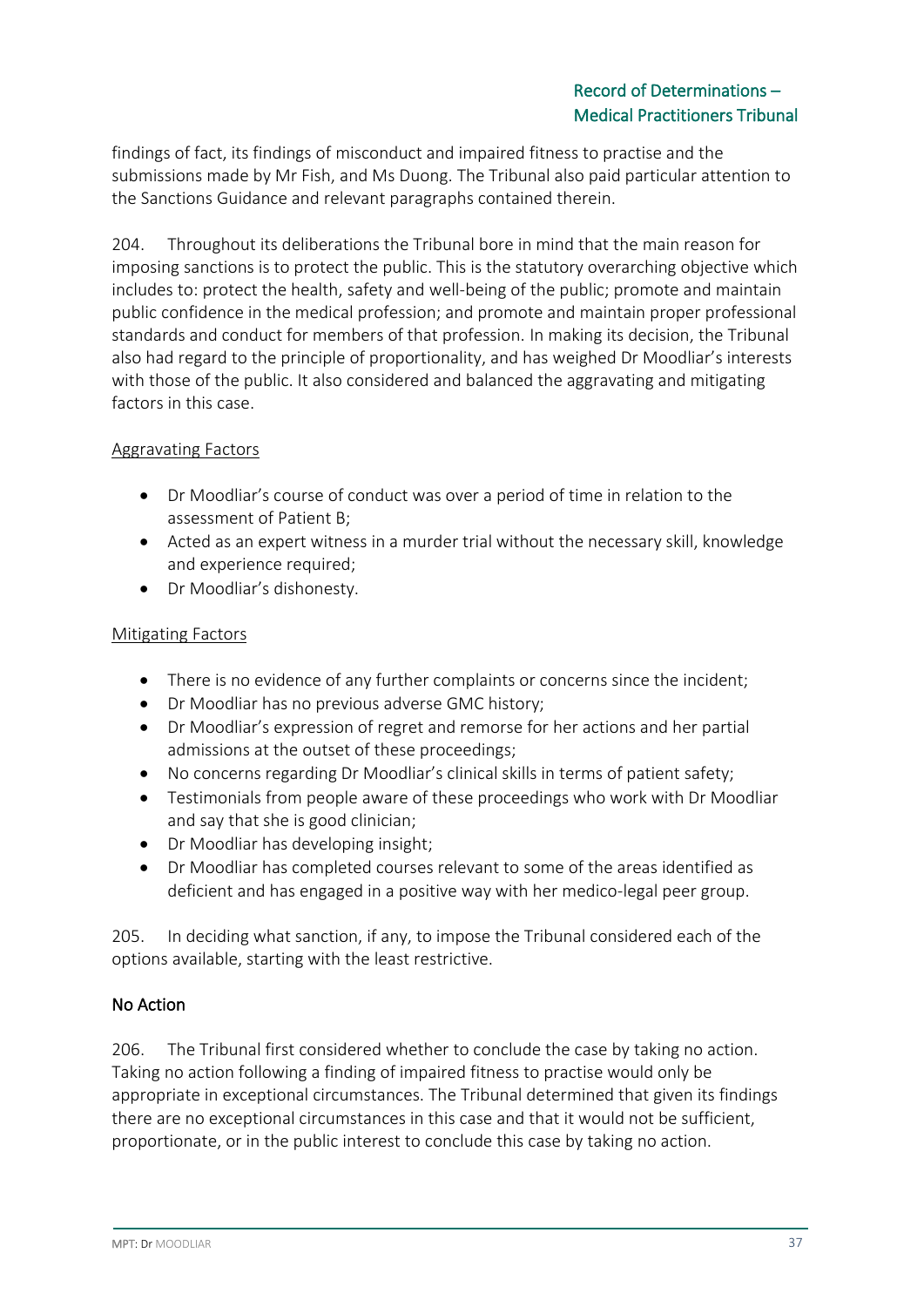### **Conditions**

207. The Tribunal next considered whether it would be sufficient to impose conditions on Dr Moodliar's registration. The Tribunal took account of paragraphs 82 (a), (b), (c), (d) and 84 (a), (b) and (c) of the SG. These state:

- *'82. Conditions are likely to be workable where:*
	- *a. the doctor has insight;*
	- *b. a period of retraining and/or supervision is likely to be the most appropriate way of addressing any findings;*
	- *c. the tribunal is satisfied the doctor will comply with them;*
	- *d. the doctor has the potential to respond positively to remediation, or retraining, or to their work being supervised.*
- *84. Depending on the type of case (eg health, language, performance or misconduct), some or all of the following factors being present (this list is not exhaustive) would indicate that conditions may be appropriate:*
	- *a. no evidence that demonstrates remediation is unlikely to be successful, eg because of previous unsuccessful attempts or a doctor's unwillingness to engage;*
	- *b. identifiable areas of their practice are in need of assessment or retraining;*
	- *c . willing to respond positively to retraining, with evidence that they are committed to keeping their knowledge and skills up to date throughout their working life, improving the quality of their work and promoting patient safety (Good medical practice, paragraphs 7–13 on knowledge, skills and performance and paragraphs 22–23 on safety and quality).'*
- 208. It also had regard to paragraph 85 of the SG, which states:
	- *'85 Conditions should be appropriate, proportionate, workable and measurable.'*

209. The Tribunal considered that there are effectively two matters of concern that it has to address: Dr Moodliar's dishonesty in relation to the report she prepared on Patient A; and her assessment of Patient B in a murder trial. Both of these matters relate to a discrete area of Dr Moodliar's practice where she was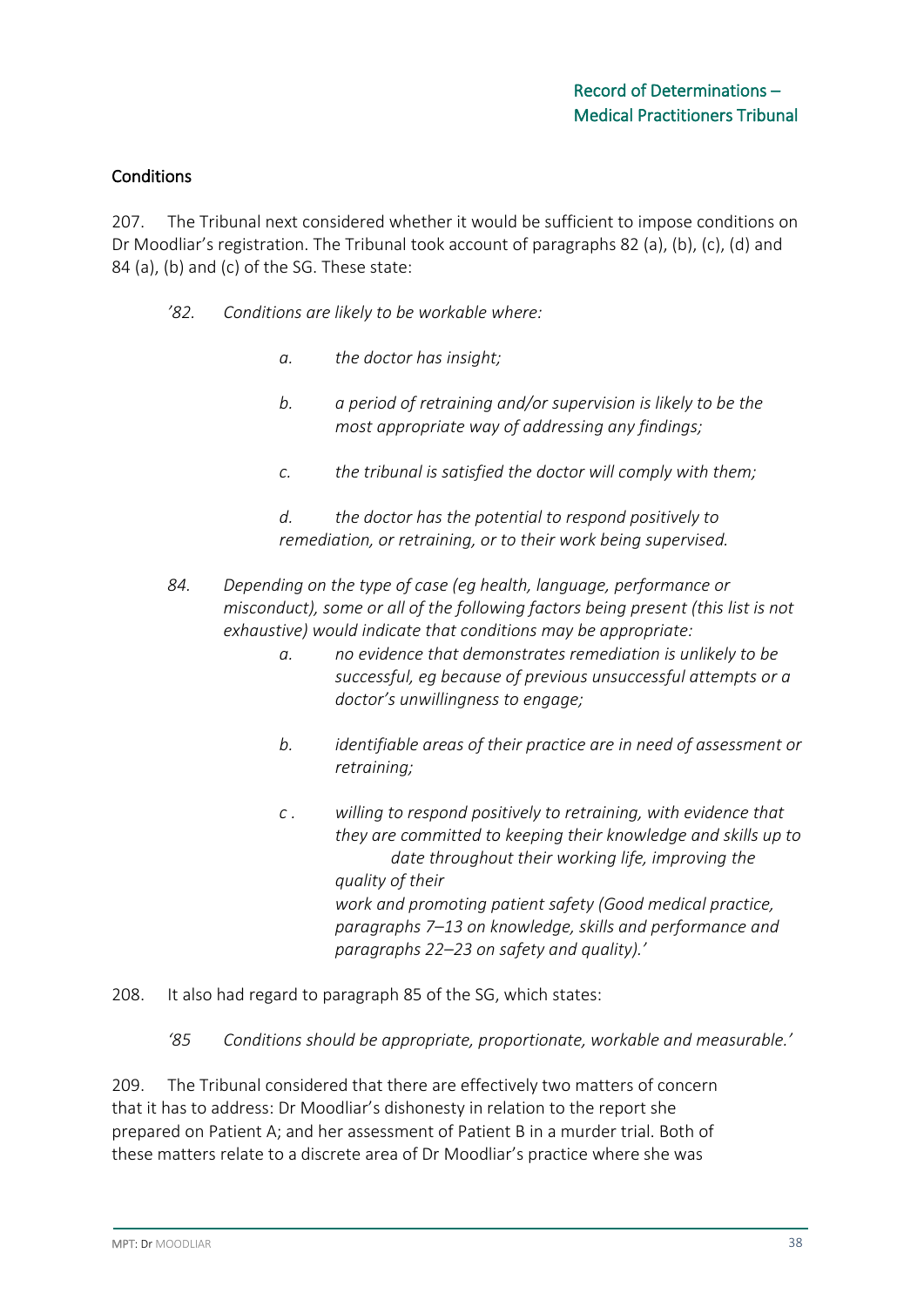acting as an expert. There have been no concerns about her clinical practice. As such, the first limb of the overarching objective is not engaged in this case.

210. The Tribunal was mindful that dishonesty is always a serious matter; however, it is important that it considers the context of that dishonesty. The Tribunal considered that dishonesty is a matter of degree. In this particular case it was an isolated event in Dr Moodliar's career where she had copied Dr C's wording into her report. It was a foolish thing to do as it was readily identified. There was no attempt to cover it up.

211. The Tribunal next considered Dr Moodliar's role as an expert in relation to Patient B. This is also a serious finding. She put herself out to be an expert in a murder trial and was clearly out of her depth. She did not have the necessary training, skill or experience to undertake that role. Her assessment and reports were woefully inadequate. However, the Tribunal accepts Ms Duong's submission that this is not far off from a case concerning deficient professional performance. It is a discrete area of her practice that can be addressed and strengthened.

212. Dr Moodliar has tried to be honest about aspects of her practice that are deficient, and she has expressed remorse for her actions and apologised. Dr Moodliar told the Tribunal that she has reflected on the issues and would change her practice by only taking on cases within her specialist field of expertise, that of learning disability. The Tribunal noted, however, that it has not been provided with any objective evidence to support this because Dr Moodliar has not undertaken any medico-legal work.

213. Dr Moodliar has provided evidence of courses she has attended and completed to assist in addressing the concerns identified. She has provided testimonials from her colleagues which confirm that she is a good doctor and that she provides a high standard of care to her patients. The Tribunal is satisfied that Dr Moodliar has demonstrated that she has begun a journey of remediation; however, she still has some way to go before the journey is complete. It took into account that Dr Moodliar has no previous history with the GMC and there have been no complaints about her clinical practice. Dr Moodliar has evidenced that she has complied with the interim order of conditions.

214. The Tribunal concluded that conditions may be appropriate in this case; however, given the seriousness of the misconduct, it went on to consider whether suspension was the appropriate sanction in this case. It also considered the GMC's submissions on imposing an order of suspension.

215. The Tribunal acknowledged (as set out at paragraph 92 of the SG) that a sanction of suspension does have a deterrent effect and can be used to send a signal to Dr Moodliar, the profession, and the public about what is regarded as behaviour unbefitting a registered doctor. It also acknowledged that suspension is an appropriate response to misconduct which is sufficiently serious that action is required in order to protect members of the public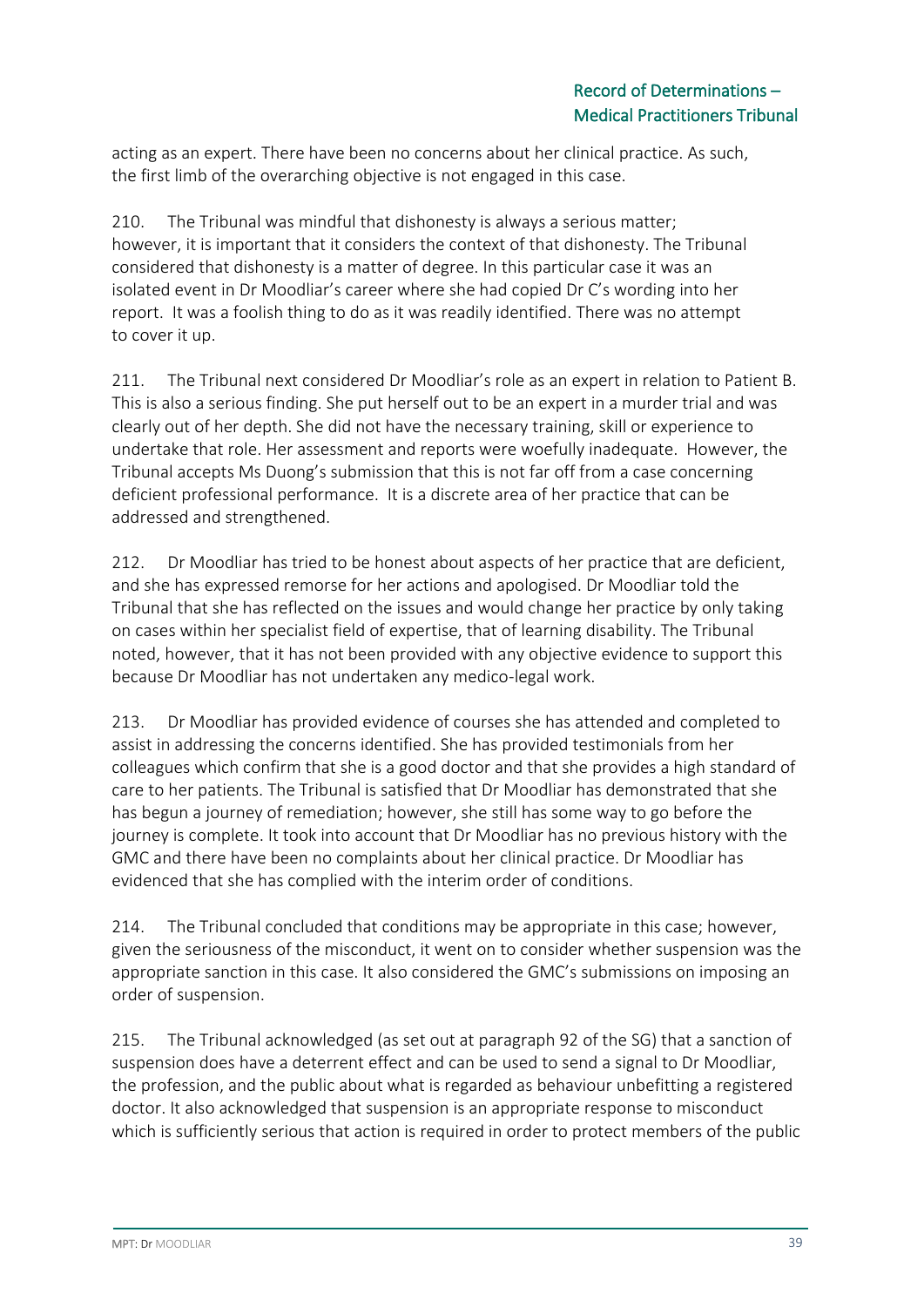and maintain public confidence in the profession, but which is not fundamentally incompatible with continued registration.

216. The Tribunal considered that suspension may be the appropriate sanction in the public interest under circumstances where a doctor has breached a fundamental tenet of Good medical practice; *honesty goes to the heart of the medical profession*.

217. The Tribunal has taken into account Ms Duong's submission, that Dr Moodliar has been brought before a Tribunal in public proceedings and that there have been findings made against her. The Tribunal agreed that this addressed some of the public interest concerns in this case.

218. There is no risk to public safety in this matter. Therefore, in all the circumstances the Tribunal considers that a period of suspension would be disproportionate in this case.

219. The Tribunal has considered the representations made by Mr Fish and Ms Duong, who both accept that erasure does not need to be considered in this case.

220. In view of the above, the Tribunal concluded that Dr Moodliar's misconduct could adequately be marked with a period of conditional registration. The Tribunal determined that conditions would promote and serve the overarching objective, whilst, at the same time, adequately mark the seriousness with which it viewed Dr Moodliar's actions. Further, a period of conditional registration would allow Dr Moodliar to continue to work towards completing her journey of remediation, and to be able to demonstrate, with objective evidence, that she has learnt from her past failings and that he has implemented steps to address them.

221. The Tribunal determined to impose the conditions for a period of 18 months. It was of the view that this length of time would ensure Dr Moodliar had adequate opportunity to update her skills and knowledge as well as update her portfolio. The Tribunal noted that Dr Moodliar may consider it helpful to provide independent evidence of reflection.

222. The Tribunal therefore determined to impose the following conditions upon Dr Moodliar's registration:

1 She must personally ensure the GMC is notified of the following information within seven calendar days of the date these conditions become effective:

- a the details of her current post, including:
	- i her job title
	- ii her job location
	- iii her responsible officer (or their nominated deputy)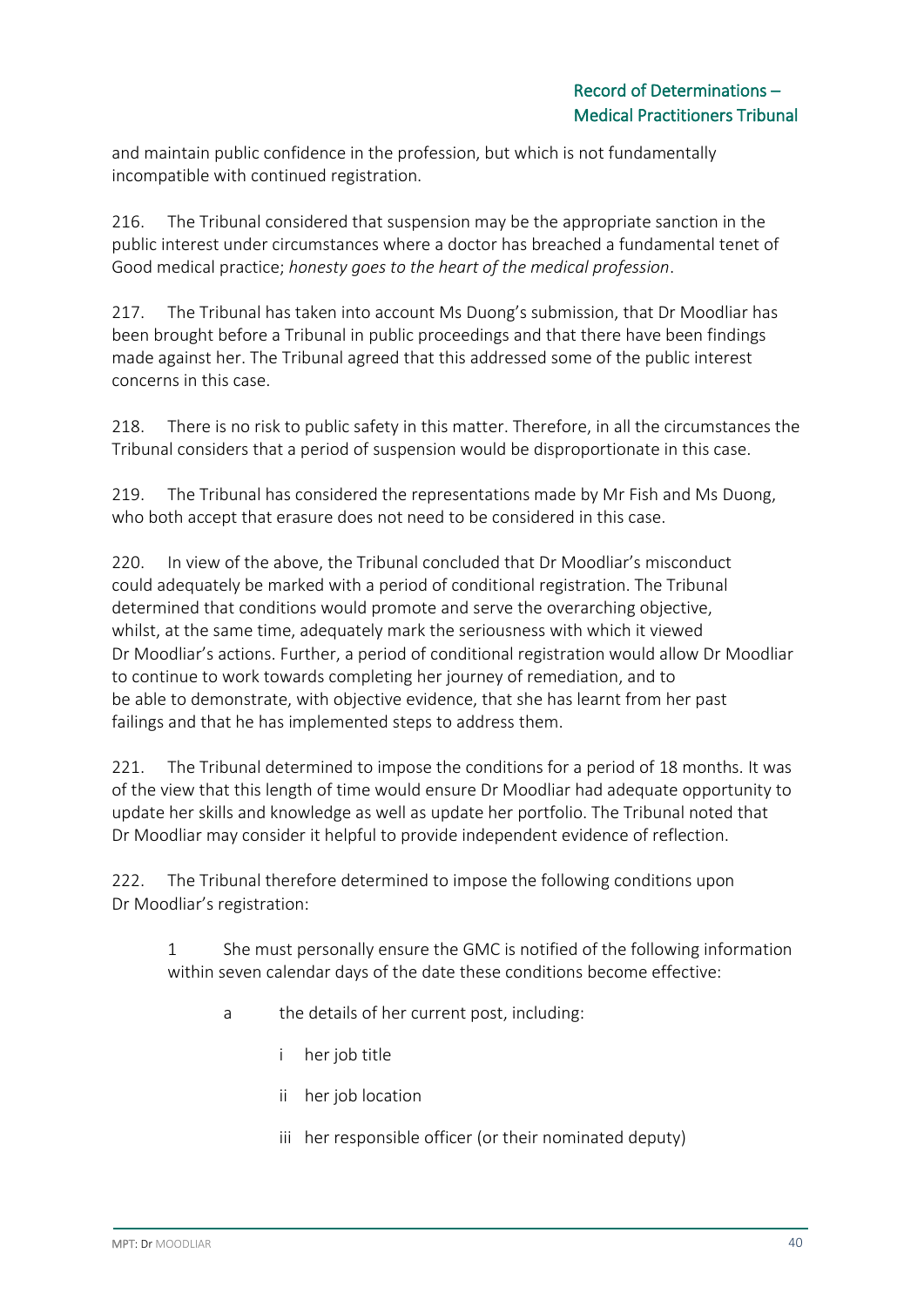b the contact details of her employer and any contracting body, including her direct line manager

c any organisation where she has practising privileges and/or admitting rights

d any training programmes she is in

e of the contact details of any locum agency or out of hours service she is registered with.

2 She must personally ensure the GMC is notified:

a of any post she accepts, before starting it

b that all relevant people have been notified of her conditions, in accordance with condition 8.

c if any formal disciplinary proceedings against her are started by her employer and/or contracting body, within seven calendar days of being formally notified of such proceedings

d if any of her posts, practising privileges or admitting rights have been suspended or terminated by her employer before the agreed date within seven calendar days of being notified of the termination

e if she applies for a post outside the UK

3 She must allow the GMC to exchange information with any person involved in monitoring her compliance with her conditions.

4 a She must have a workplace reporter appointed by her responsible officer (or their nominated deputy).

b She must not work until:

i her responsible officer (or their nominated deputy) has appointed her workplace reporter

ii She has personally ensured that the GMC has been notified of the name and contact details of her workplace reporter.

- 5 a She must design a personal development plan (PDP), with specific aims to address the deficiencies in the following areas of her practice.
	- Assessment, analysis and preparation of expert reports;
	- Giving evidence before a court;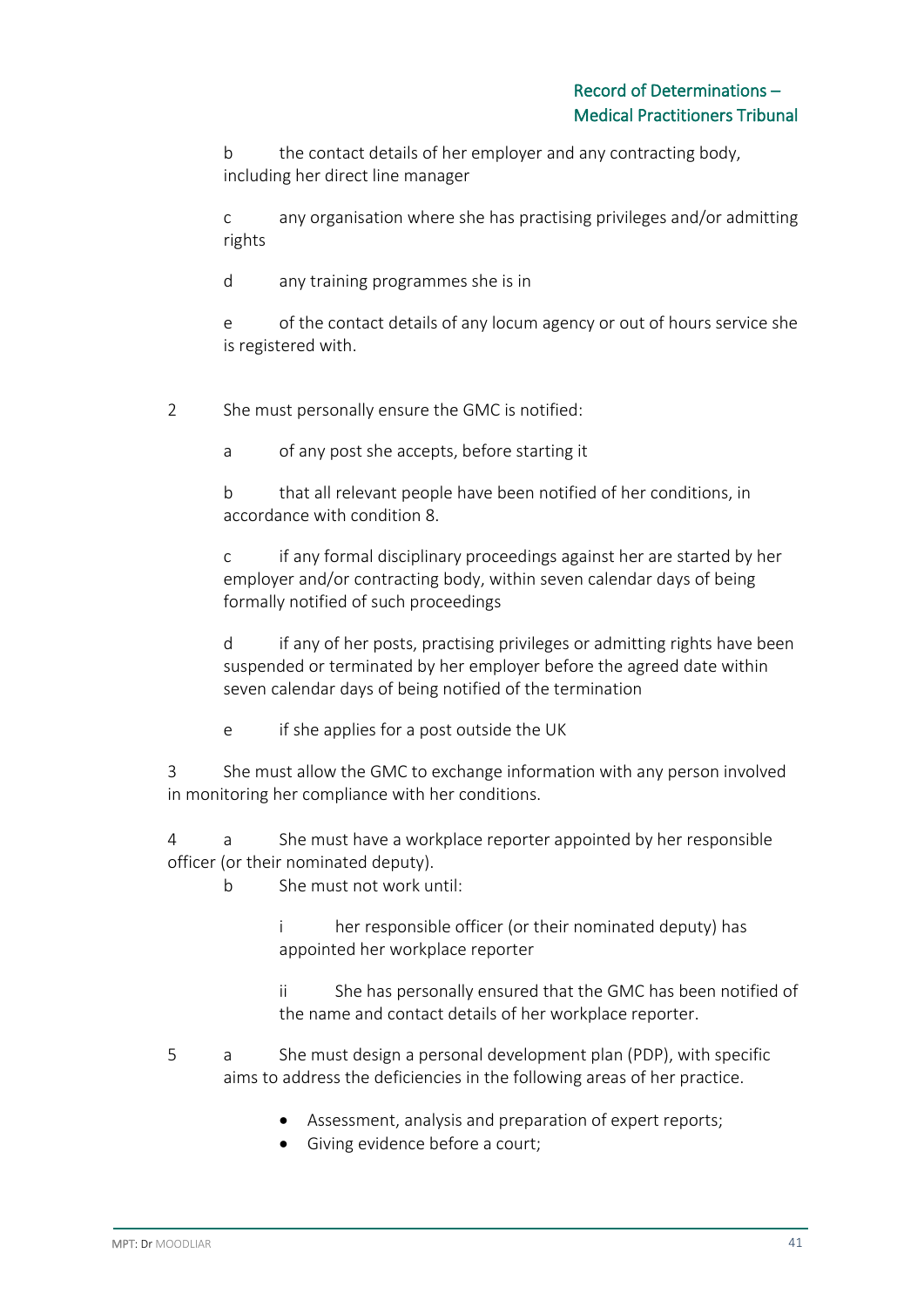• Knowledge of medical legal defences.

b Her PDP must be approved by her responsible officer (or their nominated deputy)

c She must give the GMC a copy of her approved PDP within three months of these substantive conditions becoming effective.

d She must give the GMC a copy of her approved PDP on request.

e She must meet with her responsible officer (or their nominated deputy), as required, to discuss her achievements against the aims of her PDP.

6 She must undertake an assessment of her performance, if requested by the GMC.

7 She must not provide expert reports or act as an expert witness in any proceedings.

8 She must personally ensure the following persons are notified of the conditions listed at 1 to 7:

- a her responsible officer (or their nominated deputy)
- b the responsible officer of the following organisations:

i her place(s) of work, and any prospective place of work (at the time of application)

ii all her contracting bodies and any prospective contracting body (prior to entering a contract)

iii any organisation where she has, or has applied for, practising privileges and/or admitting rights (at the time of application)

iv any locum agency or out of hours service she is registered with.

v If any of the organisations listed at (i to iv) does not have a responsible officer, she must notify the person with responsibility for overall clinical governance within that organisation. If she is unable to identify this person, she must contact the GMC for advice before working for that organisation.

c the approval lead of her regional Section 12 approval tribunal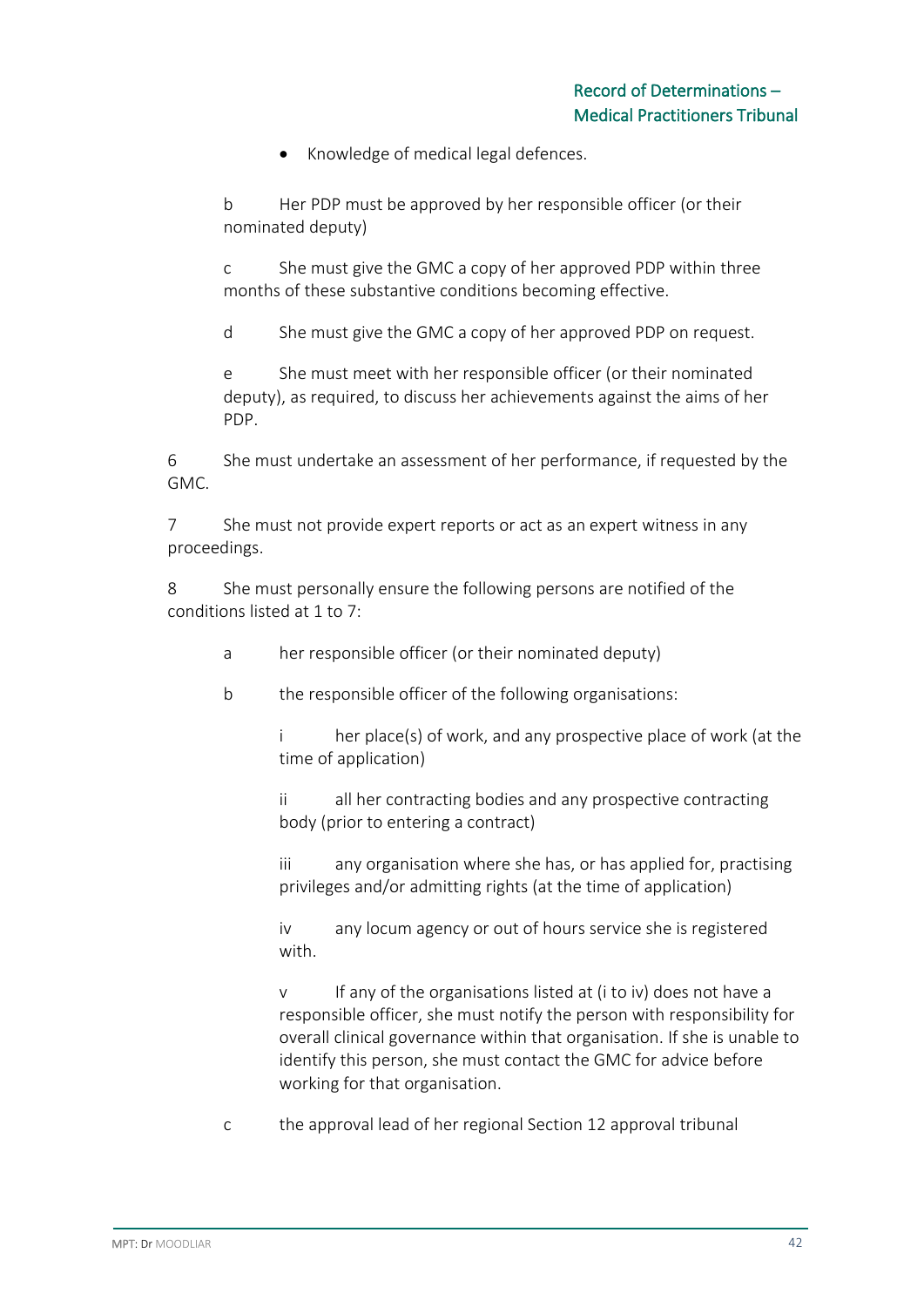d her immediate line manager and senior clinician (where there is one) at her place of work, at least 24 hours before starting work (for current and new posts, including locum posts).

### Review

223. The Tribunal directs that before the end of the period of conditional registration, Dr Moodliar's case be reviewed by a Medical Practitioners Tribunal. A letter will be sent to her about the arrangements for the review hearing. The Tribunal considered that those reviewing Dr Moodliar's case would be assisted by receiving the following:

- A personal statement from Dr Moodliar setting out her reflections or other document which shows that she has reflected on her misconduct;
- Any other information which Dr Moodliar considers would assist the Tribunal.

#### Determination on Immediate Order - 20/05/2022

224. Having determined to impose conditions on Dr Moodliar's registration for 18 months, the Tribunal has considered, in accordance with Rule 17(2)(o) of the Rules, whether Dr Moodliar's registration should be subject to an immediate order.

#### Submissions

225. On behalf of the GMC, Mr Fish submitted that an immediate order was necessary.

226. On behalf of Dr Moodliar, Ms Duong said that an immediate order was usually only necessary where there were public safety concerns. There are no such concerns in this case. However, this was a matter for the Tribunal.

#### The Tribunal's Determination

227. In making its decision the Tribunal exercised its own judgement and had regard to the submissions of Mr Fish and Ms Duong. It had regard to paragraph 172 of the Sanctions Guidance, which states:

*"The tribunal may impose an immediate order if it determines that it is necessary to protect members of the public, or is otherwise in the public interest, or is in the best interests of the doctor. The interests of the doctor include avoiding putting them in a position where they may come under pressure from patients, and/or may repeat the misconduct, particularly where this may also put them at risk of committing a criminal offence. Tribunals should balance these factors against other interests of the doctor, which may be to return to work pending the appeal, and against the wider public interest, which may require an immediate order."*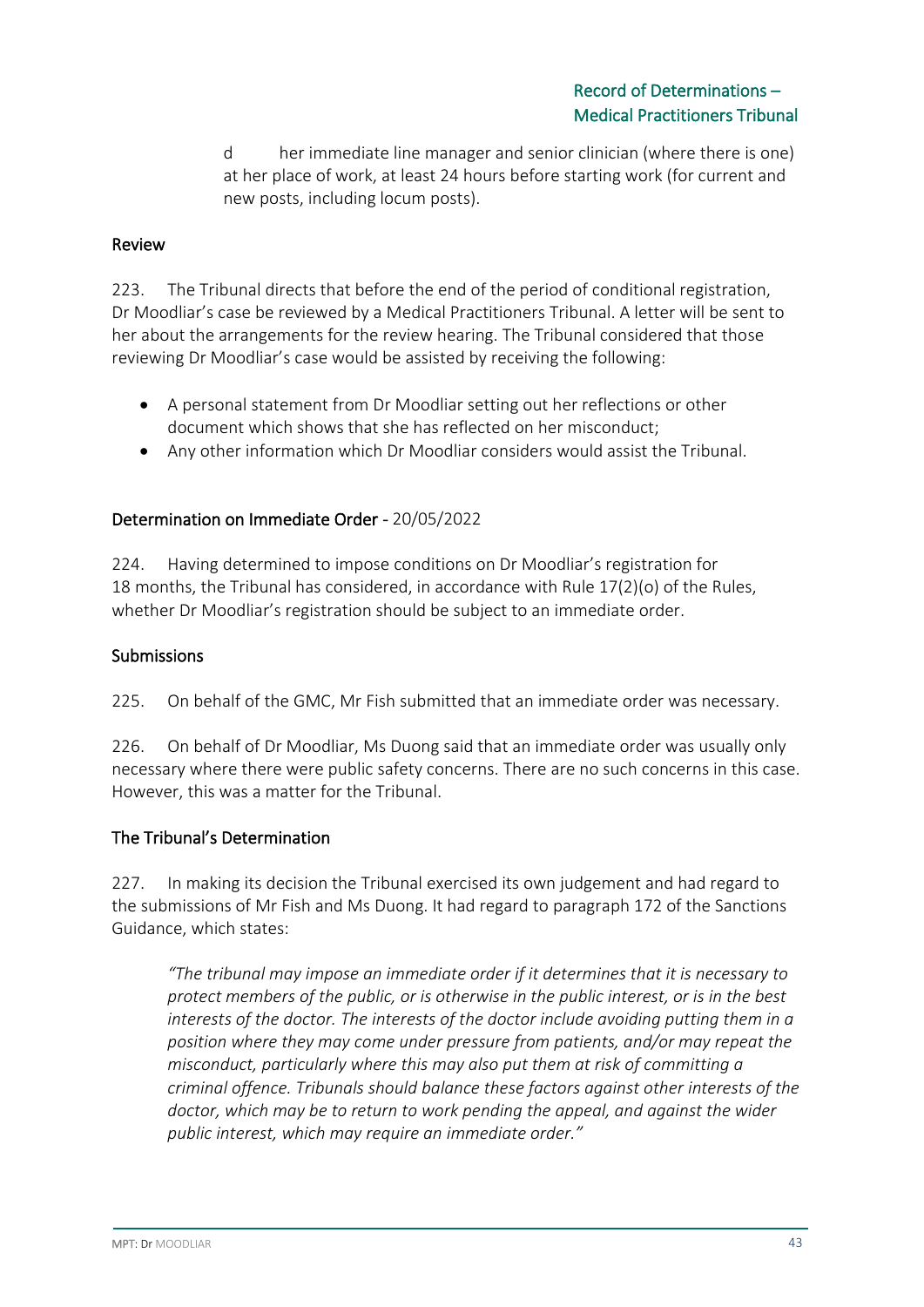228. In all the circumstances, the Tribunal determined to impose an immediate order of conditions on Dr Moodliar's registration. It was of the view that an immediate order was necessary in terms of the public interest given the findings of the Tribunal in this case.

229. This means that Dr Moodliar's registration will be made subject to the immediate conditions from today. The substantive direction, as already announced, will take effect 28 days from the date on which written notification of this decision is deemed to have been served, unless an appeal is made in the interim. If an appeal is made, the immediate order will remain in force until the appeal has concluded.

- 230. The interim order is hereby revoked.
- 231. That concludes this case.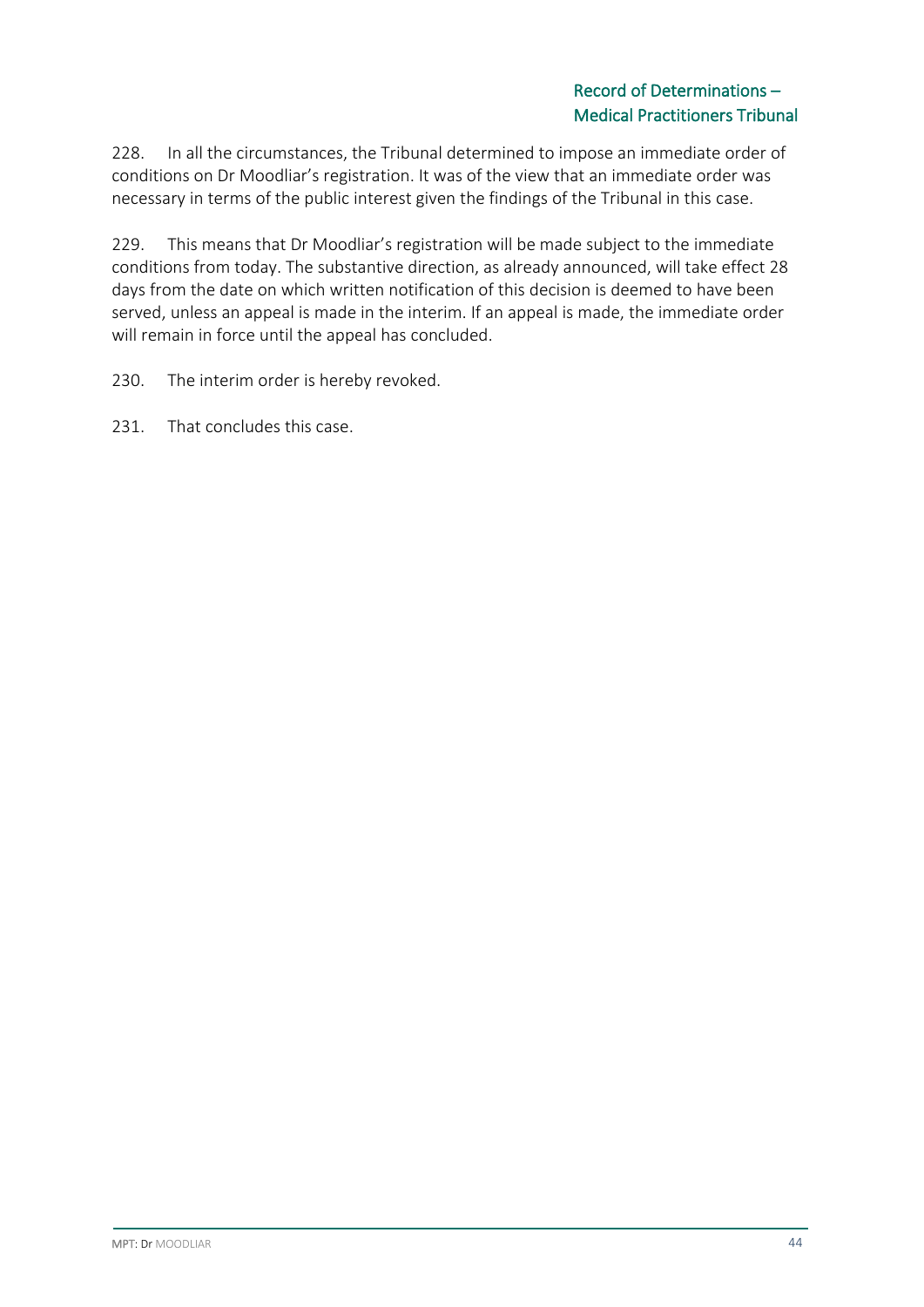## ANNEX A – 11/05/2022

### Applications under Rule 17(2)(g) and 17(6)

232. Following the closing of the GMC's case, Ms Duong, on behalf of Dr Moodliar, made an application under Rule 17(2) (g) of the GMC's (Fitness to Practise) Rules 2004, as amended, (the Rules) which states:

> *'17(2) The order of proceedings at the hearing before a Medical Practitioners Tribunal shall be as follows—*

*… (g) the practitioner may make submissions as to whether sufficient evidence has been adduced to find some or all of the facts proved and whether the hearing should proceed no further as a result, and the Medical Practitioners Tribunal shall consider any such submissions and announce its decision as to whether they should be upheld;'* 

233. Ms Duong submitted that the GMC has called insufficient evidence to prove the allegation of dishonesty as set out paragraph 2. Ms Duong reminded the Tribunal of the test for dishonesty as set out in in the judgment of Lord Hughes in Ivey v Genting Casinos (UK) Ltd t/a Crockfords [2017] UKSC 67 at paragraph 74:

*'… When dishonesty is in question the fact-finding tribunal must first ascertain (subjectively) the actual state of the individual's knowledge or belief as to the facts. The reasonableness or otherwise of his belief is a matter of evidence (often in practice determinative) going to whether he held the belief, but it is not an additional requirement that his belief must be reasonable; the question is whether it is genuinely held. When once his actual state of mind as to knowledge or belief as to facts is established, the question whether his conduct was honest or dishonest is to be determined by the fact-finder by applying the (objective) standards of ordinary decent people. There is no requirement that the defendant must appreciate that what he has done is, by those standards, dishonest.'*

234. Ms Duong referred the Tribunal to the evidence that has been adduced at this stage: Dr C's report on Patient A; Dr Moodliar's report on Patient A; and the witness statement and oral evidence of Dr C.

235. Ms Duong submitted that in the context of this case it must be proved that the copying of Dr C's report was done either intentionally to pass off his work or opinion as her own, or to intentionally mislead that those copied parts of the report represented her own work.

236. Ms Duong referred the Tribunal to the case of Uddin v GMC [2012] EWHC 2669 (Admin):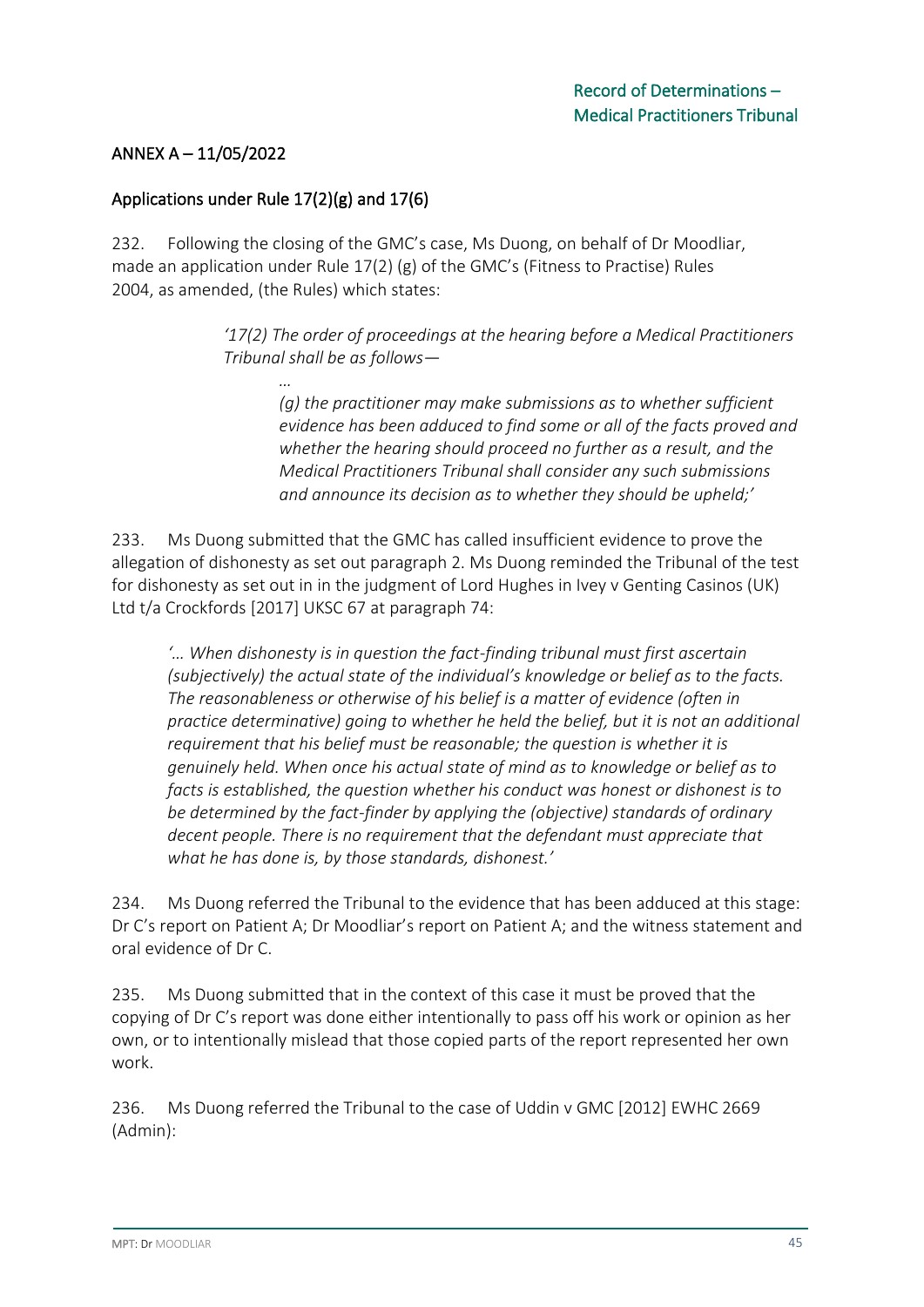*'the real issue in many cases may be whether the conduct took place and with what state of mind. For example, as a false representation made? But even if it was, was it done knowing that it was false or may have been, for example, innocent or even a negligent mistake'*

237. Ms Duong submitted that there is already evidence before the Tribunal from which it may infer that Dr Moodliar did not have a dishonest state of mind, namely others she must have known would have sight of her report and Dr C's report.

238. Ms Duong submitted that the context in which Dr Moodliar's report was prepared and submitted is extremely important in this case. Dr C gave evidence about the way in which expert reports are prepared in criminal proceedings and what an expert preparing such a report expects to happen with the report that they prepared. In the case concerning Patient A, Dr Moodliar's report was prepared on behalf of the prosecution. Dr C's evidence is that such a report once prepared must be disclosed. It is also his evidence that an expert providing a second report, once they have provided it to their instructing solicitors, can expect that it might be served on the court, the other party and the expert whose report is being responded to. Ms Duong stated that it is apparent that Dr Moodliar would have known that Dr C would have sight of her report; that the court and both parties to proceedings would have sight of both their reports.

239. Ms Duong referred the Tribunal to the oral evidence of Dr C. He stated that it would be "*immediately apparent to everyone"* as the words were virtually identical. Dr C said, "*it wasn't like there was any kind of disguising it, trying to pass it off [as her own]. If someone were writing an article it would be different."* He also stated he did not feel *"particularly personally upset"* that she had apparently copied his work. It is significant to this Tribunal's consideration of dishonesty that he drew a distinction between this case and if the copying related to an academic article. It is submitted that the tenor of his evidence was not that he was concerned she was passing off his work as her own, but rather, that she would be opening herself to criticism for not reaching her own independent conclusions in respect of Patient A.

240. Ms Duong stated that the Tribunal will also be assisted by the email correspondence between Dr C and Dr Moodliar. She submitted that it is apparent from this correspondence that Dr Moodliar expected Dr C to read her report once it was drafted. Further, that the second email chain supports the contention that Dr Moodliar conducted her own research and reached her own independent views on the issues concerning Patient A.

241. Ms Duong stated that it may be submitted on behalf of the GMC that the Tribunal is not bound by Dr C's evidence on this point; however, it must be accepted that as the person whose report had been copied and who was directly involved with Dr Moodliar, his view is highly probative. Ms Duong stated that Dr Moodliar also relies upon the purported actions by Dr C upon noting the similarities. His evidence is that his only action was to tell Dr Moodliar that he thought the reports were "*very* similar" and told the solicitor and barrister involved in the case. He did not raise any formal or regulatory complaint against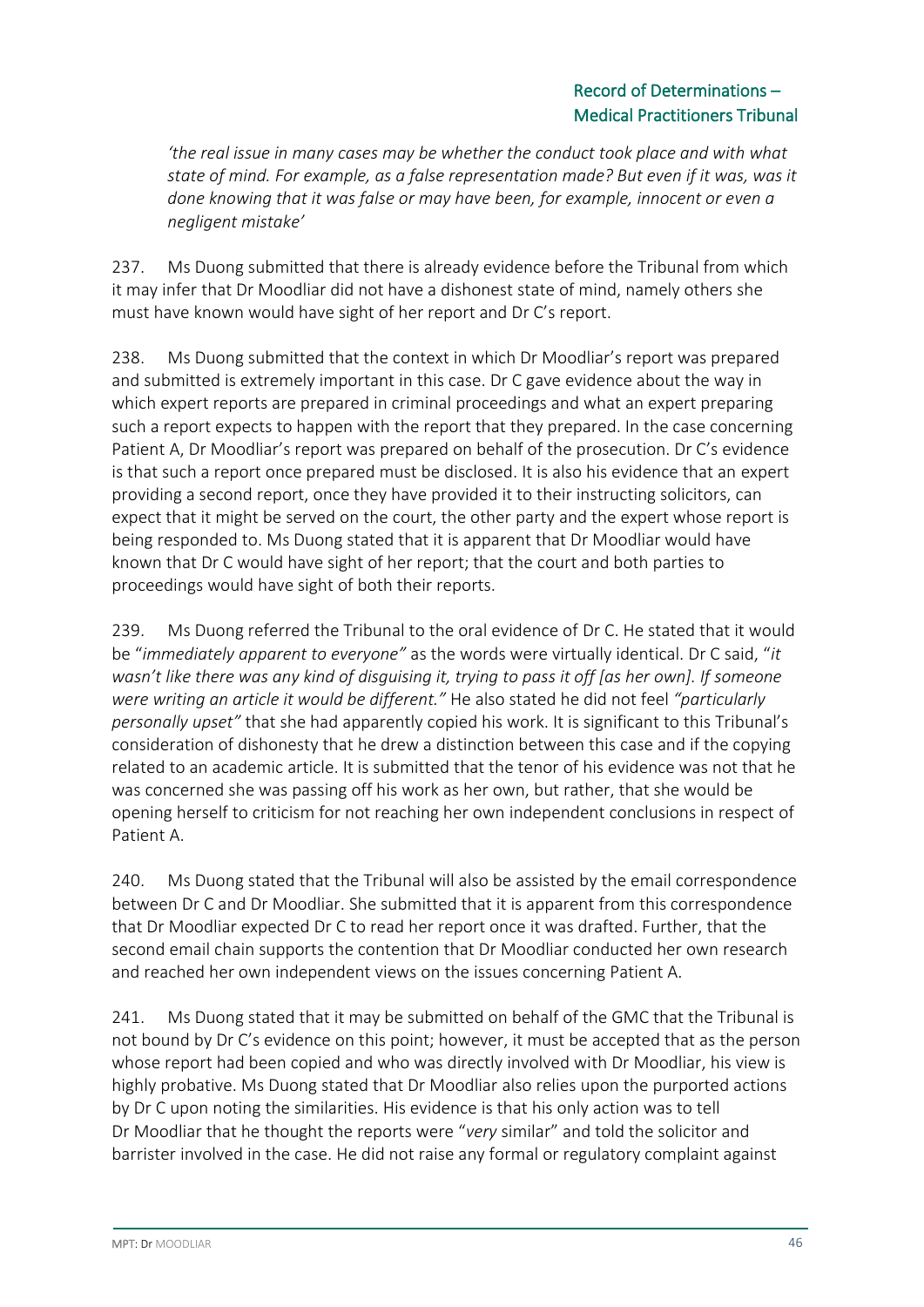Dr Moodliar. Ms Duong submitted that the actions of Dr C, a highly experienced doctor, at the time that he noted the concerns in 2017, are probative on the issue of dishonesty.

242. Ms Duong submitted that with a view to the evidence of the wider context and the evidence of Dr C, there is insufficient evidence upon which this Tribunal properly directed, could safely infer that the doctor's conduct was dishonest.

243. Ms Duong further submitted that the GMC has called insufficient evidence to prove the following aspects of paragraph 3(a):

*Between September and December 2019, you acted as an expert witness for the Defence in the case of Patient B and you:*

*(a) Failed to assess Patient B adequately in that you did not:*

*(iv) explore the symptoms and possibility of:*

*1. Insanity 2. Schizophrenia 3. Psychosis*.

244. Ms Duong submitted that the Tribunal should consider closely the wording of these allegations in determining whether there is sufficient evidence to prove each particular fact. She stated that the word "symptoms" has little meaning in the context of insanity, which is a legal construct as opposed to a medical term.

245. Ms Duong invited the Tribunal to strike out or ignore "symptoms" in relation to insanity. In so far as the possibility of insanity is concerned, she submitted at the very least that at the stage that Dr Moodliar was giving evidence in December 2019 that she had explored the possibility of insanity. She submitted that for those reasons, there is insufficient evidence that this Tribunal could properly find this fact proven.

246. Ms Duong submitted in relation to 3(a)(iv)(2) and (3), namely schizophrenia and psychosis, there is insufficient evidence that the doctor did not consider the possibility of schizophrenia and psychosis. She submitted that the Tribunal may conclude that there is in fact no evidence that she did not consider the possibility of schizophrenia and / or psychosis. Schizophrenia, or paranoid schizophrenia, was a condition that is not only considered, but diagnosed on the face of her two reports on Patient B. Similarly, Dr Moodliar refers to psychosis in her report within the current diagnosis of Patient B with "confused thoughts (thought disorder)" and as reflected within the summary of his past psychiatric history in the second report.

247. Ms Duong stated that Dr D, the expert called on behalf of the GMC, in his evidence said that schizophrenia and psychosis were both referred to by Dr Moodliar, but he was critical about the fact she had not fully explored the symptoms. It is submitted that his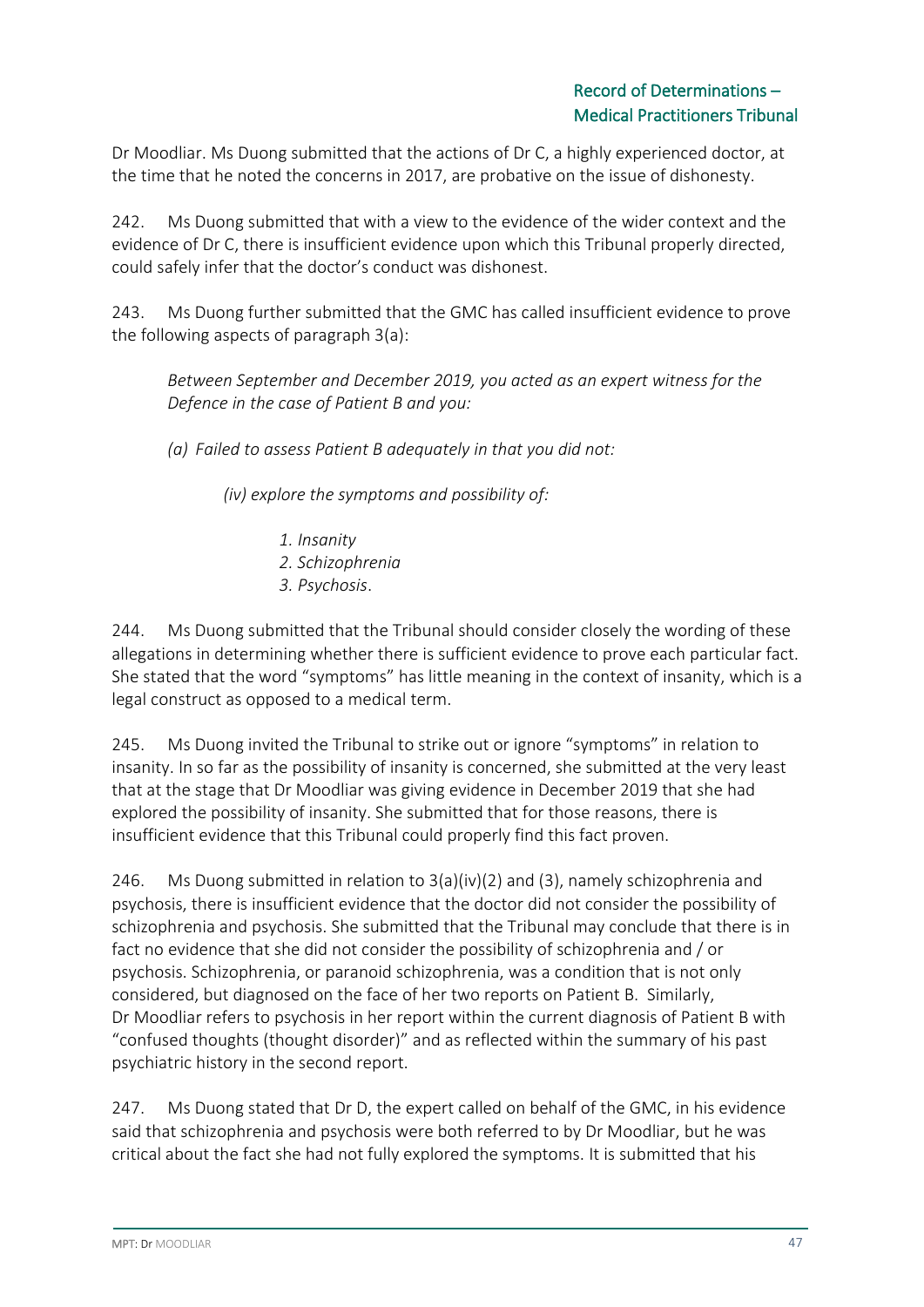evidence does not support a finding that Dr Moodliar had not explored the possibility of schizophrenia or psychosis.

248. Ms Duong stated that it is conceded that there remains a case as to whether she has "explored the symptoms" of schizophrenia or psychosis, and therefore that aspect of the allegation may stand.

249. Ms Duong stated that if the application is acceded to, it is submitted that the Tribunal's determination may be reflected as follows:

Between September and December 2019, you acted as an expert witness for the Defence in the case of Patient B and you:

(a) Failed to assess Patient B adequately in that you did not: (iv) explore the symptoms and possibility of:

- 1. Insanity
- 2. Schizophrenia
- 3. Psychosis.

250. Ms Duong submitted that it is for these reasons that the Tribunal should conclude that there is insufficient evidence to allow the case to proceed past half time in relation to those discrete aspects of the factual allegations.

251. Mr Fish on behalf on the GMC opposed Ms Duong's application. Mr Fish stated that when dealing with the plagiarism allegations, it is submitted that it is difficult to divorce allegation 2 from 1(b).

252. He stated that reference has been made to the case of *Uddin* in relation to an innocent mistake of not providing a solid foundation for a finding of dishonesty. Mr Fish stated that the Tribunal is not confronted with an innocent mistake here. He submitted that Dr Moodliar copied parts of Dr C's report knowing that parts of the report that she was submitting were not her own work. Mr Fish stated that it remains a fact to be determined in relation to allegation 1(b) for which it is conceded that there is a case to answer.

253. Mr Fish stated that nowhere in Dr Moodliar's report does she acknowledge that the contents are not all her own work. Further, at no stage in her report does Dr Moodliar quote from Dr C's report or make it clear that that is what she is doing.

254. Mr Fish stated that the Tribunal will recall in re-examination and following Tribunal questions, that Dr C's answer to '*what would he have done if he'd been trying to do what Dr Moodliar was trying to do*' he stated that he would make it clear and referenced in quotation marks. Mr Fish stated that these are simple things that Dr Moodliar could have done, which she did not.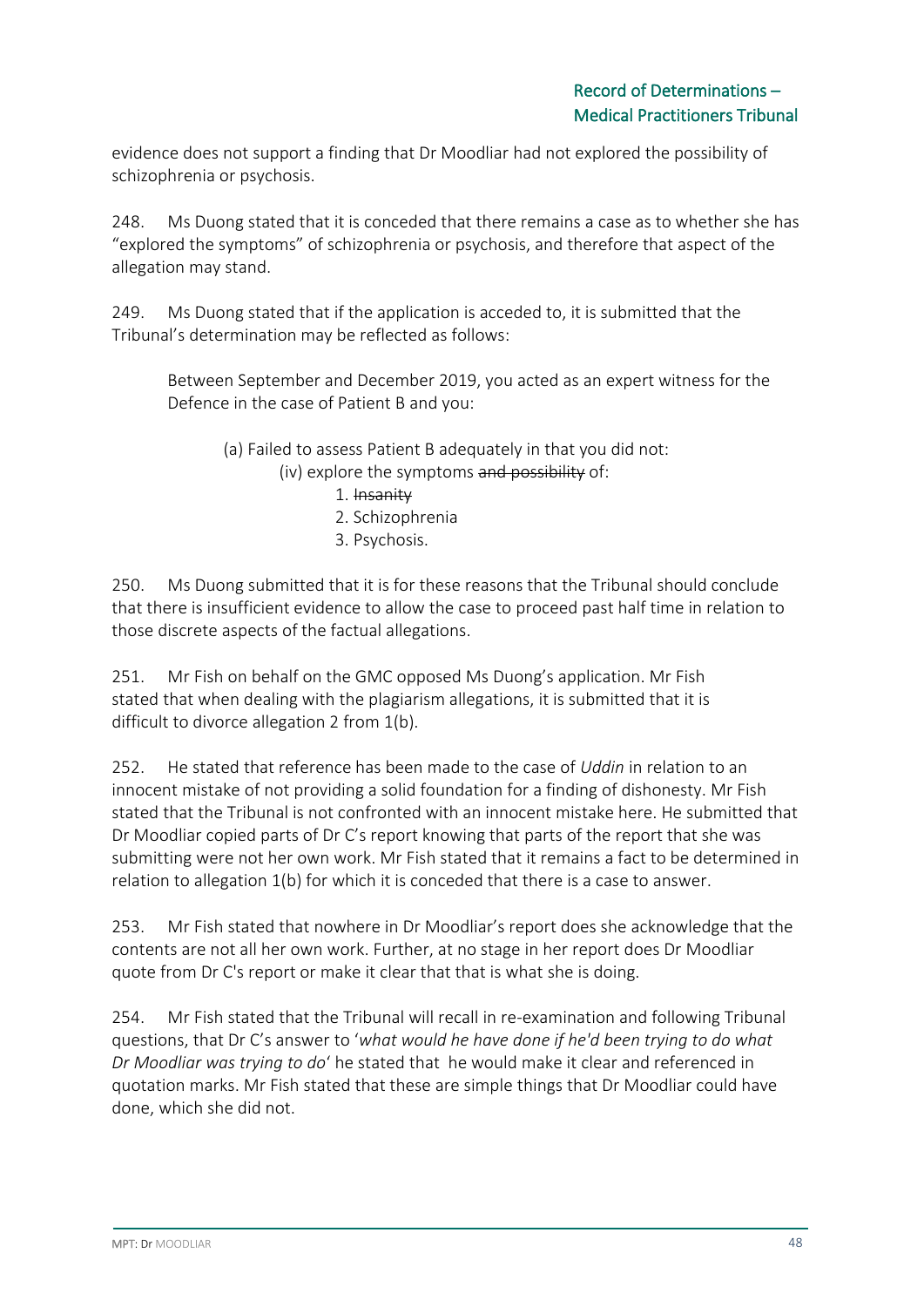255. Mr Fish submitted that it is open to the Tribunal to conclude that to a reader of Dr Moodliar's report, it would appear that this was her own work. Mr Fish stated that if the Tribunal concludes, as it could on the available evidence, that Dr Moodliar presented that report as if it was all of her own work, then it could conclude that this was dishonest.

256. Mr Fish stated that it is already known that Dr Moodliar knew that she had copied someone else's work and that she had not acknowledged this and knew that it was not all her own work. Mr Fish stated that it then needs to be considered whether this conduct would be considered dishonest by the standards of ordinary people.

257. Mr Fish stated that the Tribunal will be aware that that is essentially an objective test and Dr Moodliar does not have to have appreciated that what she was doing by the standards of ordinary people was dishonest. It is the GMC's submission that it is open to this tribunal, on the available evidence, to conclude that ordinary people looking at that report would conclude that this was all her own work. However, it has been revealed that it was not.

258. Mr Fish stated that if the two reports were side by side, it would be obvious, however, in the GMC's submission that misses the point entirely. This is about Dr Moodliar's report which she was preparing as her own expert report purporting to express her own independent expert opinion in which she copied someone else's. Mr Fish submitted that to anyone reading that report, it would not be apparent to them that Dr Moodliar had included a large part of someone else's work.

259. Mr Fish submitted that the  $17(2)(g)$  application should fail, and it is for Dr Moodliar to explain why she did what she did.

260. Mr Fish stated that where there is a prima facie case to support an allegation of dishonesty, one would expect to assess the doctor's state of mind at the time to make findings. At this stage of proceedings, the Tribunal has not had any evidence in regard to that.

## Allegation 3(a)(iv)

261. Mr Fish submitted that it is important that the Tribunal reads the whole of the allegation, not just the words in in  $3(a)(iv)$ . Mr Fish stated that Dr D in his evidence has given a very clear expert opinion. Namely, that there were inadequacies in the quality of the assessment that Dr Moodliar conducted with Patient B. Mr Fish stated that this allegation is about the quality of that assessment.

262. Mr Fish submitted that in summary, the criticisms which are reflected in the allegations are borne out of expert evidence. Dr Moodliar has cited the symptoms and then did not apply these to her assessment of Patient B and she did not consider insanity at all.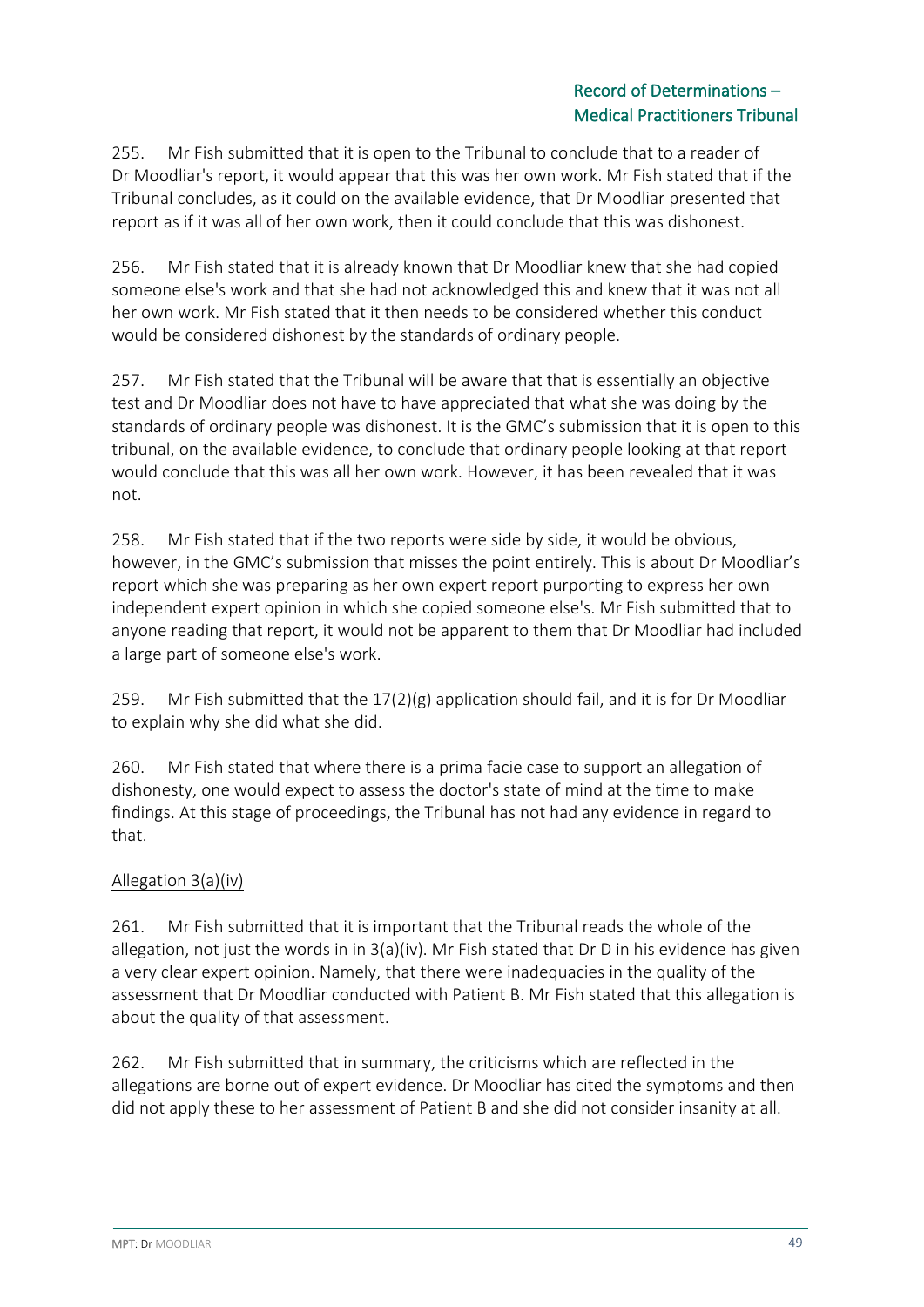263. Mr Fish conceded that there may be some ambiguity about the wording of paragraph 3 (a) (iv). He made an application under Rule 17 (6) to amend the paragraph to read *"explore the symptoms and/or possibilities of:* ". He submitted that this was a very minor amendment and could be made without any injustice to Dr Moodliar. He also stated that it would not in any way alter the case that Dr Moodliar was expected to meet in respect of Patient B.

264. Ms Duong opposed the application. She stated that, while an application could be made at any stage, it was highly relevant that it had not been made until the close of the GMC case. Ms Duong submitted that the amendment did cause some injustice to Dr Moodliar even though it was only a small amendment. She stated that the GMC chose the wording in its drafting of the Allegation and submitted that the GMC ought to take responsibility in that respect. Ms Duong submitted that the wording of the allegation ought to remain as it was given the stage of proceedings reached.

## The Tribunal's Approach and Legal Advice

265. The Tribunal reminded itself that, at this stage, its purpose was not to make findings of fact but to determine whether sufficient evidence had been presented such that a Tribunal, correctly advised as to the law, could properly find the relevant paragraph(s) proved to the civil standard. The Tribunal considered Ms Duong's submissions and those of Mr Fish. It also took account of the evidence presented, both oral and documentary, in reaching its decision.

266. The Legally Qualified Chair (LQC) reminded the Tribunal that making a decision that there is no case to answer must be made with great caution, and must be done taking fully into account the tribunal's overarching statutory duties to protect the public, which are:

- *a. protect and promote the health, safety and wellbeing of the public*
- *b. promote and maintain public confidence in the medical profession*
- *c. promote and maintain proper professional standards and conduct for the members of the profession.*

267. The LQC referred to the approach set out by Lord Lane in the case of *R v Galbraith [1981] 1 WLR 1039* that where there is evidence with some inherent weakness or vagueness then (a) where the judge comes to the conclusion that the evidence, taken at its highest, is not enough for a conviction then it is his duty to stop the case, or (b) where the strength or weakness of the evidence depends on the view to be taken of a witness's reliability, or other matters within the providence of the jury, upon which the jury could conclude the defendant is guilty then the judge should allow the matter to be tried by the jury.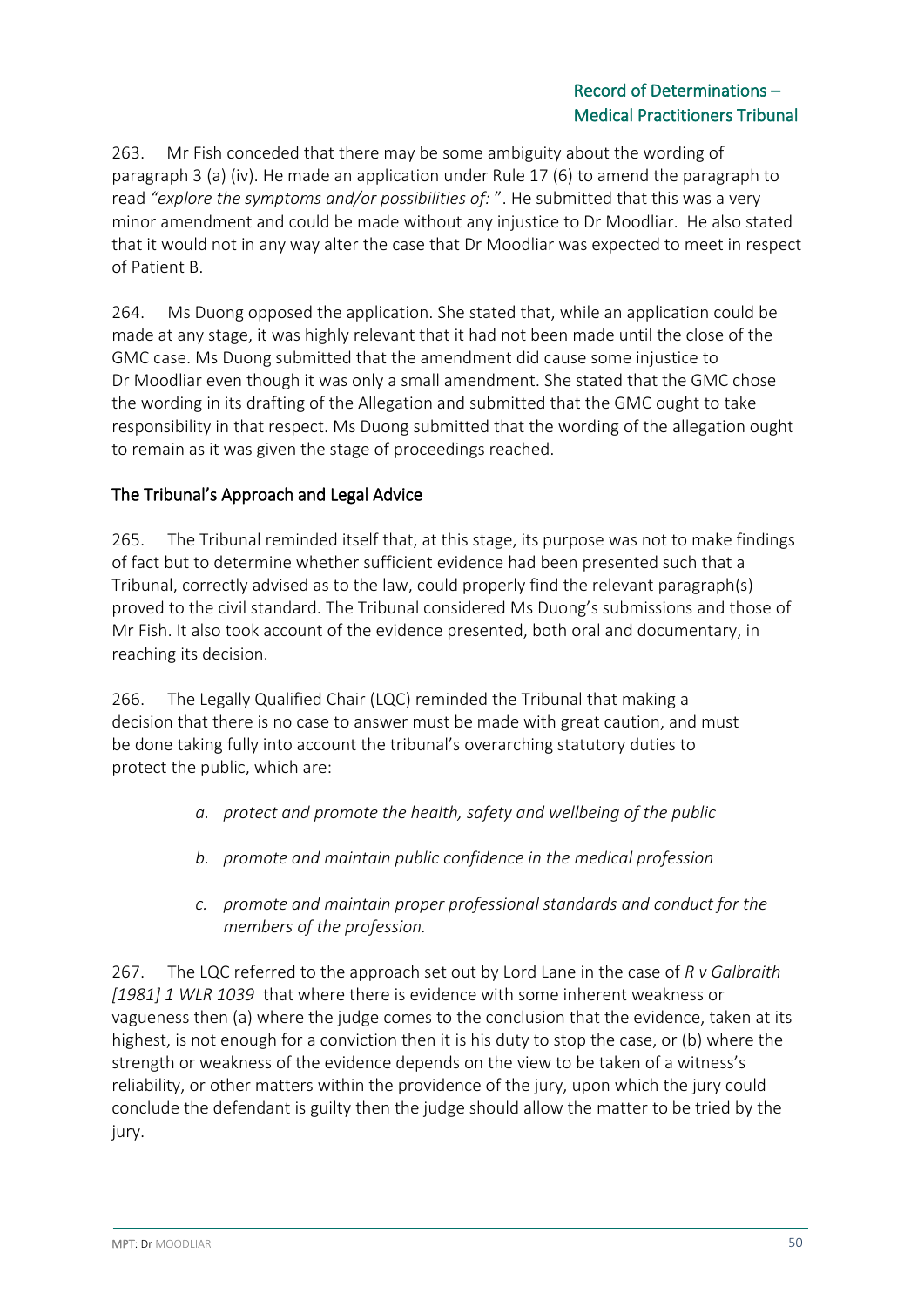268. The LQC also referred to the case of *R (Dr Alan Tutin) v General Medical Council [2009] EWHC 553 Admin* in respect of applying the principles set out in *Galbraith* to regulatory proceedings; proceedings where the panel necessarily acts as both judge and jury and the standard of proof is civil rather than criminal.

## Tribunal Decision

269. The Tribunal considered the evidence that the GMC has adduced.

270. The matter of paragraph 1(b) of the Allegation is yet to be determined. The Tribunal has been provided with both documentary and oral evidence. Dr Moodliar has also admitted paragraphs 1(a) and 1 (c) of the Allegation. The Tribunal concluded that if there is a case to answer in respect of paragraph 1(b) then it follows there is a case to answer in respect of paragraph 2.

271. The Tribunal had regard to the report that was submitted by Dr Moodliar. It noted that, in a number of places, Dr Moodliar used the phrase 'in my opinion' however, on her own admission the report contained copied sections of Dr C's report.

272. The Tribunal determined that the GMC had adduced sufficient evidence for there to be a case to answer in relation to paragraphs 1(b) and 2 of the Allegation. The Tribunal was satisfied that it should proceed to consider the fact-finding stage in respect of this paragraph.

273. The Tribunal determined to refuse Ms Duong's application under Rule 17(2)(g) in respect of paragraph 2 of the Allegation.

43. The Tribunal considered Ms Duong's application in relation to paragraph 3 (a) (iv) of the Allegation and Mr Fish's application to amend the paragraph under Rule 17(6).

44. The LQC referred the Tribunal to the Rule which states:

*"Where, at any time, it appears to the Medical Practitioners Tribunal that—*

*(a) the allegation or the facts upon which it is based and of which the practitioner has been notified under rule 15, should be amended; and (b) the amendment can be made without injustice,*

*it may, after hearing the parties, amend the allegation in appropriate terms."*

274. The Tribunal considered Ms Duong's submission where she invited the Tribunal to either 'strike out or ignore "symptoms" in relation to insanity'. The Tribunal also considered Mr Fish's submission that any ambiguity could be resolved by inserting the word "or" after "and".